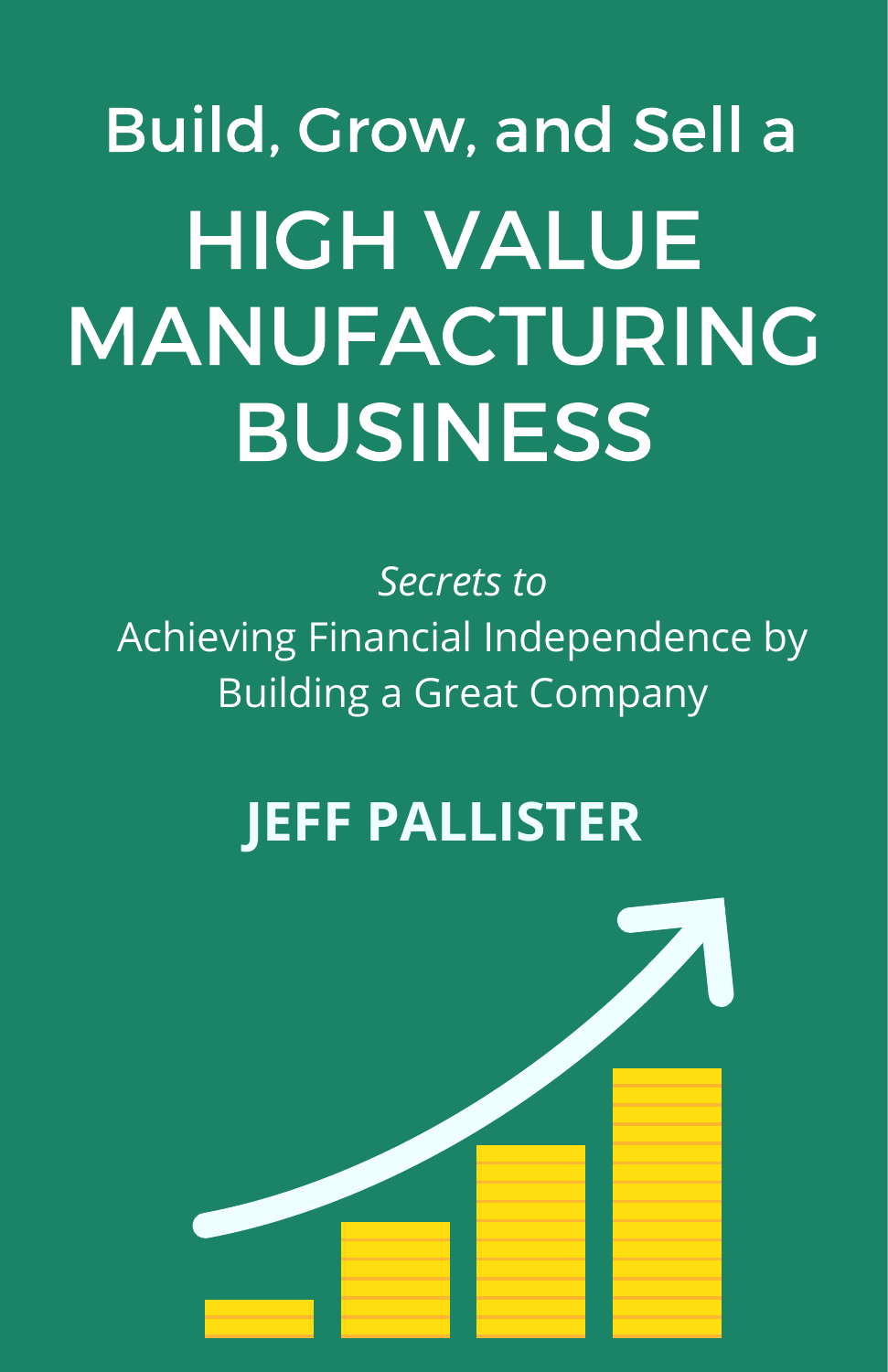# Build, Grow, and Sell a

# HIGH VALUE MANUFACTURING BUSINESS

Secrets to

Achieving Financial Independence by Building a Great Company

# JEFF PALLISTER

Pallister Resource Management Ltd. Est. 1973 Calgary, Alberta, Canada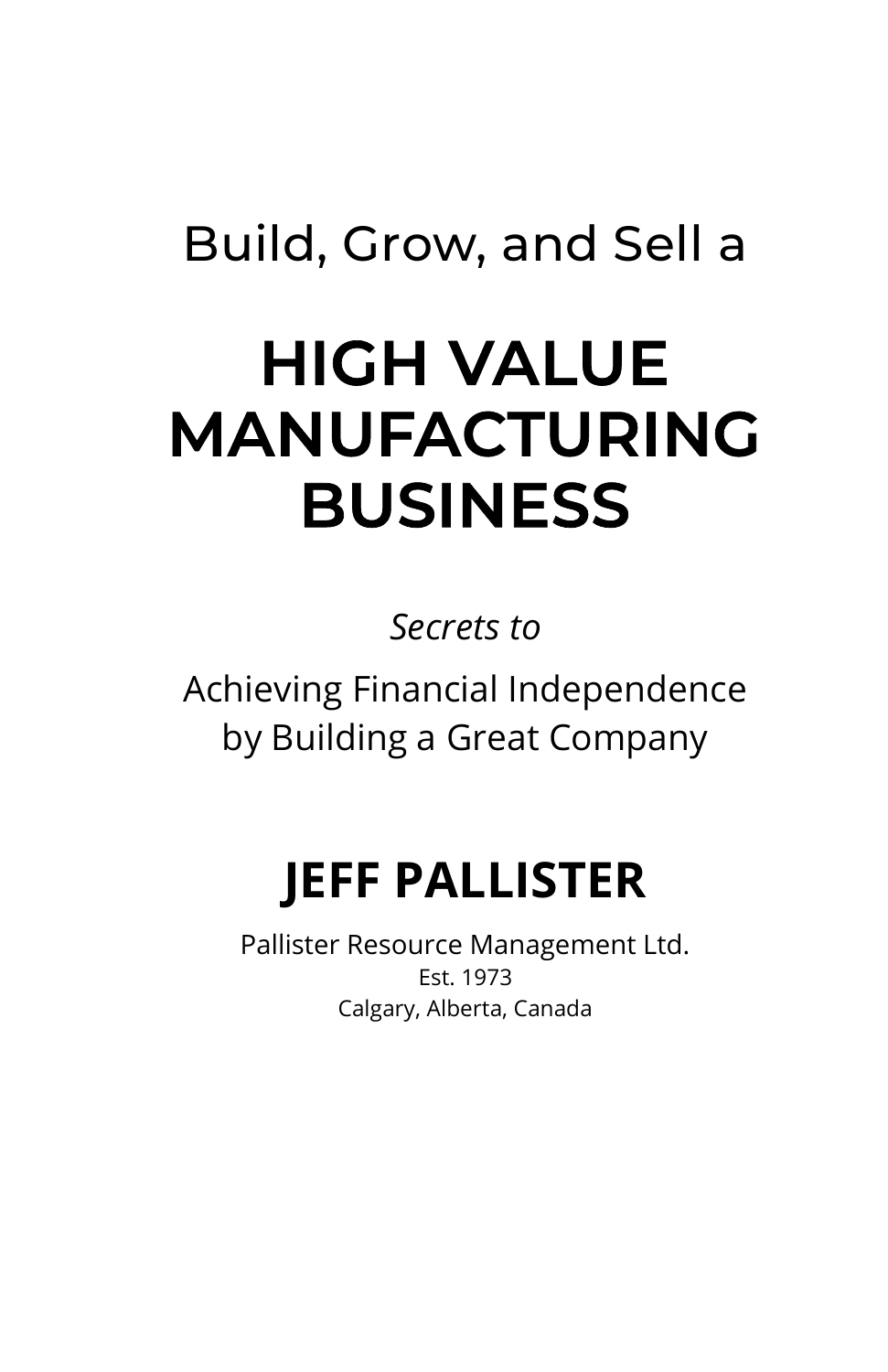Notice of Copyright

Copyright © 2021

Jeff Pallister

All rights reserved. No part of this publication may be reproduced, distributed or transmitted in any form or by any means, including photocopying, recording, or other electronic or mechanical methods, without the prior written permission of the publisher, except in the case of brief quotations embodied in critical reviews and certain other noncommercial uses permitted by copyright law. For permission requests, write to the publisher, addressed "Attention: Permissions Coordinator," at the address below.

Pallister Resource Management Ltd. Box 19522 Cranston PO Calgary, Alberta Canada T3M 0V4 https://www.highvaluemfg.com

Ordering Information:

Quantity sales. Special discounts are available on quantity purchases by corporations, associations, and others. For details, contact the "Special Sales Department" at the address above.

Printed in Canada First Printing Edition, 2021 ISBN 9798709784413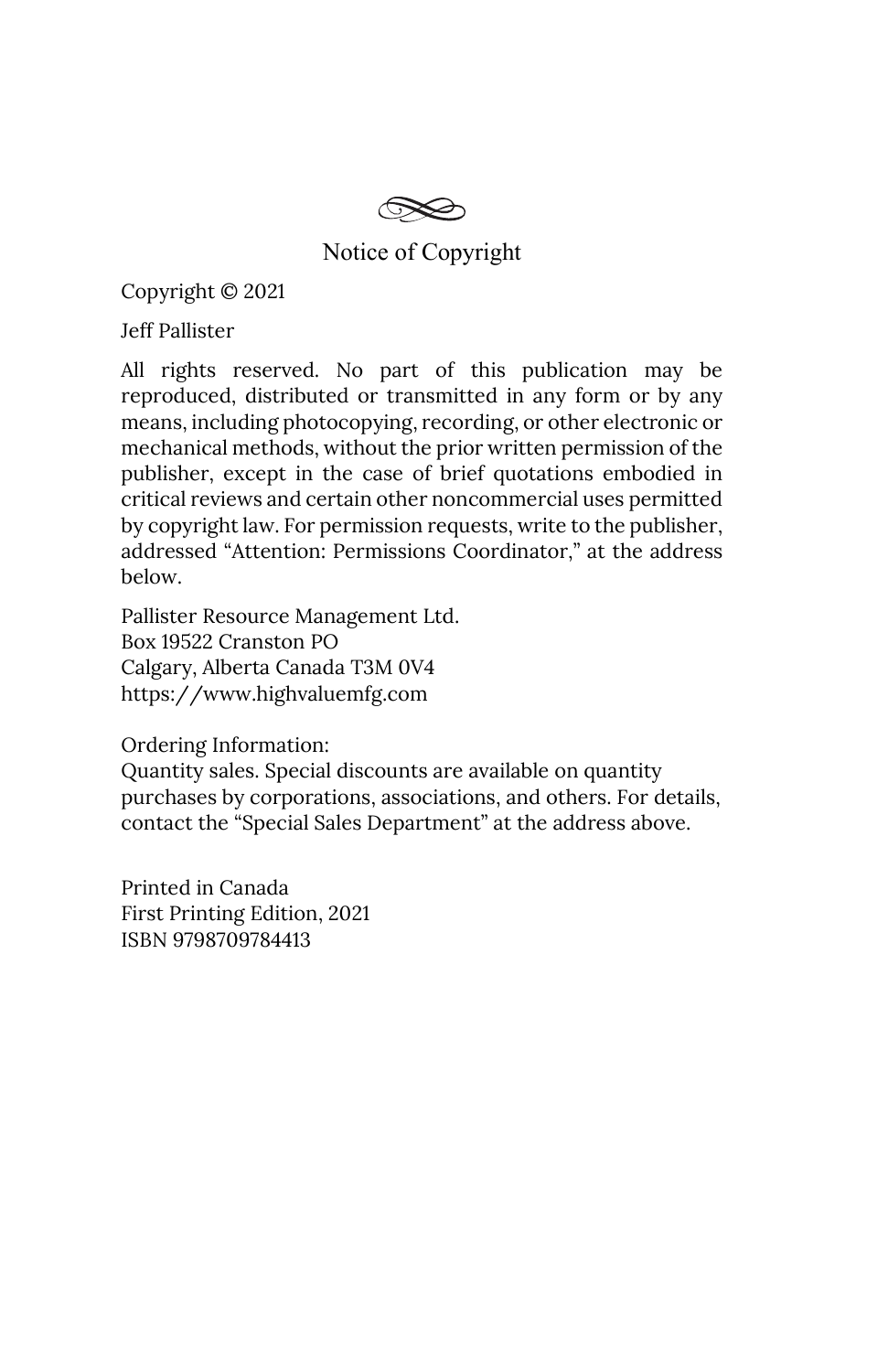# Table of Contents

| 4. The Accelerated Growth Plan 31 |
|-----------------------------------|
|                                   |
|                                   |
|                                   |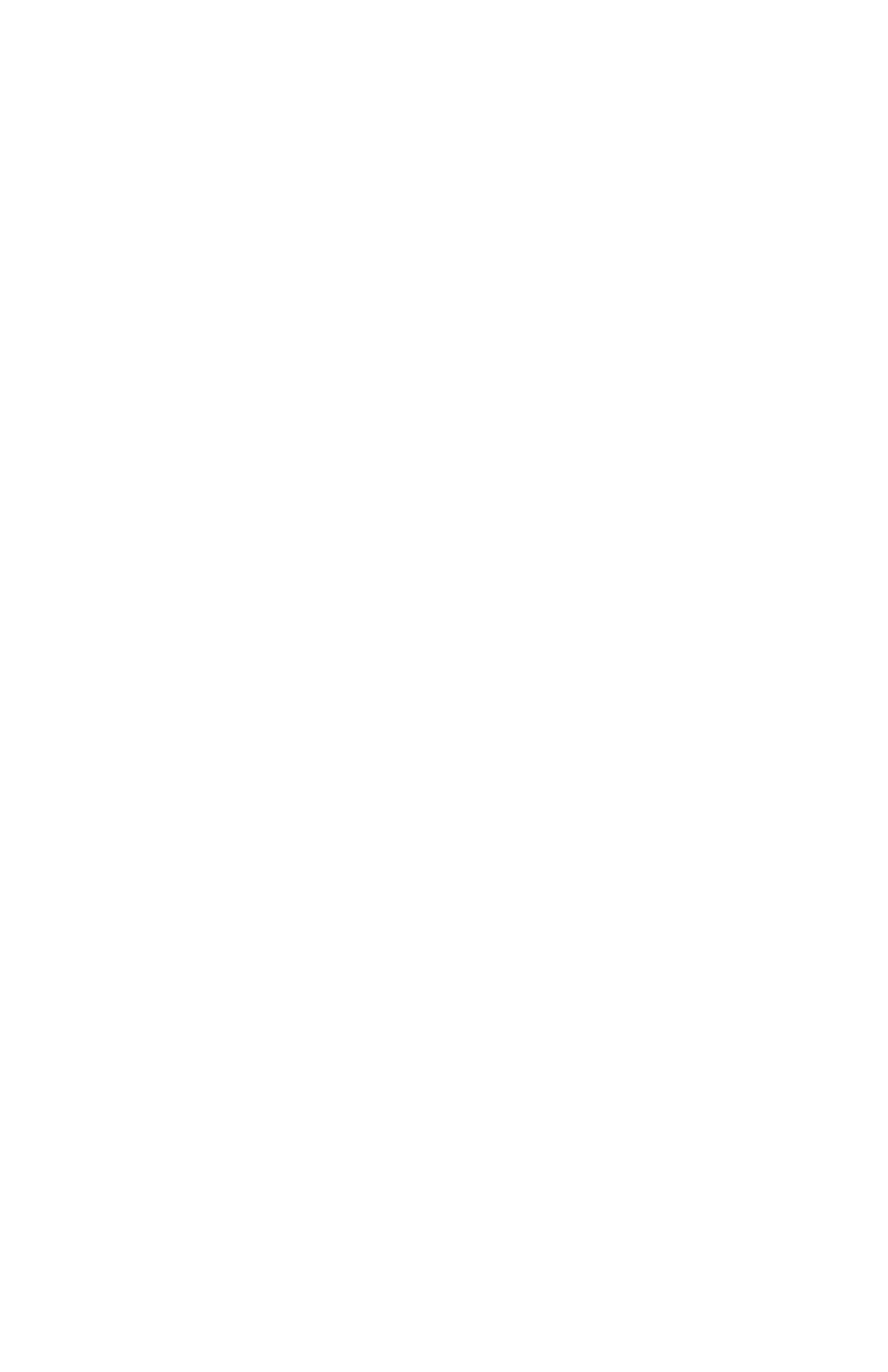# Introduction

## Achieve Financial Independence by Building a Great Company

You've invested considerable time, energy, and money into your business and made many sacrifices to achieve the success you have today. You deserve to get the best return on this investment you can: Financial Independence.

I wrote this book for business owners of manufacturing firms who want to build a great company that is more profitable, easier to run and is well-positioned to maximize the sales price when the owner decides to sell the business.

On its sale the owner achieves his or her end goal: financial independence.

But achieving financial independence can be difficult. There's many tough problems to resolve, major obstacles to overcome and a lot of work to do.

# Cracking the Code

Early in my management consulting career, I started working with a rapidly growing company manufacturing factory-built buildings. The firm had a good product. Their market was expanding, and the owners were pursuing exciting growth opportunities. They called me in to help build their business to support its growth. They emphasized the stakes were high. The growth opportunities were real, but only if they could overcome their significant "growing pains".

Their growth consumed available cash putting enormous pressure on its limited resources. The firm lacked money, time, people and skills needed to support growth. This created a growing backlog of unresolved issues with customers, employees, and shareholders. Growth overwhelmed operations and they had problems with product quality and delivery.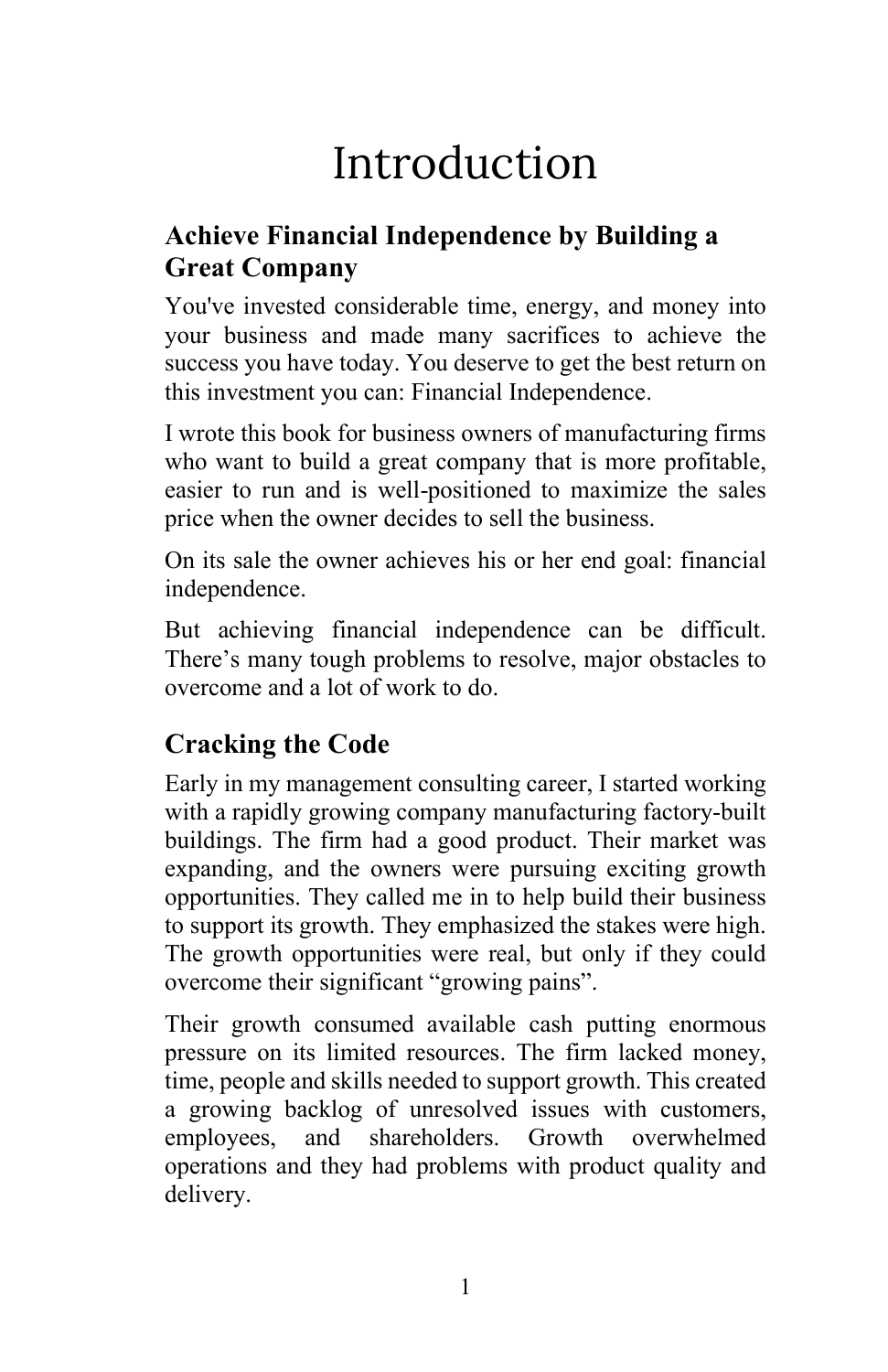Everyone was frustrated. The company was in fire-fighting mode. There was a lot of drama and heroics. The company could not grow. It needed to overcome is various issues or lose out on its opportunities.

As I worked with the company, progress was slow at first. Getting commitment to building the business was difficult. I encountered significant resistance.

We had false starts and several employees didn't want to participate – they just wanted to get back to their "real work". Many people were impatient for results. There was a lot of pressure on staff to just work harder and faster. But that was counter-productive – it just made things worse.

During the day I'd work with staff on the tough issues. We'd try out different approaches to solving the problems. After work hours and on the weekends, I'd study how other companies resolved these types of issues and then apply these solutions to find out what worked and what didn't.

Working with management, we developed a growth plan and started mobilizing the organization to implement the plan. I put a special effort into finding how to make change happen with limited resources and in doing so, discovered the many assets hidden in the firm.

We set aside 3 hours every week with four different teams to work on the business. We ventured into the unknown and worked hard, even though we weren't certain whether we would be successful. We made some small changes.

One of the firm's hidden assets I found was in the brainpower of its people. Most people were hired for specific skills as operators or trades, but they had much more to offer. We tapped into their ideas about the work they and others did, what the problems were and how to fix the problems.

Every week we made progress on addressing the issues. This gave us a sense of momentum. Employees were engaged.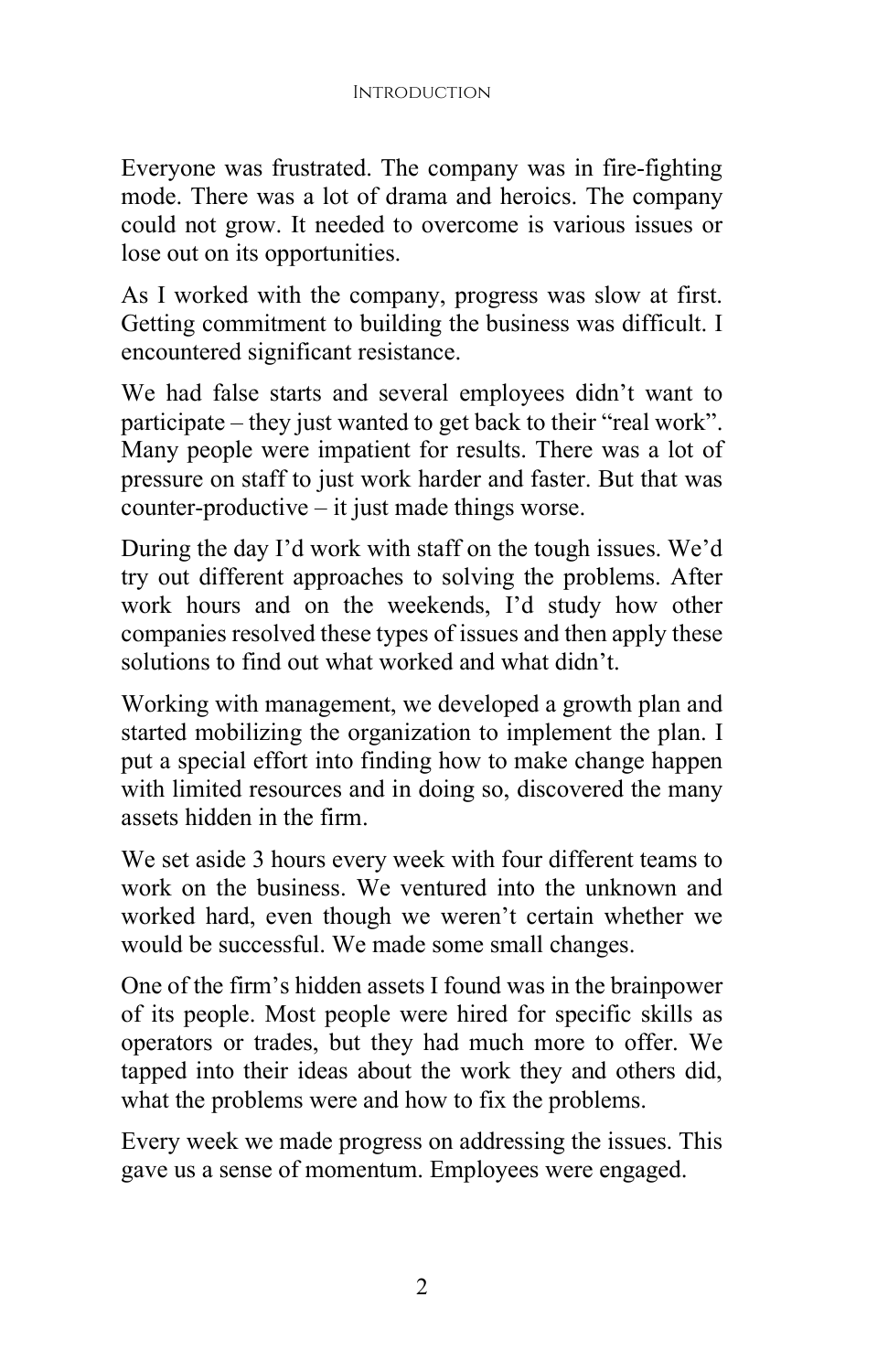We made a breakthrough when a team identified over \$40,000 of cost savings. When we presented the results, top management was skeptical. But we had hard evidence to back up our claims.

When management saw that the results were real, everything changed. They said, "give us more". We set up more teams tasked with building the business to support growth. Each team delivered on average over \$50,000 worth of permanent changes to the business within a few months. In the next 18 months I worked with 16 more teams to resolve the company's most pressing issues.

Soon after I completed my assignment, another company acquired the manufacturing firm. The original owners received a premium price and had a successful exit.

### Refine and Repeat the Success

Since this assignment, some 30 years ago, I've repeated this approach with several manufacturing firms. I've continued to develop, refine and implement a systematic approach to build and grow a high value manufacturing business.

With each company I worked with we first ensured they had a strong foundation in standardized work to achieve consistent results, increased efficiency and higher productivity.

We then created a "chain reaction" of events in each work area:

- make the work easier to do
- to make better quality products
- and get work done faster
- with less cost and risk
- which delights your customers who buy more product at a premium price,
- and your reputation attracts new customers.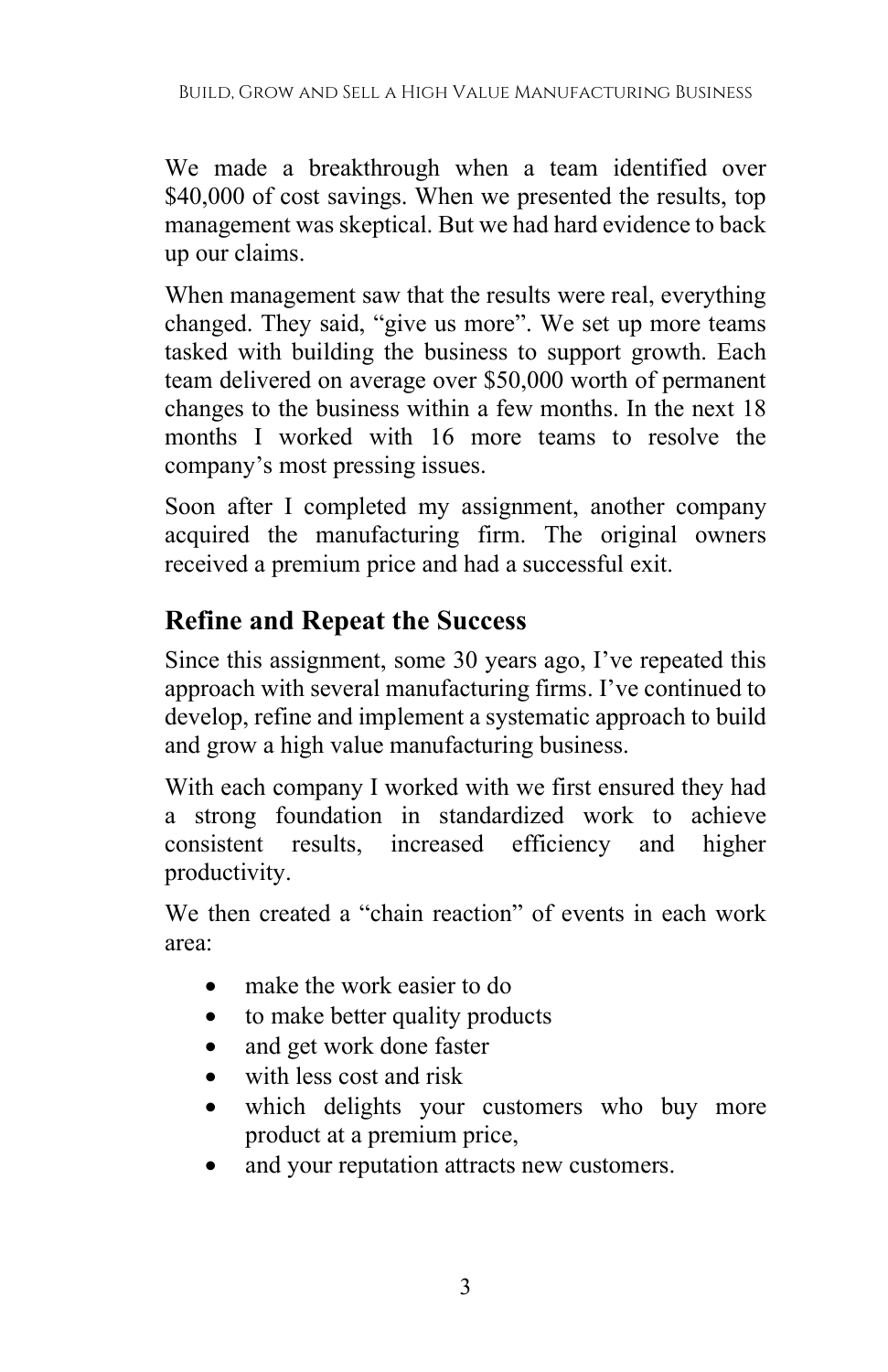This approach got great results: the business was easier to run, had higher margins and revenues grew.

Once the company gained consistency of operations and results and had established its own "chain reaction" of results, we expanded the scope of the improvement projects. We now sought out new opportunities: new products, new markets, new business models and new ways of working.

We continued to work with limited resources by finding and using hidden assets in the business, including the intellectual capital of employees, and other intangible assets. We worked with companies to strengthen the 18 key factors that generate improved performance and the value of a business. These are called "business drivers".

We've kept the business owners' end goal in mind: achieving financial independence. We do this by building and growing a great business that runs really well, is more profitable and that is positioned well to get them the maximum sale price when they choose to sell their company. When the owners sell their business, they unlock the full value and have financial independence.

In many ways, things haven't changed from my initial consulting assignment. The stakes remain high. Companies need to be more efficient and get consistent results, but they also have numerous growth opportunities that require different type of changes. With every industry now being disrupted every few years, few companies will thrive by only increasing the efficiency of their operations. They must seize new opportunities and make fundamental changes.

They still must resolve the twin issues of "growing pains" and limited resources. The breakthroughs come when the company finds its considerable hidden assets and uses these assets to building the company to support its growth and increase its value.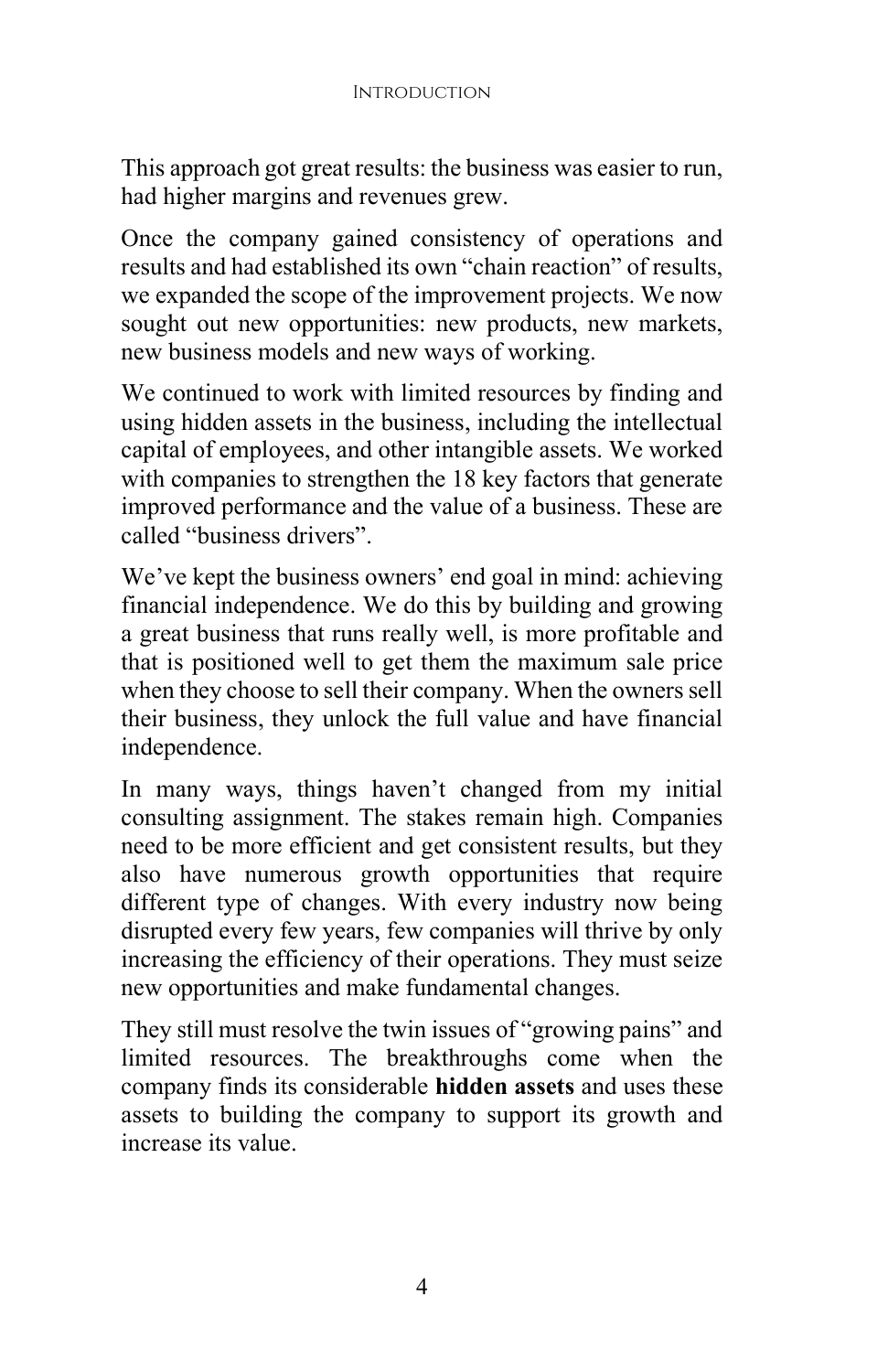The High Value Manufacturing Business is a highly effective growth system you install in your business.

This system works so well because it creates more value for customers, more value from your operations and more value for shareholders. And it reduces the investments needed to grow your business by finding and using the considerable hidden assets in your business. It goes beyond quick fixes, simple cost-cutting and optimizing parts of the business.

In this book, I'm going to lay out a roadmap for you to increase the value of your firm to you as the owner. The result is that your company is more valuable to buyers and investors. You can then sell your firm at a higher amount than selling it "as-is". You can achieve this by accelerating the growth of your firm.

The bottom line: getting the full value for your business takes time and work but the rewards can far exceed the investment. The financial risk is reduced significantly when you fund your growth from hidden assets you already own but aren't using. It's like investing with "house money".

I wrote this book to give you an alternative to selling your business "as-is". Within a relatively short time, you can build your firm into an attractive acquisition that sells on your terms. You may not be selling your business in immediately, but you will be prepared to sell when you choose.

This book focuses on how you can achieve three key goals:

- 1. You sell your business at **your target price**, one that is significantly higher than its current, or "as-is" value.
- 2. You choose when to sell at the optimal time under any circumstance.
- 3. You sell your firm to the right buyer, the one who will make the company thrive and who shares your vision and values for the firm's future.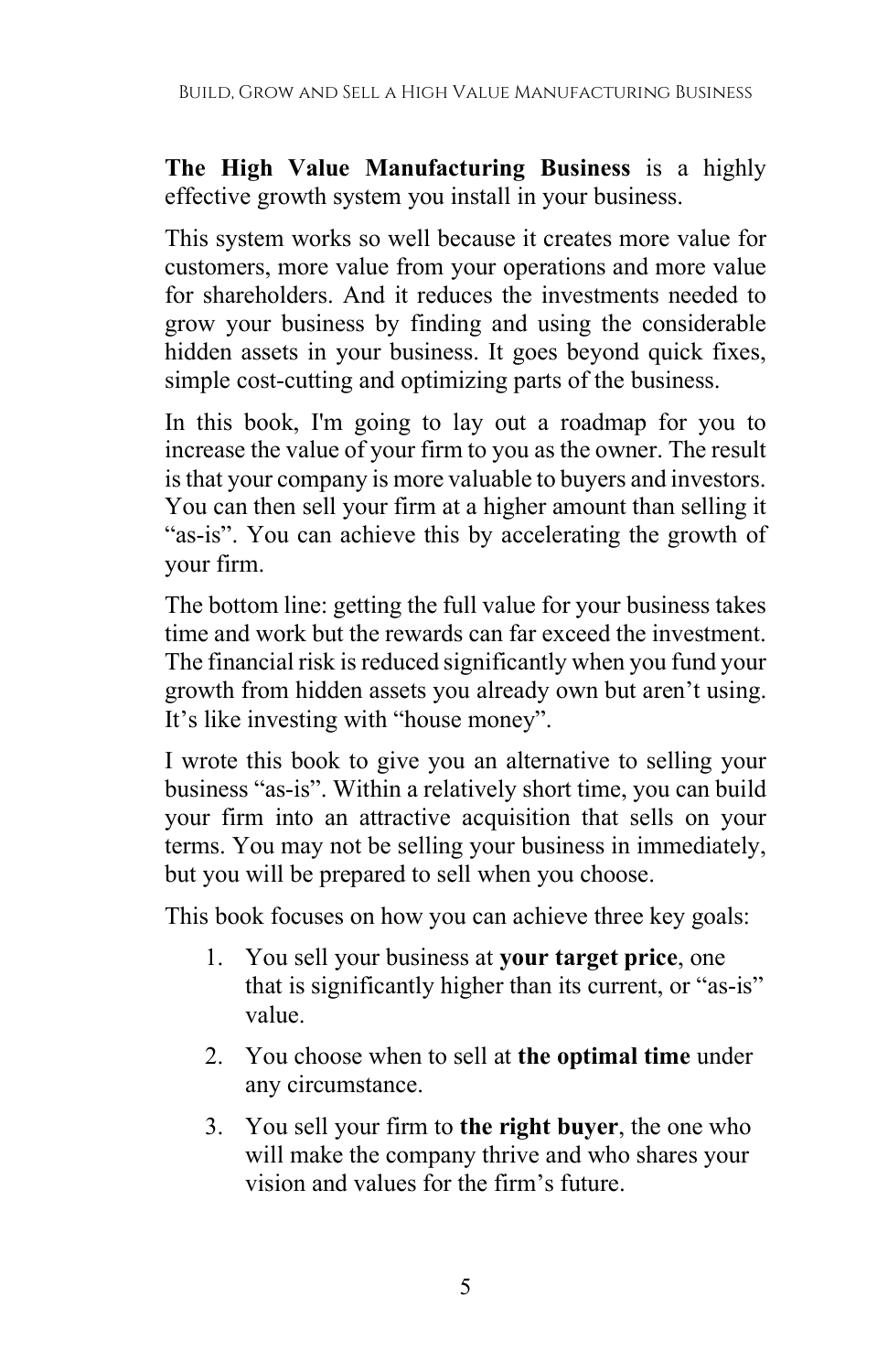This approach is not for every business owner, but is proven to work for:

- small manufacturing firms, having annual sales between \$3 million and \$25 million;
- entrepreneurial owners who are open to new ideas to grow their business and its value;
- owners who are impatient for results and can commit to take their company to its next level of performance.

I've discovered that there are really just three things you need to sell your business on your terms:

- 1. Focus on achieving a three key goals: your target value, the optimal timing, and the right buyer.
- 2. Have an Accelerated Growth Plan
- 3. Mobilize your organization to implement the Accelerated Growth Plan

That's it. You can sell your business on your terms. That's great news!

The High Value Manufacturing Business program works because it is focused on creating more value for your customers, more value from your operations, and by increasing shareholder value for owners. How does this work?

- When your business creates more value for your customers, revenues grow.
- When you create more value from your operations, your business is easier to run and you get higher margins.
- When you find hidden or underutilized assets and put them to work you minimize risks, have the resources to fund growth and you increase shareholder value.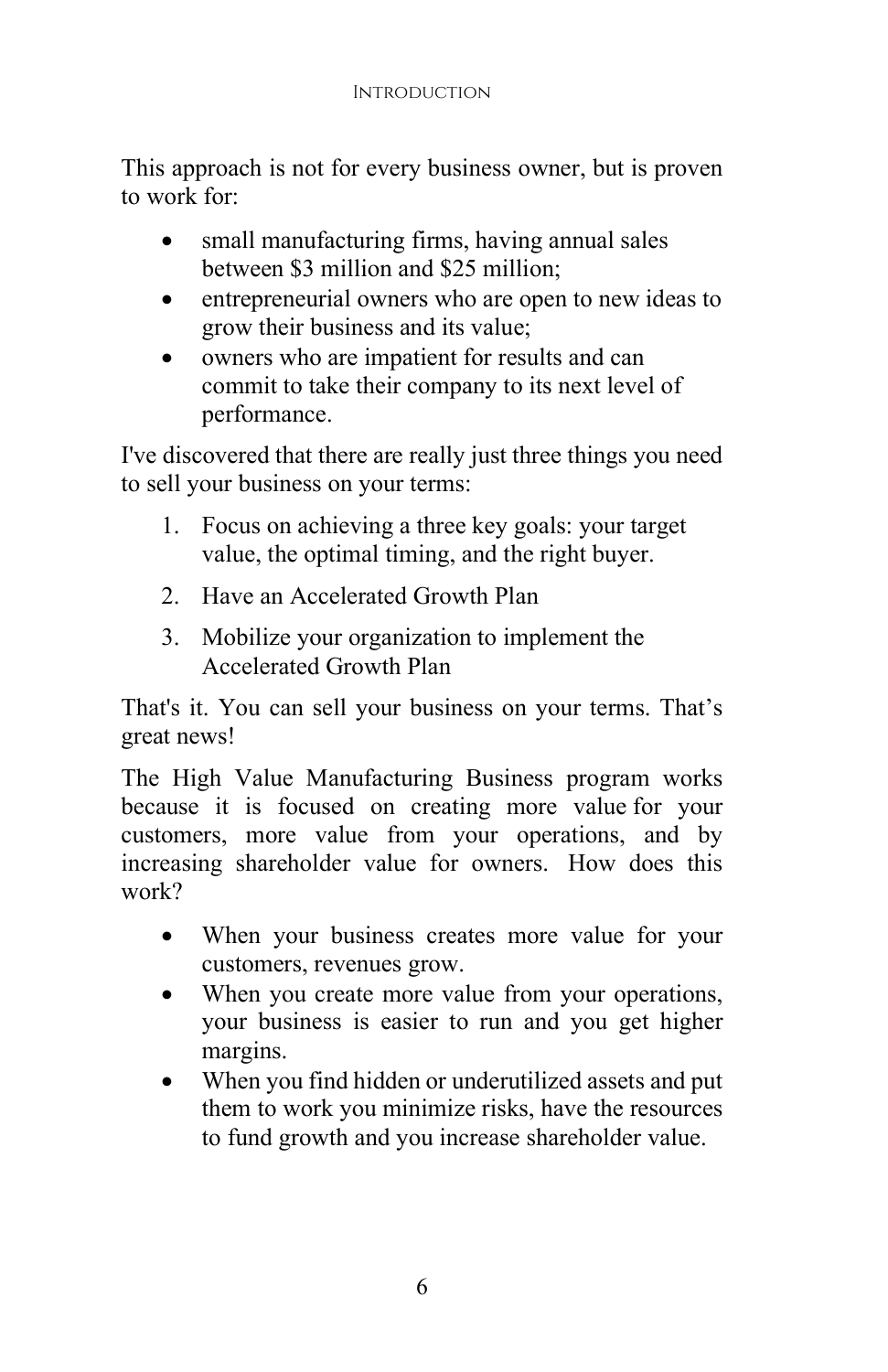As we go through this book, I'm going to show you an approach that takes your business to its next level of performance. It requires challenging conventional beliefs and replacing them with innovative thinking.

> "The conventional view serves to protect us from the painful job of thinking." - John Kenneth Galbraith

We've designed this program so that the Accelerated Growth Program:

- does not disrupt your business
- manages and limits risks
- gets rapid results, within 90 days
- is self-funding by making use of existing hidden assets
- has a minimum 5 times return on investment.

Let's get started.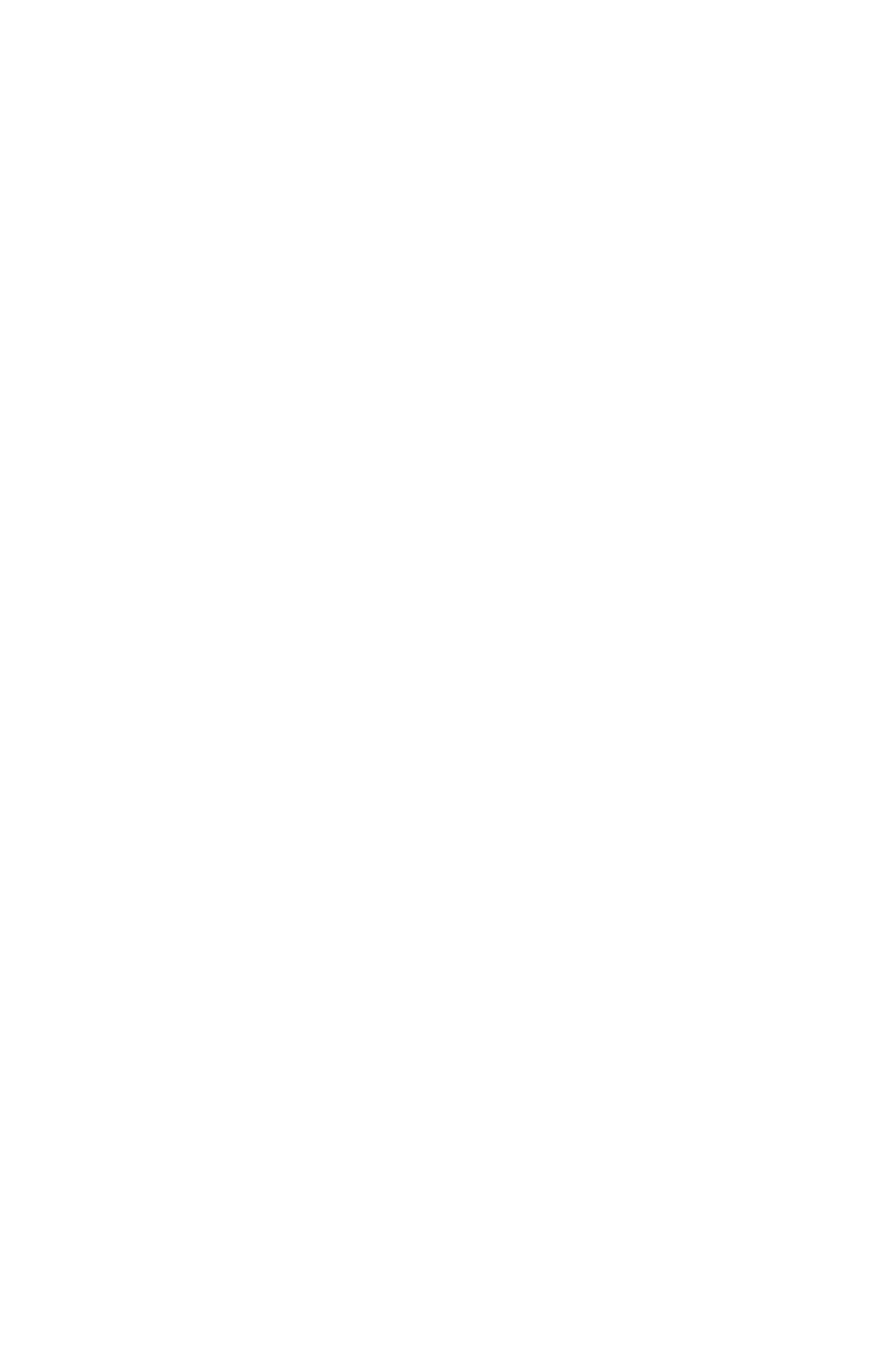# Chapter 1

# Financial Independence

### The Three Things You Need

In the Introduction, I said there are just three things you need to do to sell your business on your terms:

- 1. Focus on achieving three key goals: your target value, the optimal timing, and finding the right buyer.
- 2. Have an Accelerated Growth Plan
- 3. Mobilize your organization to implement the Accelerated Growth Plan

Let's start with you're the first key goal: getting your Target Value and how you can get the best possible financial return on the investment you've made in your business.

Reaching your Target Value means you will be financially independent of your business, and free from the pressures of running a business. You can afford to enjoy life as you want, whether retirement, travel, a new venture, philanthropy, or other pursuits.

## The Questions Needing Answers

You may ask many questions that leave you uncertain or even anxious about your future. You want to know:

- how much will I receive in net proceeds from the sale?
- will this be enough so I can be independent from the company? and
- what if the sale cannot support my financial goals?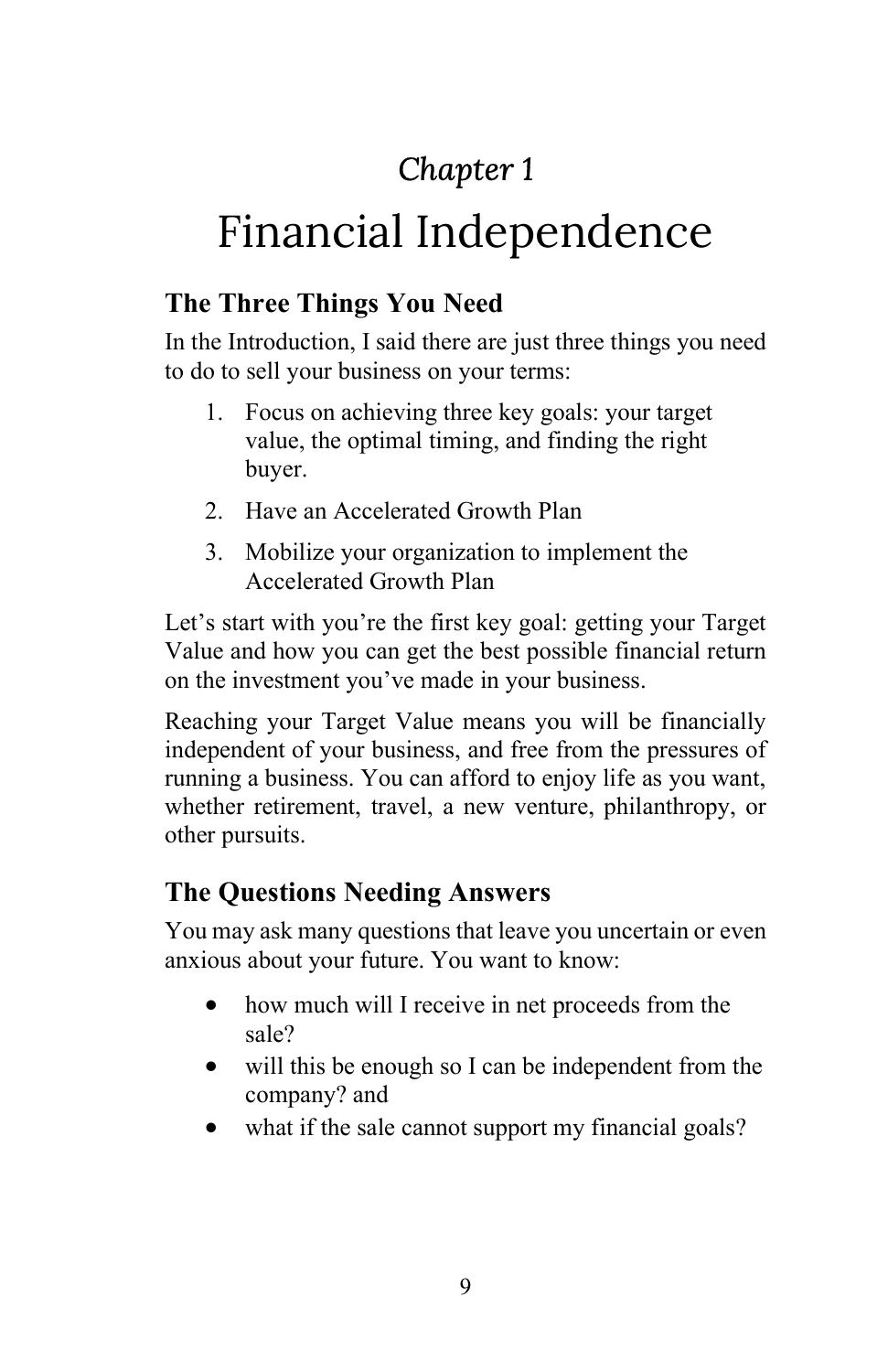The stakes are high. Many business owners have 80% or more of their net worth locked in their business. The sale must be successful. You need solid answers to these questions to reach your financial goals.

If the net proceeds are not high enough, or the sale is unsuccessful, you remain financially dependent on the business. It forces you to continue dealing with the pressures of running the business and you are not able to afford the lifestyle you expected.

You don't need to be uncertain about how to achieve your financial goals.

This chapter helps you gain greater clarity and certainty to achieve financial independence.

### Challenge these Conventional Beliefs

Some business owners hold beliefs that prevent them from realizing the full value of their company. They believe that:

- their firm is worth more than it will realistically sell for
- they need to sell the business "as-is"
- they lack the resources needed to grow.

Merger and acquisition professionals report that business owners overestimating the value of their business is the number one reason for deals failing to close.

Most business owners do not plan and prepare their business for sale. They believe they have taken the firm as far as they can or are comfortable with. They want to sell their business as it is.

The third mistaken belief is that the business owner lacks the resources needed to grow their business and increase the value of the business before offering the company for sale.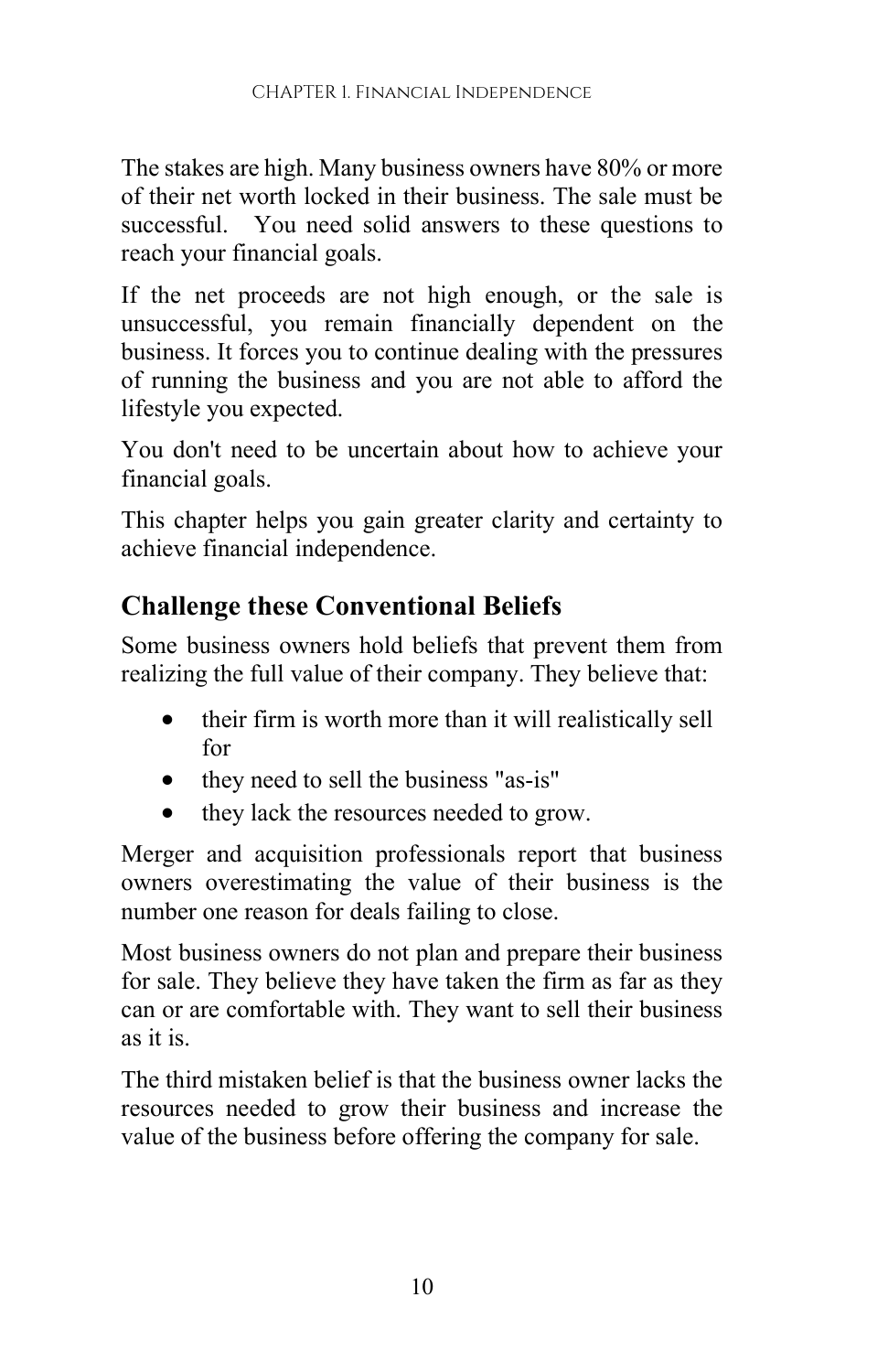Once you challenge these beliefs, you are free to increase the value of your company.

### How to Achieve Your Target Value

Rather than accept the current value of your firm, let's focus on how to get your "Target Value". Target Value is the amount you are aiming to achieve.

The first decision to make is will you sell your business "asis" or will you increase its value first?

#### CLOSE THE VALUE GAP

Let's first determine the "Value Gap". This is the difference between what your company's value is "as-is" if sold today, versus your target value.

When we conduct a "Discover" session with us, you see how an investor values your company and what areas of the business you need to improve its performance to reach your target value.

We use 18 business drivers to evaluate business performance. If you think of your business as an engine that generates results, your business engine has several gears that drive the business forward. We evaluate the performance of these gears or "business drivers".

#### ELIMINATE RED FLAGS

Some business drivers may have "Red Flags". These can cause a buyer to pass over your business immediately.

Suppose a company has ongoing litigation or has poor financial records. Both would create red flags and not only reduce the value of your firm, but it would scare away interested buyers. Any of the business drivers can have a status of red flag.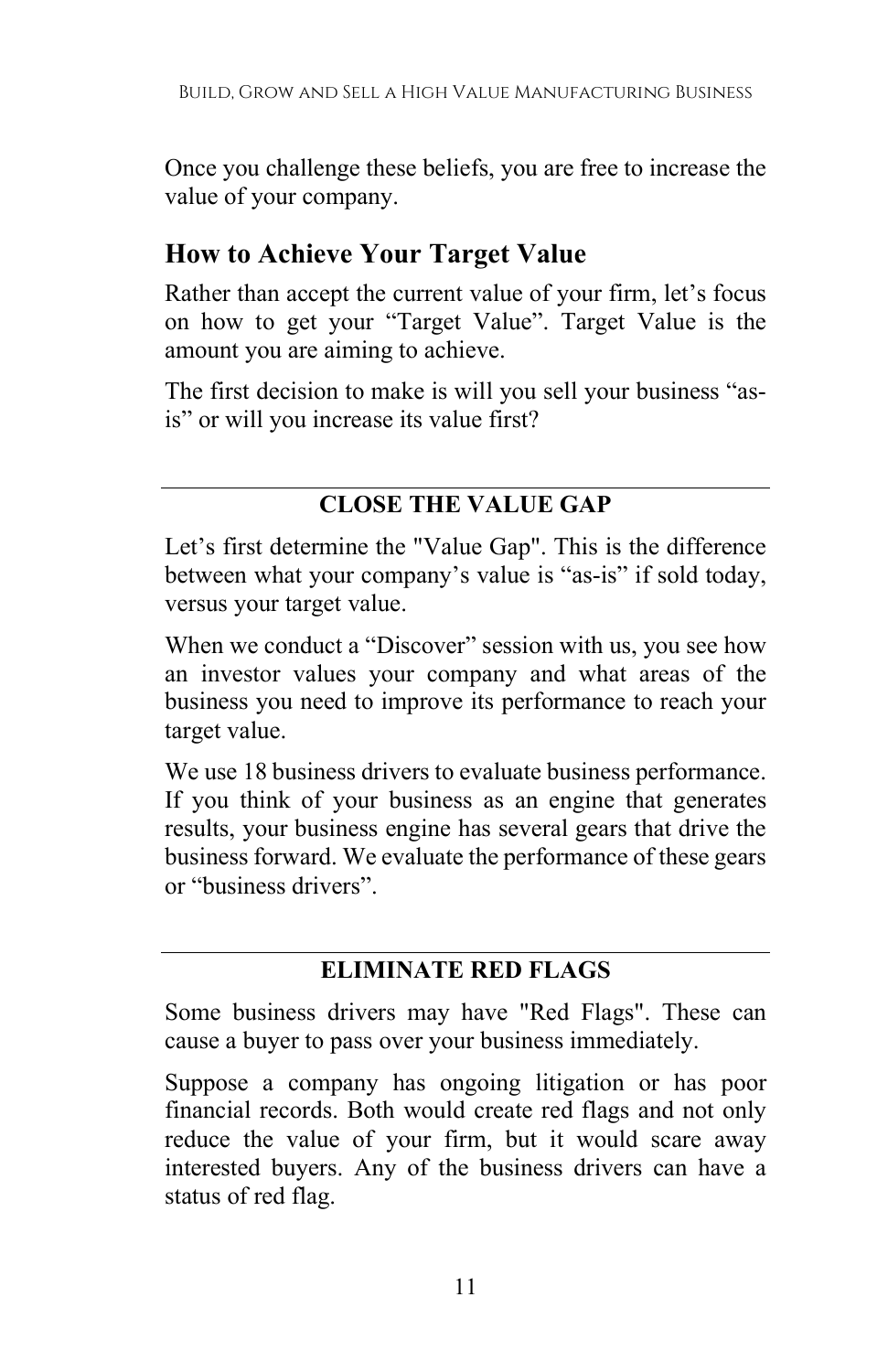#### GROW YOUR BUSINESS

After red flags, we discover underperforming business drivers. When you strengthen these drivers, you grow your business and increase its value.

You may be reluctant to invest more time, energy, and money into your company. You've built the business to a certain level. Further growth requires more resources and added risk. Besides, new owners will have their own ideas and can risk their own money.

Let's challenge the assumption that growth adds too much investment and risk and keep in mind the large potential return on this investment.

#### INCREASE VALUE WITH HIDDEN ASSETS

Every company has many hidden assets and capabilities that are the key to increasing the value of our firm. These hidden assets also provide many of the resources needed to fund growth. You just need to know where to look for these hidden assets, increase their value and use the increased cash flow to build and grow your business.

One place to look for hidden assets is the cost of sales. Small manufacturers (having annual sales between \$5 million and \$25 million) have an average cost of sales of 69.4% of total revenue. The top tier firms have a cost of sales of 58.4%, a difference of 11%! Comparing net profit/loss figures reveal a 5.5% on average of manufacturers compared with 19.9% of top tier companies, a difference of 14.4%

Cost of sales is only one of many sources of hidden assets within your firm.

The differences between your firm and top tier firms can reveal a significant opportunity to increase the value of your firm.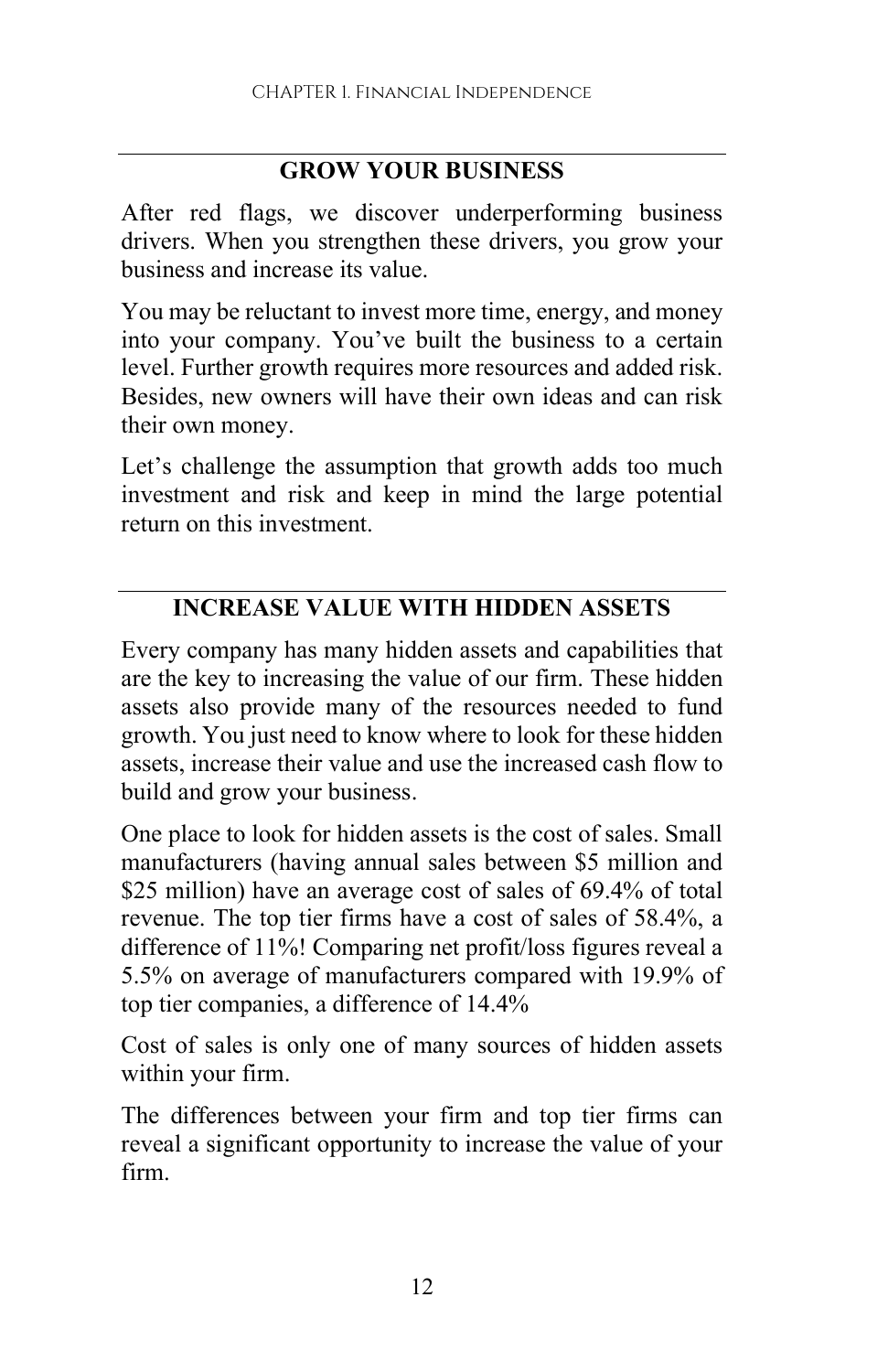It also gives you the opportunity to fund growth.

Accessing hidden assets provides the shortest path to getting a premium price for your business and realize your Target Value. We will provide more explanation of these hidden assets in Chapter 4–Accelerated Growth Plan.

## An Example of Accelerating Growth

When I started working with a manufacturer of high-tech chemical sampling equipment and services, they had 32 highly qualified scientists, engineers, and technologists.

Their business was a "diamond in the rough". It had considerable expertise, delivered high value custom solutions, and its customers were happy. But it was difficult to scale the business. Like most companies, they hit a ceiling in their growth without having to make large investments and take on more risk.

They needed a fresh approach to develop more effective sales and operations. The company embarked on an intensive accelerated growth plan focused on a strengthening a few critical business drivers and mobilized the company to improve performance.

As the company made progress every quarter, revenues grew faster than expenses. The company reinvested profits in building the company. They used the increased cashflow to fund the company's growth.

In time, the company grew to 180 employees and gained 80% market share in its niche. It became an attractive investment target. The company was ready for investment, and a multinational firm acquired the company at a premium price.

The business owners had a successful business exit. I've worked with many other entrepreneurial manufacturing firms that have repeated this success using a proven model described later in this book.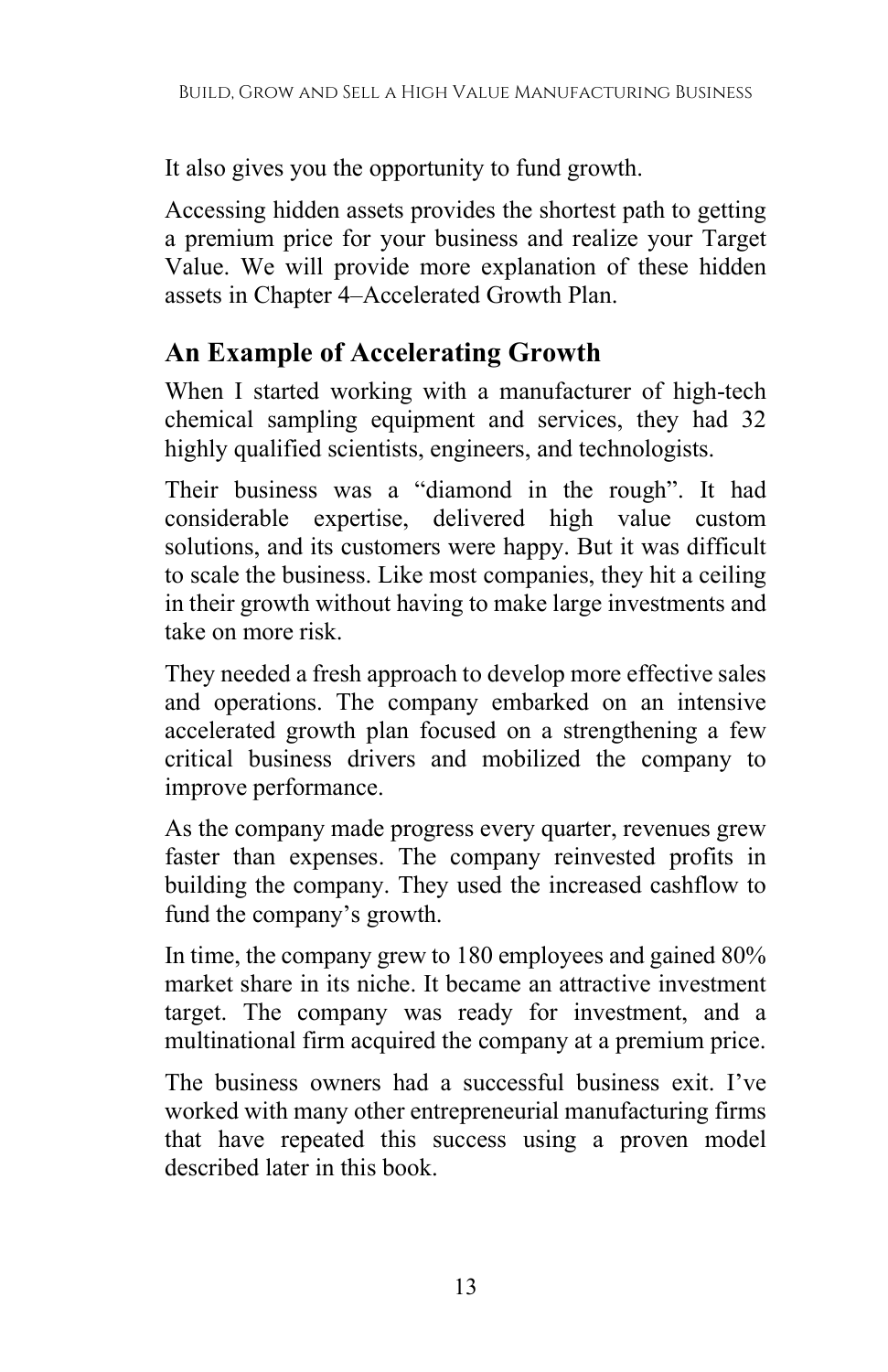## Decide on Growth

Once you've determined not to sell your business "as-is" and want to sell it for a much larger target value, determine how to close the value gap between the two.

First determine the market value of your business "as-is". Next, determine the potential value of your firm by finding out the value of top tier companies in your industry.

At this stage you need a only a rapid assessment, conducted with minimal time and cost. Refer to "Next Steps" at the end of this book.

You can follow the rapid assessment with a Deep-Dive Analysis of your firm's 18 business drivers compared with top-tier firms. The Deep-Dive identifies your business strengths, weaknesses, and any "red flags".

Once you have a solid understanding of the business drivers, you can identify the top priority areas to improve with minimal risk and cost. You then add the target outcomes, activities, and resource requirements.

You now have a clear and direct path to achieving your financial goals, the first requirement of a successful business exit.

# Action Plan

Take these actions to achieve your first key goal, Financial Independence:

- 1. Determine the actual value of your firm.
- 2. Determine the potential value of your firm.
- 3. Evaluate the performance of your firm's 18 business drivers.
- 4. Evaluate the changes needed to move your company towards its potential value.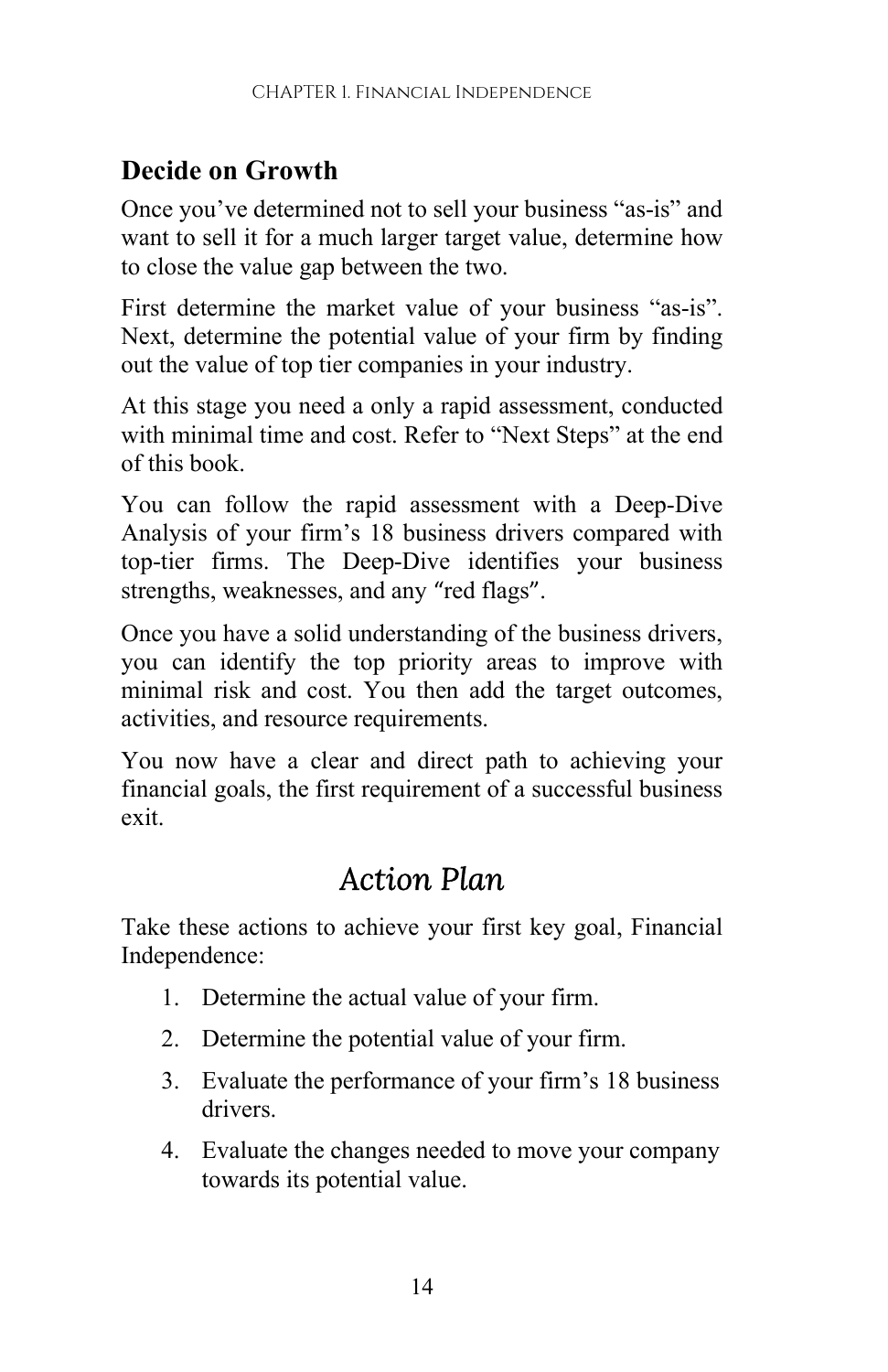- 5. Decide the target value of your company in one year.
- 6. Prepare a plan to close the gap between your firm "as-is" and your target value.

In the next chapter, we discuss the second key goal, finding the Optimal Timing.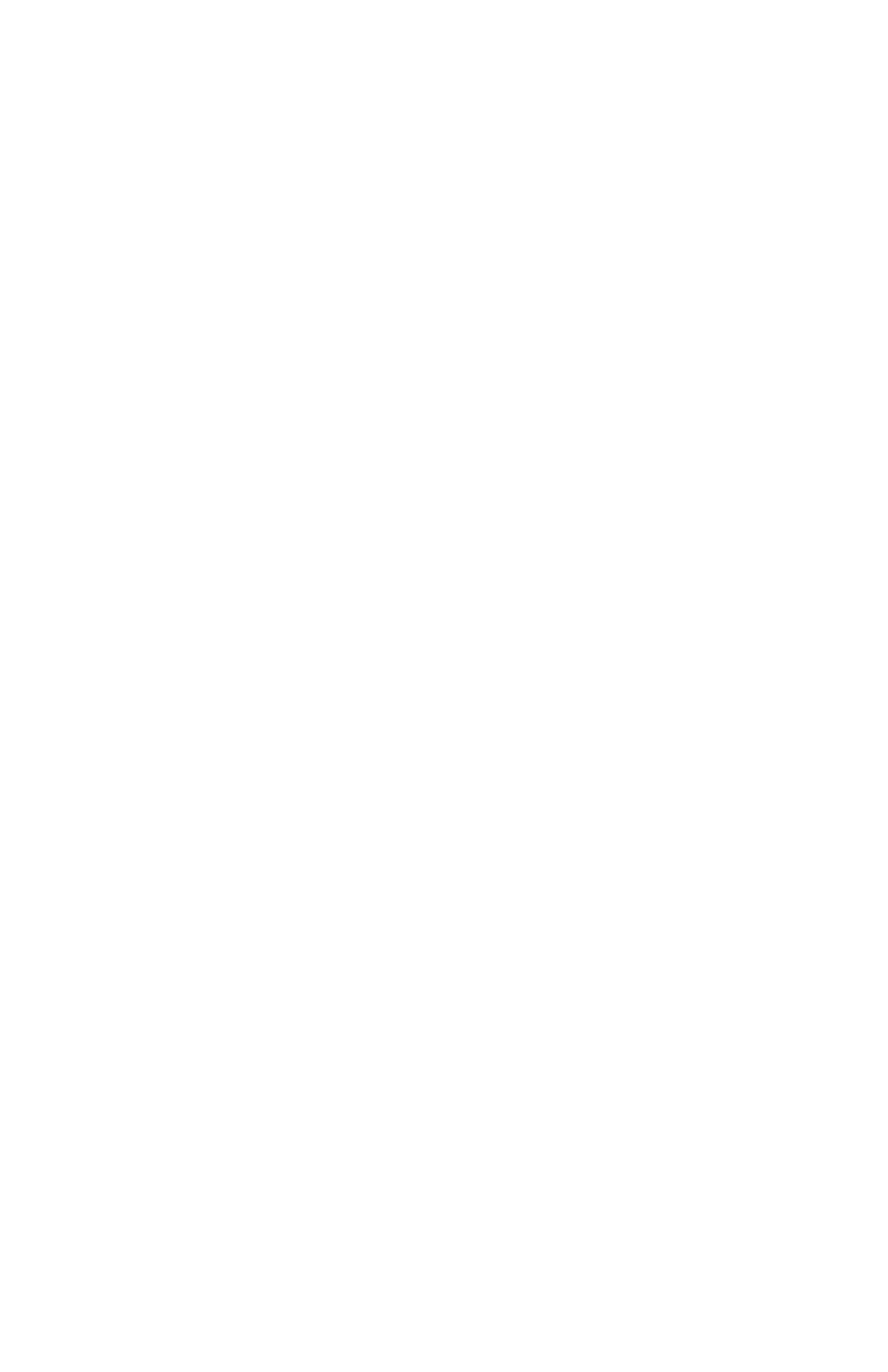# Chapter Two

# Optimal Timing

When do owners sell? I've heard several common answers from business owners, such as,

- "I'll sell when I'm ready,"
- "I'm going to sell when I reach age 65 (or other age)"
- "It's too early to tell, there's lots of time left,"
- "I'm going to keep on working until the company is worth more."

Even though many owners don't have a coherent exit plan, they do not want to leave it too late. Some say they will sell sooner than later for the right price. And others say they want more flexibility on timing.

## The Problems with Vague Goals

Vague goals put the value of your company at risk under several scenarios:

- a highly motivated buyer is looking for a company in your industry, but there are too many other attractive choices
- unfortunate events occur failing health, burnout, a recession, new competitors, products become obsolete, and so on
- your company is not growing it is too early or too late in its growth cycle.

## A Successful Exit Takes Time

Surveys conducted by the Exit Planning Institute found that 95% of business owners agreed with the statement, "Having a transition strategy is important for my future and the future of the business." Yet 61% of owners have given limited or no attention to their exit plans.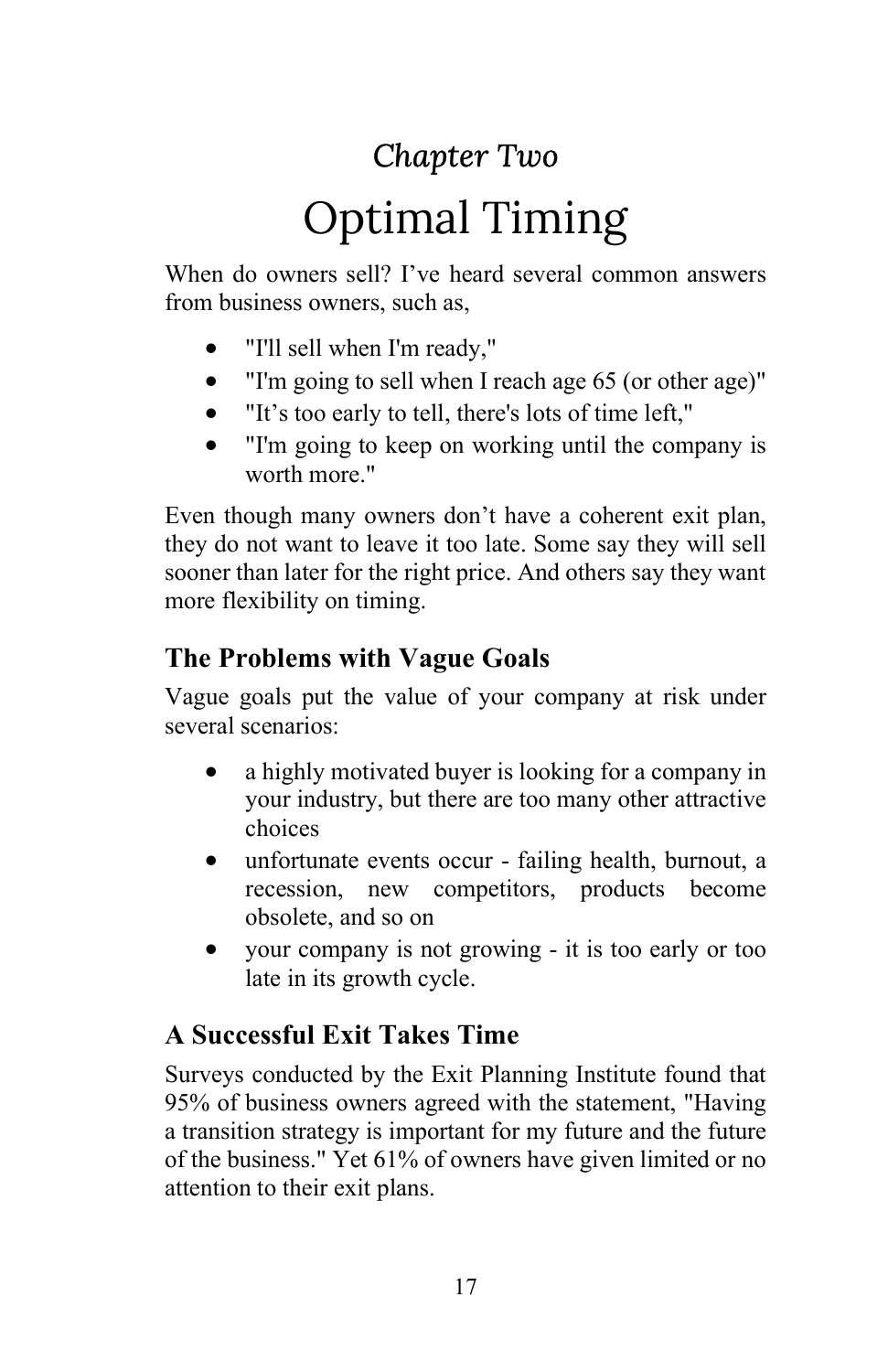Other surveys found that many business owners realized after the sale that they should have increased the value of their business much earlier. Another study found that 75% of business owners profoundly regretted their decision to sell, mainly because of poor personal planning for their life after the sale.

It takes time to maximize the value of the business and become an attractive investment or acquisition.

If you wait until the last moment to sell your business, buyers may reject your business if it isn't ready for sale or isn't growing. You may regret leaving money on the table because you didn't leave enough time for growth.

In this chapter we provide an approach to optimizing the timing of the sale of your company. You don't have to settle for vague notions or goals.

Why not be ready to sell your business on your terms in one year, no matter when you intend to actually sell?

You will then be ready for the sale on your terms, regardless of circumstances - unfortunate events, encountering a rare golden opportunity from a motivated buyer, while positioning your company to sell when the market best meets your needs.

## Beliefs Holding You Back

Three common beliefs concerning the timing of the sale prevent business owners from realizing the full value of their company:

- 1. "There's lots of time before the sale,"
- 2. "I'll prepare the company when it's time to sell,"
- 3. "In the meantime, it's business as usual–I don't have time to build the business."

I've been able to get better results by finding the optimal timing for the sale of a business. That way the owner is ready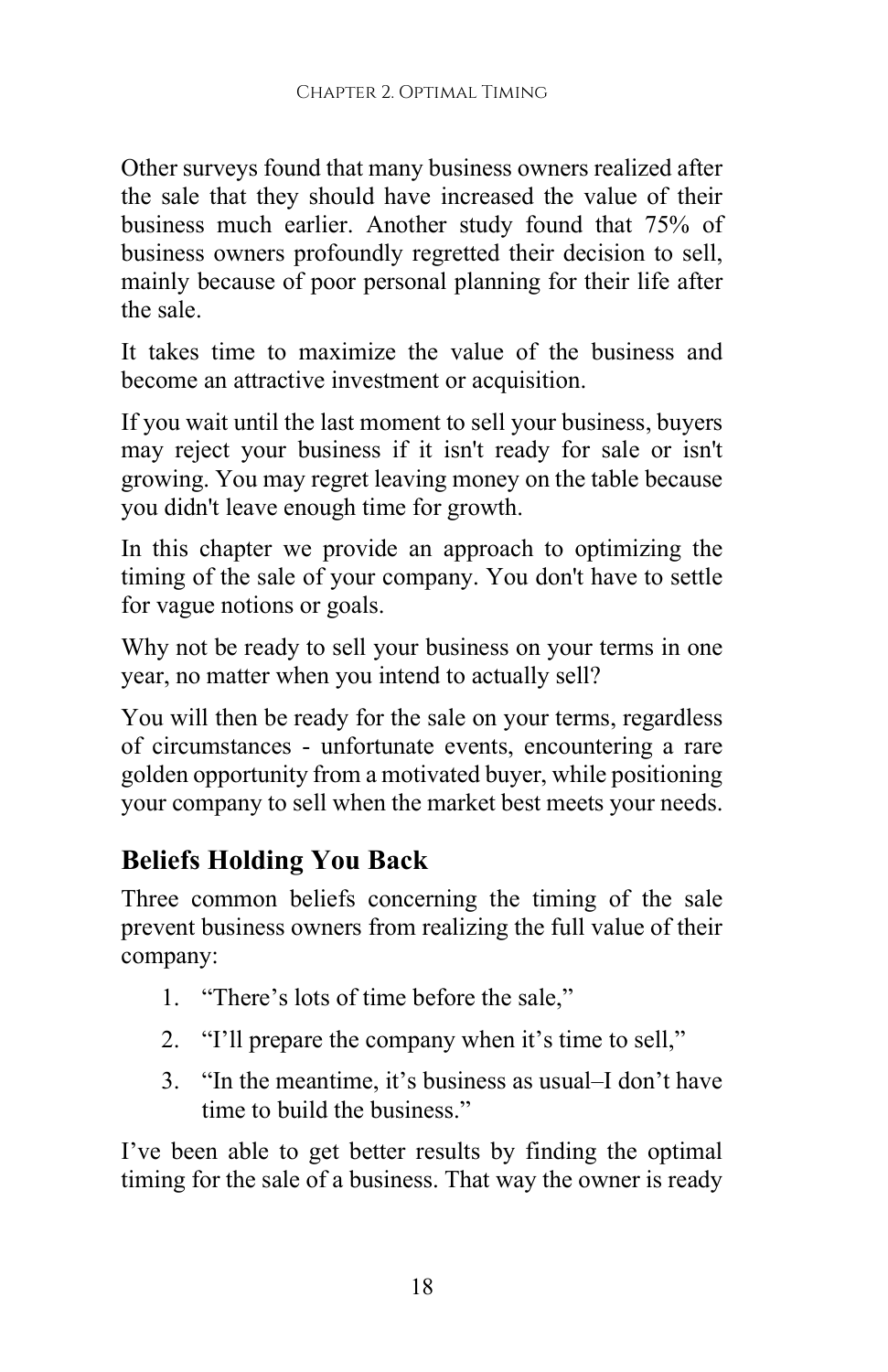when opportunity knocks, is prepared for contingencies and can use the time now before the sale to grow their business.

### Make the Most of a Golden Opportunity

Many of the most successful exits I've seen occurred because the business owners had prepared their business for sale and the right buyer arrived.

Motivated buyers can make generous acquisition offers in price and terms. You must be ready for these rare and unpredictable events. They may not come again. Even if you have no intention of selling today, you may receive a compelling offer tomorrow. Are you ready for a golden opportunity when it appears?

### Be Ready for any Scenario

Any owner can encounter unfortunate events such as declining health, burnout, boredom, disruptive technologies, new competitors, market declines, pandemics and countless other issues that can force a sale.

The problem of ignoring these events is that when they occur, it may be too late to salvage the sale of the company on acceptable terms.

When you prepare your company for sale now, think of it as insurance and risk management. Be ready for these events and you and your firm can survive with a satisfactory exit under any circumstance or scenario.

## Sell at the Right Stage of Growth

Investors look for companies at different stages of their growth. By finding the right type of investor, you can match your exit timing with the timing of their purchases.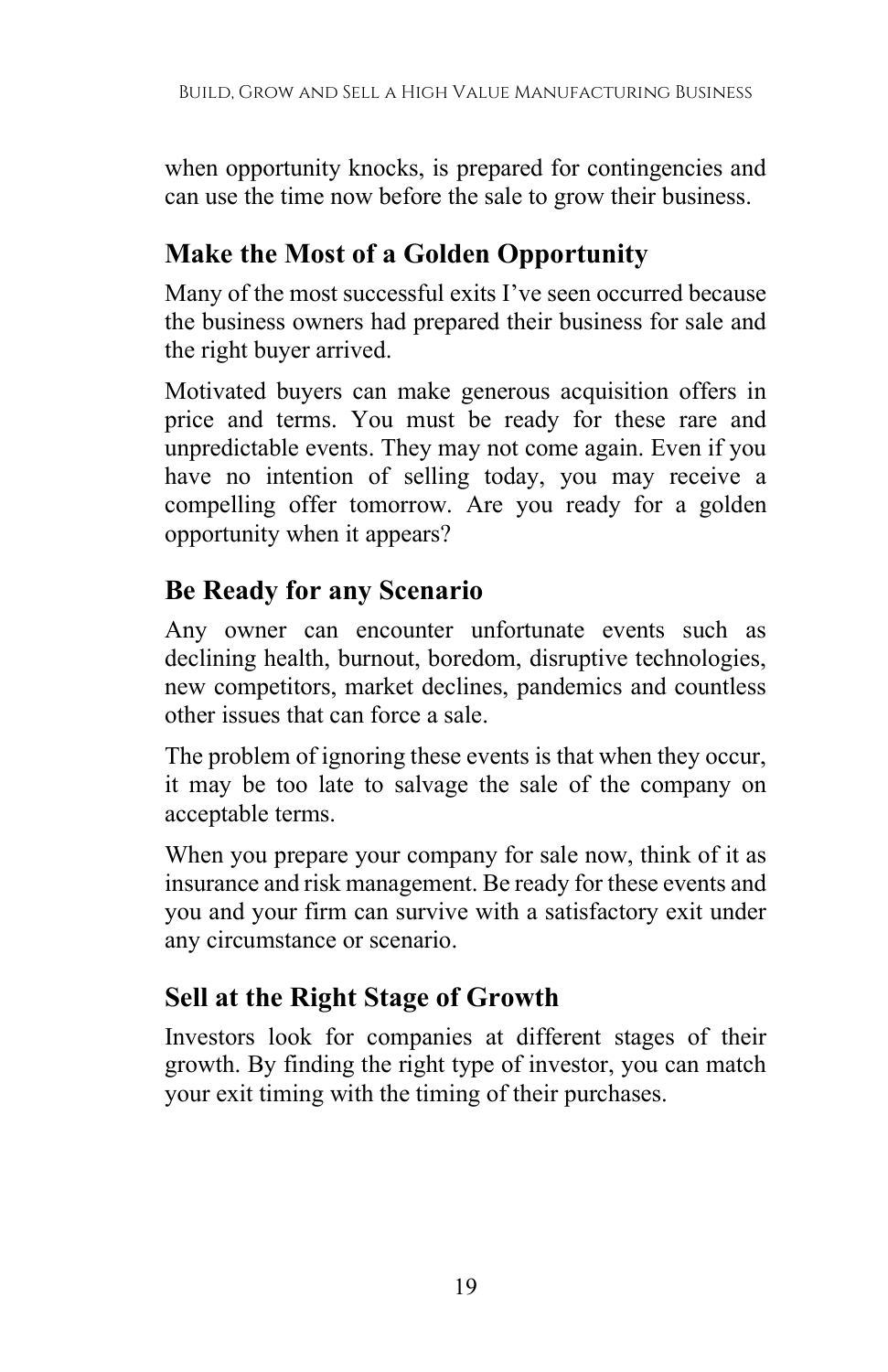# Make Timing Flexible

I've replaced the conventional sales process and have much more flexibility. The usual sale scenario is the owner sells the business to a third party who helps with the transition for several months and moves on to other activities.

Instead, an owner can have a partial sale to "take some chips off the table." The owner continues to manage and control the business while managing the risks of owning a business.

## Three Examples of Being Ready

My client was growing their business in prefabricated houses. An earthquake in Japan created an immediate and large demand for prefabricated houses. The client had a readymade solution for a buyer. It was ready for sale. The deal closed quickly, and the owners made a successful exit.

Another client had built their business and captured a large market share in its niche in the oil and gas industry. Oil and gas prices jumped, and prices for companies rose as well. Buyers were bullish and sought acquisitions to grow their business. My client was well-positioned and made a successful exit. Their timing was excellent. They sold when the market was strong. Soon after the sale, the oil and gas market declined.

One company I worked with had developed proprietary electronic control products for industrial uses. Most buyers considered the firm too early for investment. It had annual sales of \$2.5 million. Fortunately, the firm expected significant growth and prepared the company to scale up to meet demand.

A multinational company bought the firm. It had over 600 international sales offices and was able to increase sales of the acquired company by 10 times within two years through the buyer's international sales and distribution network.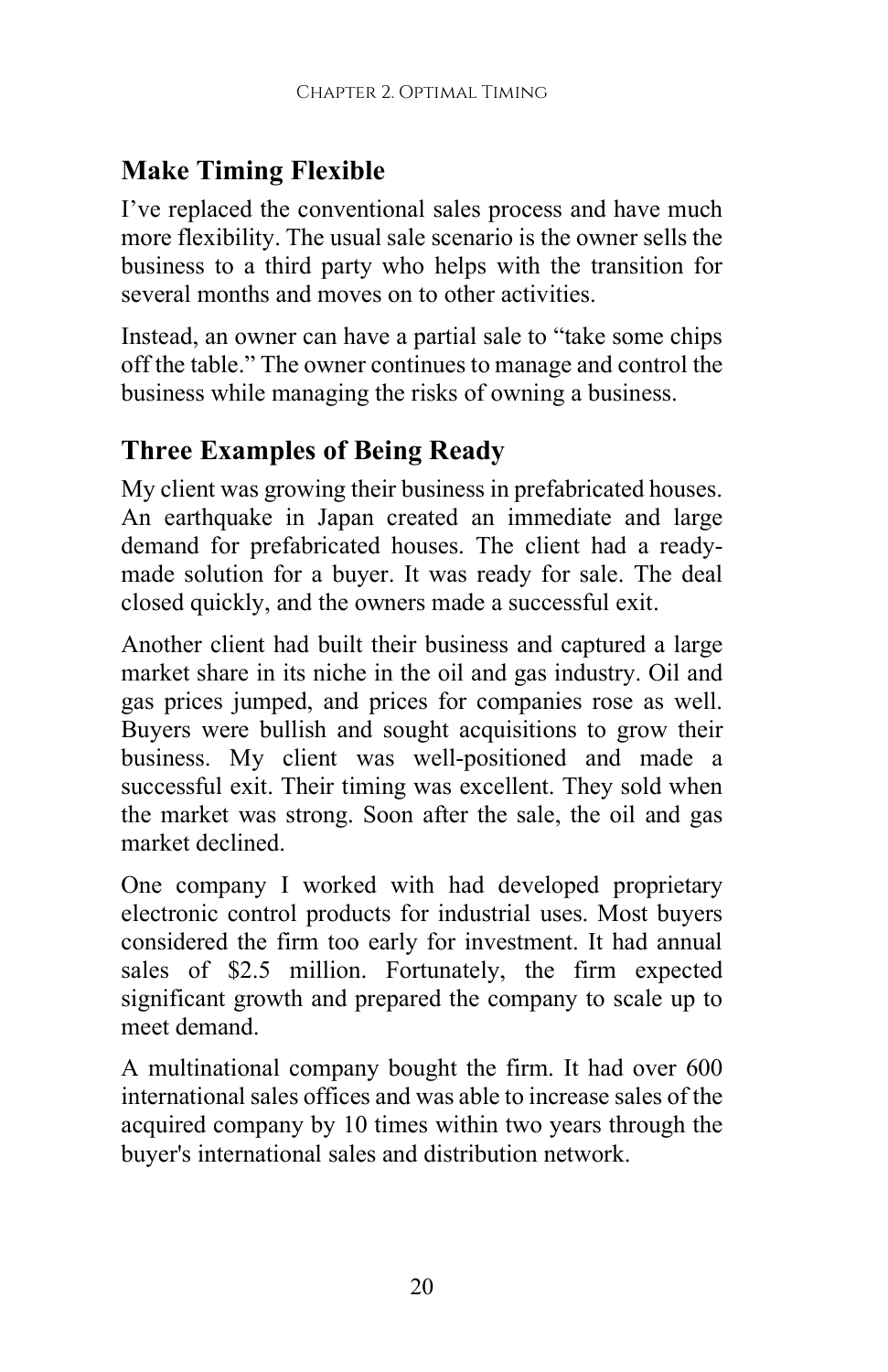# Action Plan

Define the changes that you need to make if you had to sell your business one year from now.

In the next chapter, we look at the third key goal of selling a business on your terms: finding the right buyer.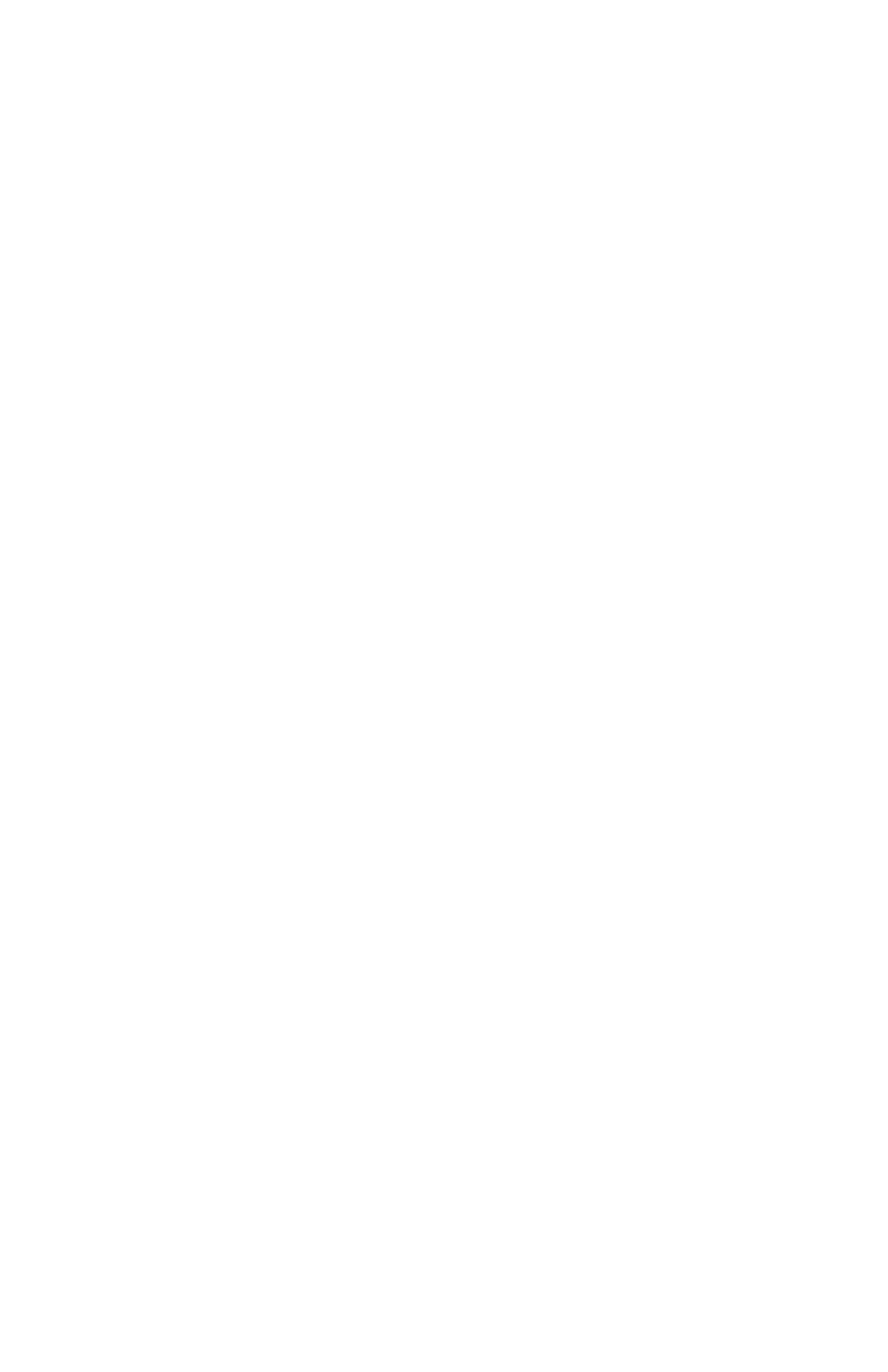# Chapter Three The Right Buyer

Some business owners are only interested in finding the buyer that offers the highest price. Owners who expand their criteria for finding their ideal buyer can get much better results.

Before putting your business up for sale, you can save time and energy by pre-qualifying buyers. Start off by screening out certain prospective buyers, ones that aren't able to close, don't have the right background, and who don't share your values.

### Screen Out the Wrong Buyers

If you don't screen out prospective buyers, you may have an unpleasant experience as the buyer:

- gathers considerable confidential information on your firm
- wastes considerable time from management and staff
- disrupts operations
- takes too long in due diligence to make buying decisions.

I've used the following criteria to screen out the wrong buyers.

#### UNABLE TO CLOSE

If a buyer cannot close the right deal, they waste your valuable time and energy.

These buyers may lack access to adequate funding, review many deals, but close on very few. Some have very onerous terms and are only looking for bargain prices. Some even don't intend to close. Some are kicking tires, and some may be gathering competitive intelligence.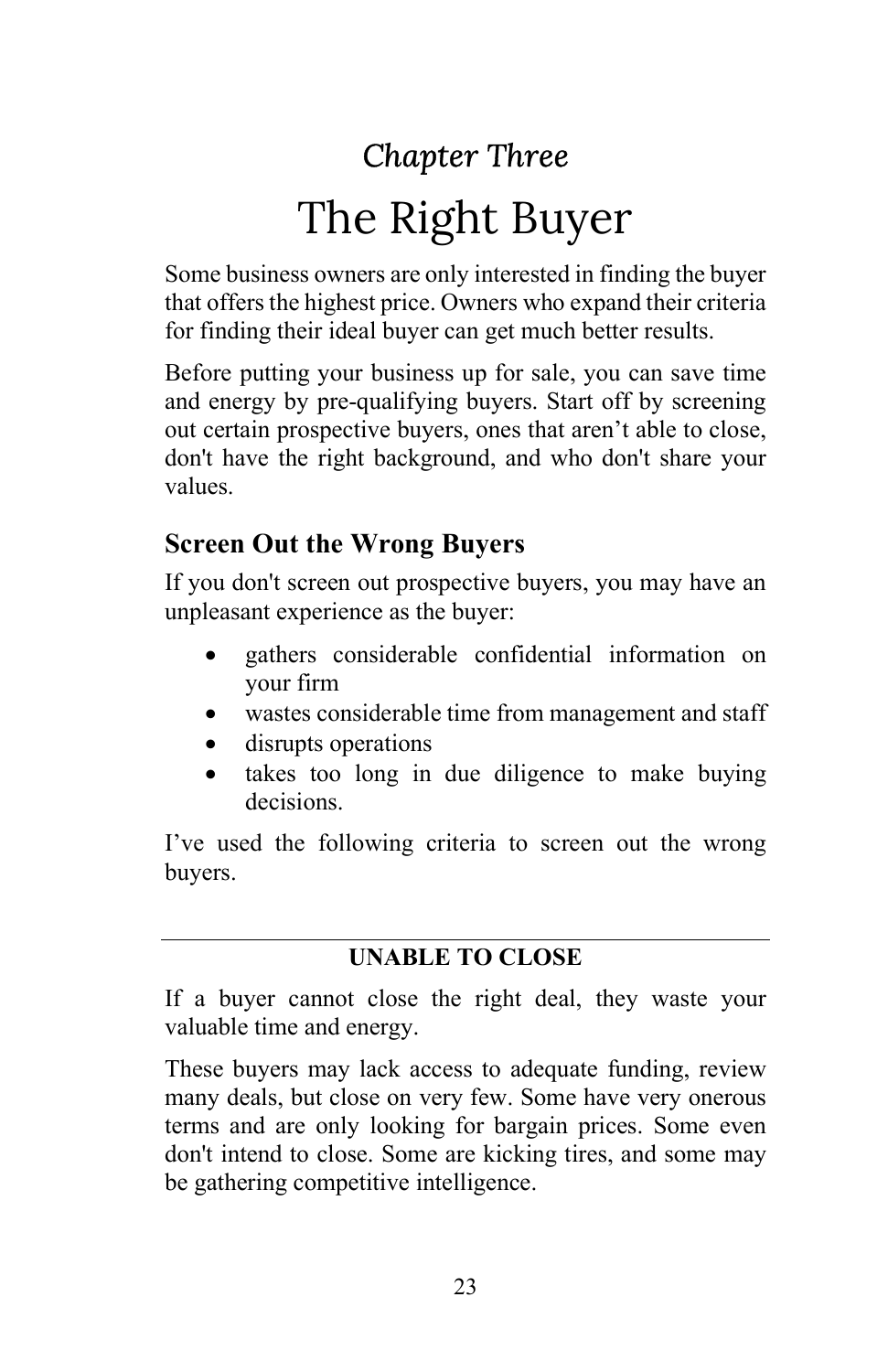Avoid those potential buyers where you can't agree on the fundamental price and terms of the deal. Aside from price, ensure that you accept the financial structure, the source of funds, and the timeframe. You can establish this very early in the sales process, but you need to know your criteria.

#### WRONG BACKGROUND

Screen out buyers that don't have the right background. These prospective buyers lack focus on finding a specific type of business, don't have a defined price range, and don't have relevant business experience. This buyer will have difficulty adding value to your business.

#### THEY DON'T SHARE YOUR VALUES.

Screen out prospective buyers who don't share your vision and values. For example, you may want to ensure the continuity and growth of your business. You look for buyers that aim to keep your employees and not move the business.

Some may buy your business just to get your clients. They may not be interested in retaining staff or your facilities as they cut costs to gain short-term efficiencies and merge your business with another. Your legacy could be lost.

### Ideal Buyer Criteria

Now you know what buyers you don't want; you can focus on the characteristics of an ideal buyer. You know that there needs to be the "right fit" between you and the buyer.

Early on, you can reach an initial agreement on approximate price and terms; you are confident in the buyer's ability to manage the business; and you both share common values and vision of the company after the sale.

In this chapter we identify the most important characteristics of an ideal buyer. In the last section, we provide some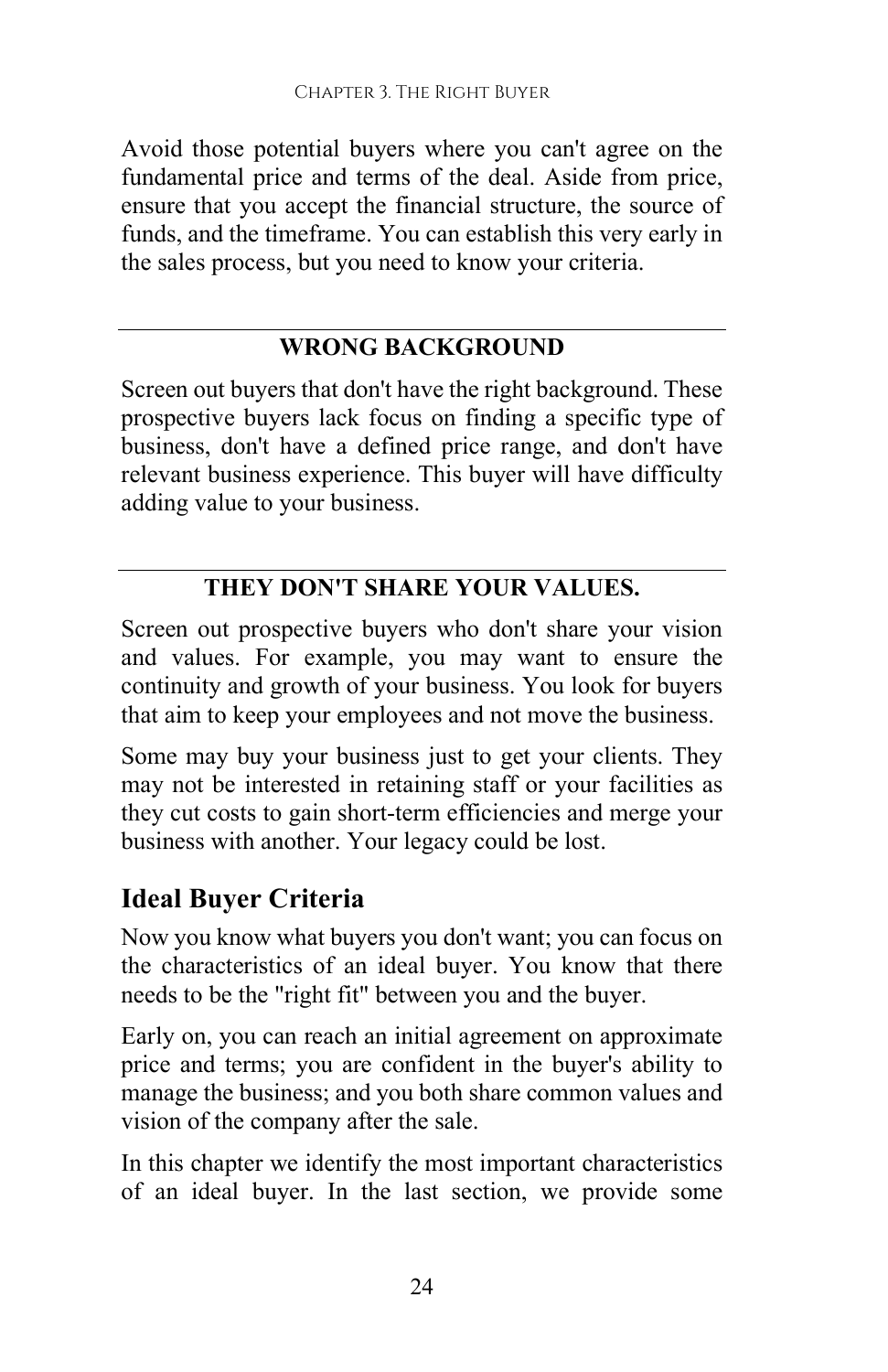questions so you can apply these concepts to your business and develop the buyer profile.

#### THE RIGHT SKILLS AND BACKGROUND

The ideal buyer has a relevant background to your company. The buyer has worked with companies or owned business that resemble yours in the manufacturing industry with similar or larger size of revenues.

The right buyer's team has a strong background in manufacturing and operations and has hands-on management experience.

The ideal buyer has strong financial skills and a track record of acquisitions. The buyer can develop and negotiate the price and terms and can raise funds from investors and lenders.

The right buyer respects your time. The right buyer is efficient and effective and can close the right deal in a timely manner. The buyer has all the capabilities and resources needed to organize and close the deal. There are few hurdles to clear, and the buyer works quickly and simply while being rigorous.

The buyer knows what kind of deal they are looking for and communicates that early to you, the seller. The right buyer is innovative and flexible in terms. The right buyer works with you, not against you.

When you sell your company, you must be confident that competent and experienced leaders and managers will run the firm. They know how to transition from your company's current value to its desired value in the next 3 to 5 years.

These are diverse set of capacities skills rarely found in one individual. The buyer must be able to have or build a team with these skill sets.

A competent team is essential to ensuring a smooth transition and a successful business after the sale.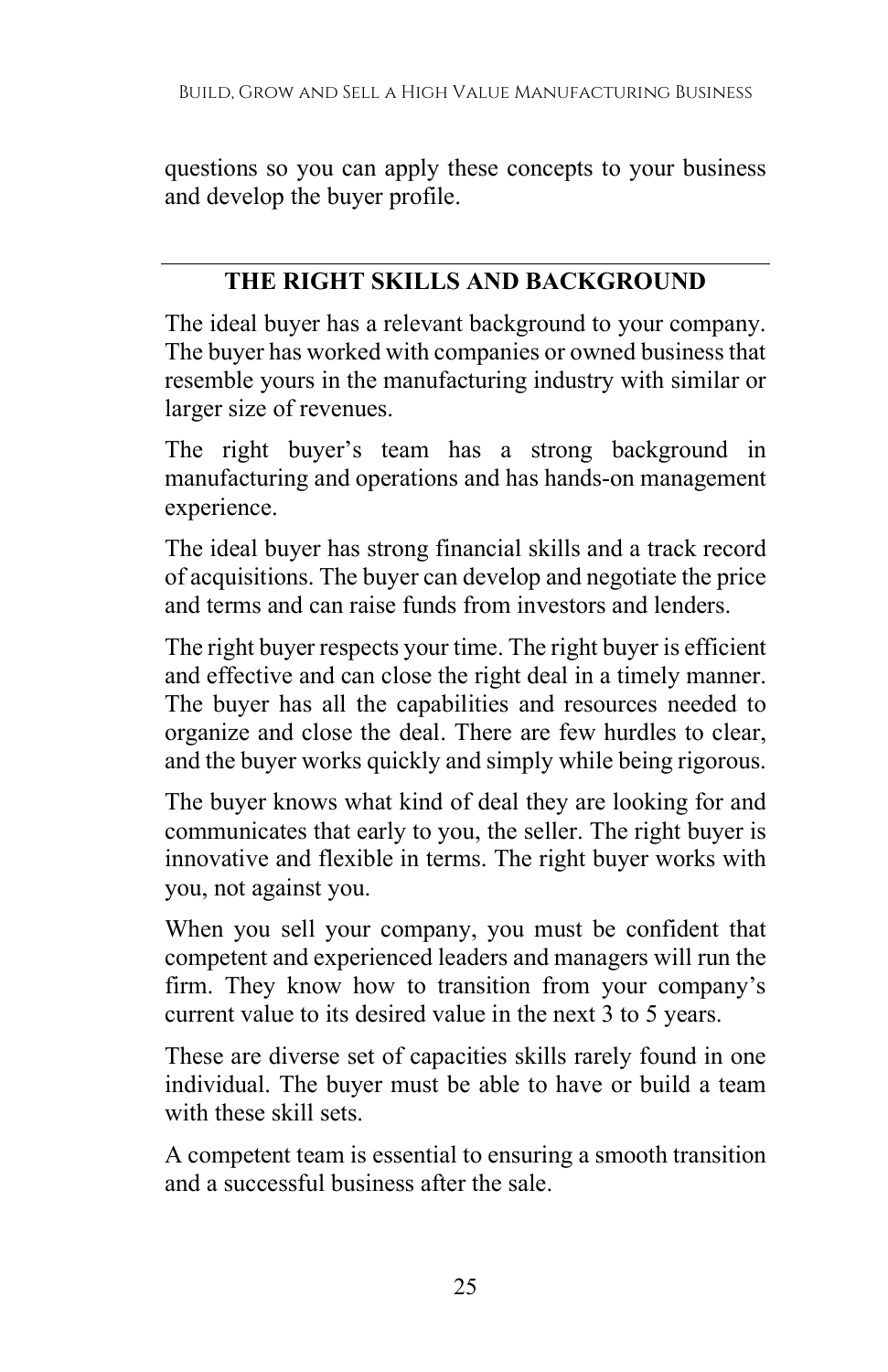#### ABLE TO GROW THE BUSINESS

The ideal buyer is not only competent in managing your business with your help but should have a track record of growing revenues and cash flow. As the buyer evaluates your business, they develop a growth plan to grow the company and know how to mobilize the business to achieve the plan.

The key to having a deal that meets the needs of everyone is in creating a "bigger pie" for everyone. This is why an Accelerated Growth Strategy is important. I describe this strategy in the next chapter.

#### SHARES YOUR VISION AND VALUES

Many business owners are reluctant to sell their company to just any buyer. Owners have invested heavily into their businesses and want to see the business continue to operate, be well-managed and thrive.

A successful exit for the owner can include continued employment for staff, maintaining high quality standards, continuing to serve customers well, and continuing to give back to the community. These are all part of the business owner's legacy.

In most of the exits I've seen, the original owners made a successful exit and left their company stronger and in excellent hands. The company provided more opportunities for employees. The owners had made sure the buyer shared the owner's values.

The ideal buyer has the best interests of the company in mind. If business continuity, keeping employees, not moving the business are all important to you as an owner, make sure the buyer shares this vision of the firm.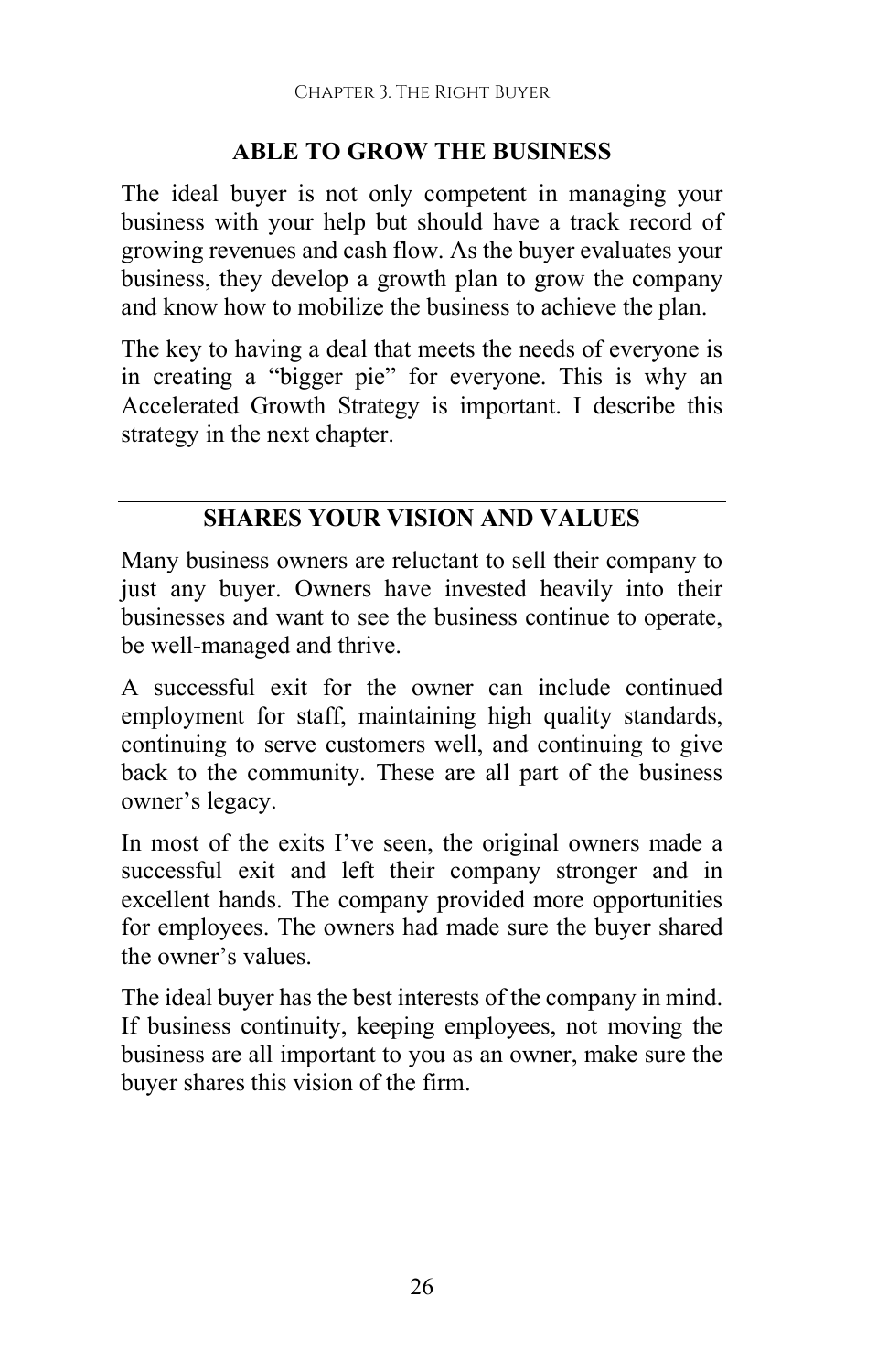## Know the Buyer's Goals

Many buyers seek only the top tier companies, those in the top 25% of their industry as measured by growth, margins and cash flow. Other buyers look for "diamonds in the rough". These are good companies with solid growth prospects with management and investment.

### Attract Strategic Buyers

Consider preparing your company for sale to a strategic buyer. A strategic buyer is a company in the same or similar line of business, such as a competitor or distributor. The reason the strategic buyer is interested in your company is that the purchase makes a significant difference to expanding their business. Your company is worth more than a part of their operations than it is as a stand-alone business.

For example, one company I worked with had \$12 million in annual sales but was approached by a strategic buyer, was an international firm with annual sales of over \$32 billion worldwide.

The small company's products and services added capabilities and customers to the multi-national firm. Within a few years the small firm had thousands of new customers. The buyer kept staff, made significant investments that grew the business and made the operations much stronger.

Motivated strategic buyers often pay a premium price for the right company.

An ideal buyer has the right background, ability to grow your business, and shared vision and values. You can use this checklist when selecting a broker or advisor.

By setting your criteria, you have immediately narrowed down the number of organizations you work with and know exactly who you are searching for.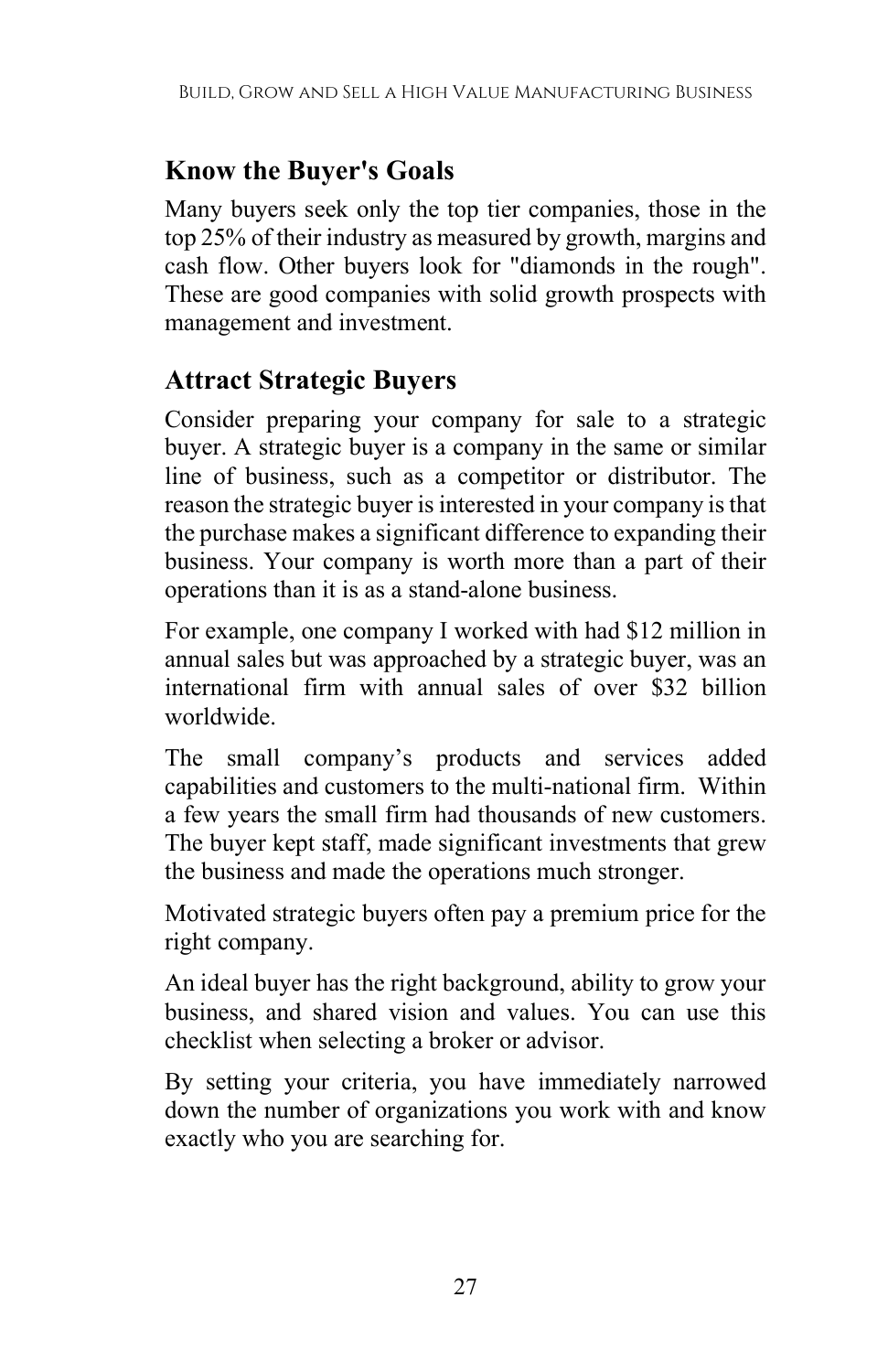## Be proactive

Next, search for the right buyer, broker, M&A advisor or merchant banker. While some advisors cover many industries, look for specialists in the larger organizations, or work with small specialist firms.

I've found that the larger M&A firms focus on the sale of larger companies, those having annual sales greater than \$30 million or even \$50 million. Their advisory fees can be unaffordable for small companies intent on selling their business.

When you apply your criteria for the right advisor and buyer, you are focusing on fewer companies and individuals and can save an enormous amount of time. You will also get better and faster results by working with people who understand your industry and have the right background.

### Evaluate the buyers

You interview candidates before hiring them. You qualify prospective suppliers. You also evaluate customers before doing business together. Take the same approach with a potential buyer of your firm.

By defining the ideal buyer, you can save yourself regrets of finding out later that the prospective buyer isn't a good fit and won't result in a successful deal.

# Action Plan

- 1. Prepare a checklist of the most important characteristics of your ideal buyer, including:
	- a. Background and experience,
	- b. Track record in growing a manufacturing business,
	- c. Values and vision for your company.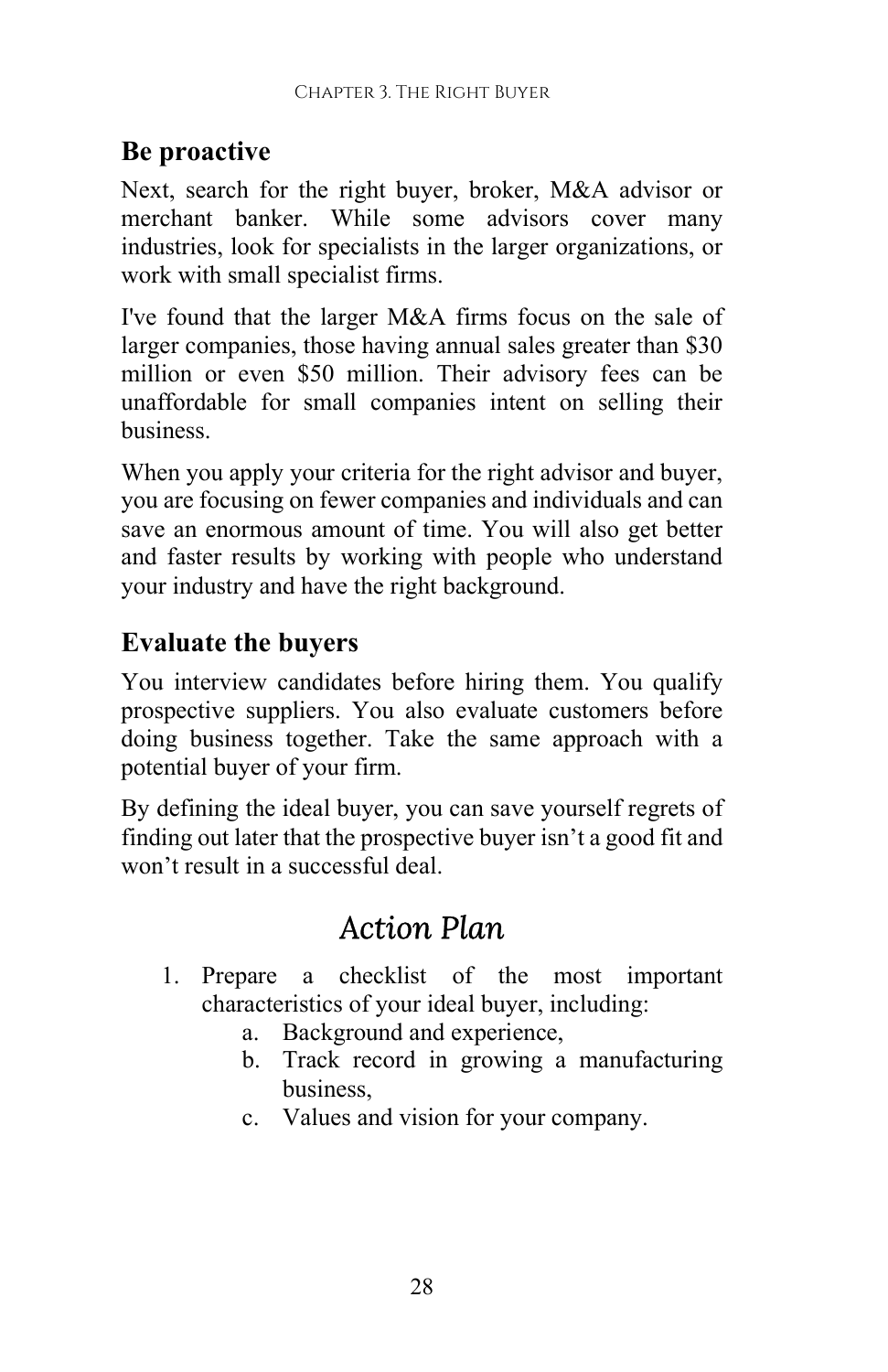2. Start your search for potential buyers that meet your criteria, even if you are not planning to sell your firm immediately. It can take time to find and develop relationships with an idea buyer.

In the next chapter, let's review the most direct way to reach your Target Value using the Accelerated Growth Strategy.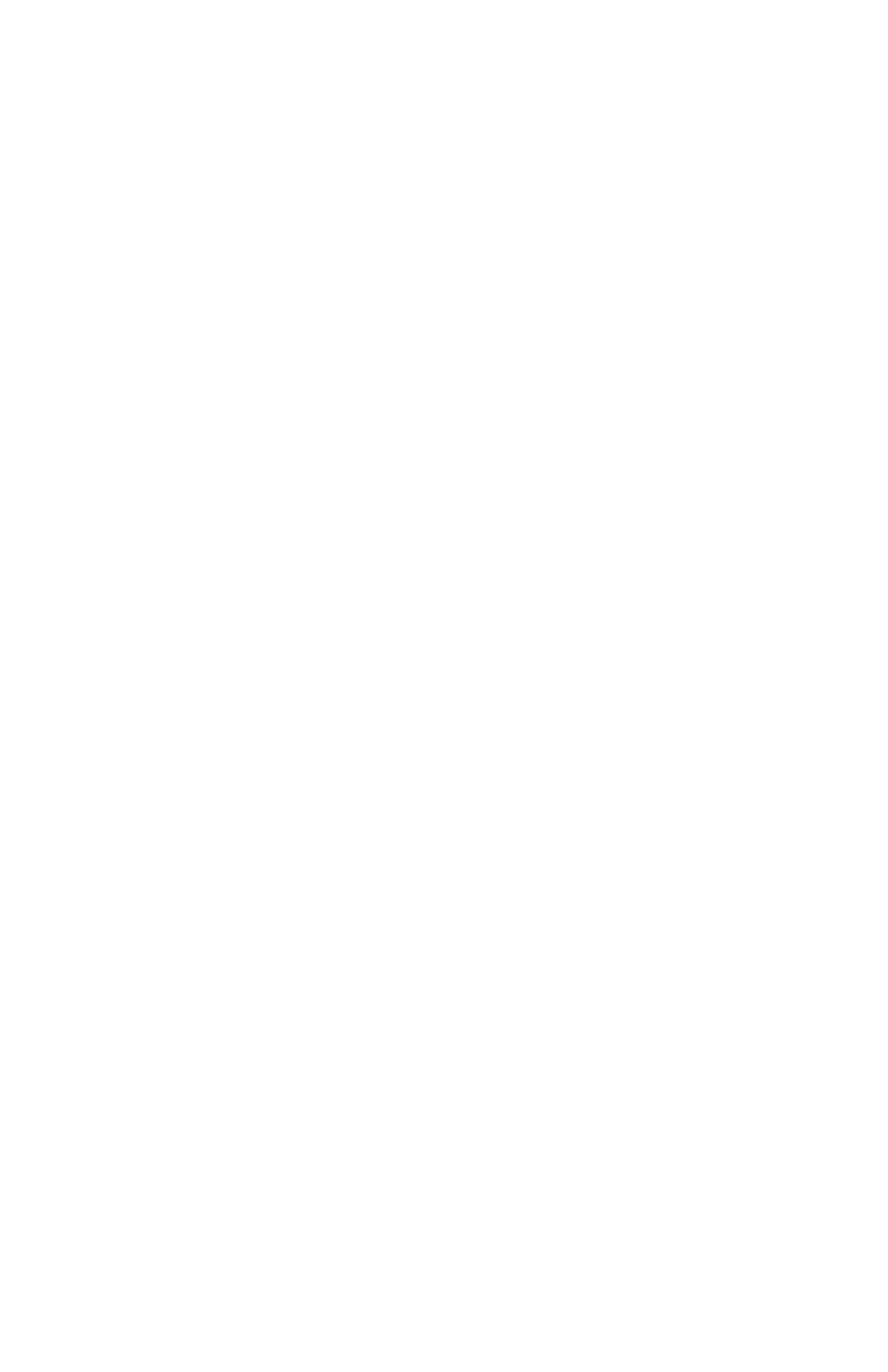# Chapter 4

# Accelerated Business Growth Plan

# Sell Your Business "As-Is"?

### Conventional Wisdom Makes Sense

Should you sell your business "as-is" or should you build up the value of the company before selling?

Selling your business "as-is" makes sense for many good reasons. You've taken the business as far as you feel comfortable. Building the company requires further investment, and there's no guarantee of a return. It increases your risks when you are trying to exit the business. It takes the least effort, time and risk. Besides, new owners will have their own ideas on the future direction of the company and can risk their own money.

### Or Does It?

But it's not that simple. Before you make the decision to sell your company "as-is", answer these questions:

- 1. "how much money am I leaving on the table?"
- 2. "what needs to be done to reach my target value?"
- 3. "how much do I need to invest to reach the target value?" and
- 4. "what are the risks?"

Our approach is to capture a sizable portion of the full potential value of a business while minimizing the investment and risks.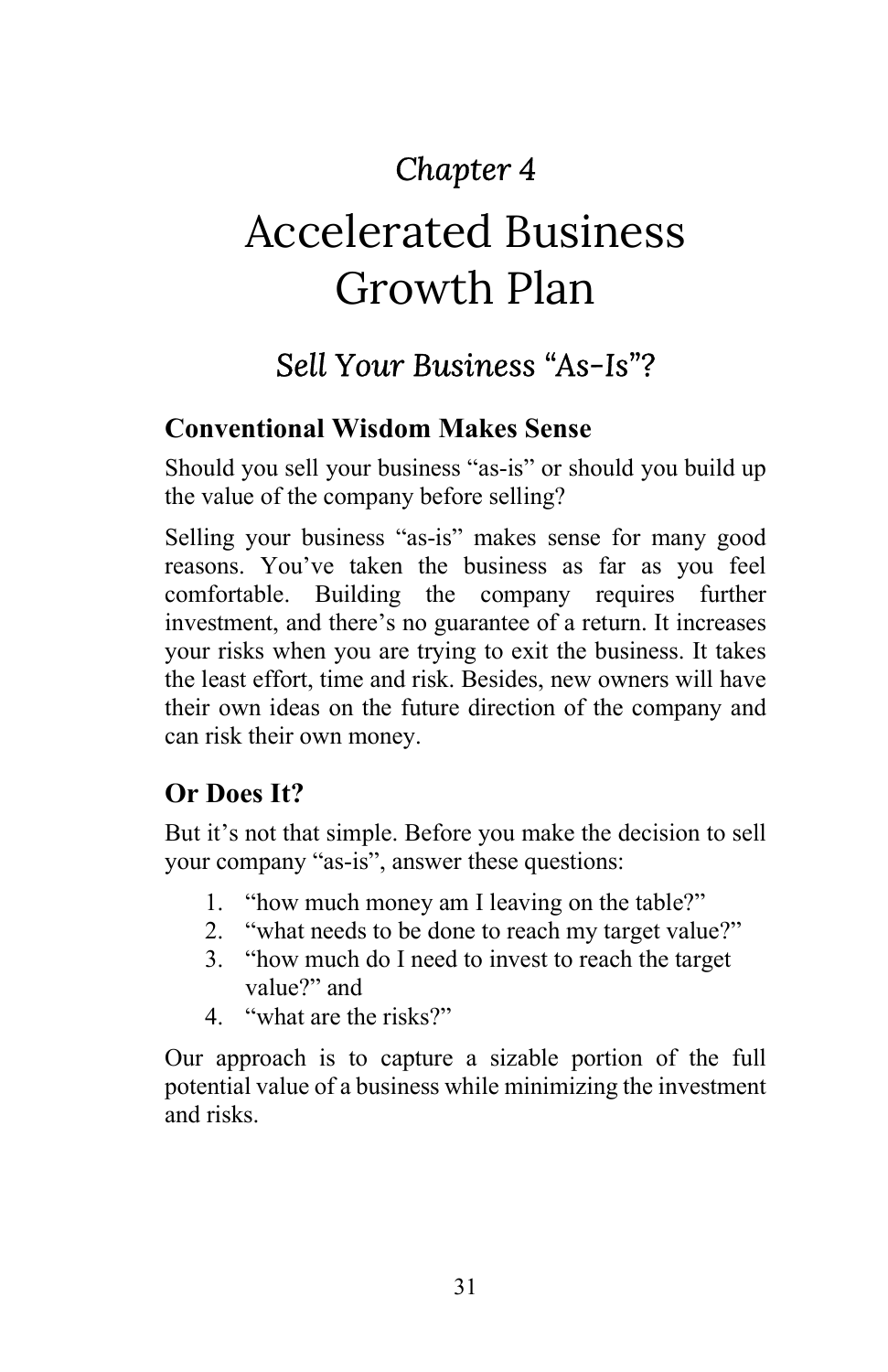# The Accelerated Growth Plan

The key elements of the Accelerated Plan are:

- 1. Know Your Target Value
- 2. Define the Opportunities and Goals
- 3. Focus on Making the Right Changes
- 4. Run Self-Funded Projects
- 5. Manage the Risks
- 6. Increase the Multiple

Accelerated Growth provides a well-defined strategy and plan to achieve your Target Value while minimizing risks.

# 1. Know Your Target Value

## Market, Target, and Potential Values

First, let's find out how much money you are leaving on the table. It is the difference between the "as-is" or current market value of your business and your target value. The market value is the amount a buyer will pay for your company "asis".

Your target value is what you can reasonably expect to receive for your business after accelerated growth. Target value is more than market value, but less than its potential value.

The potential value is based on the performance and assets of top tier companies of similar size in your industry. Achieving top tier performance can require substantial investment and years of work. Our approach is to capture a large portion of the potential, but in a shorter time period and with less investment.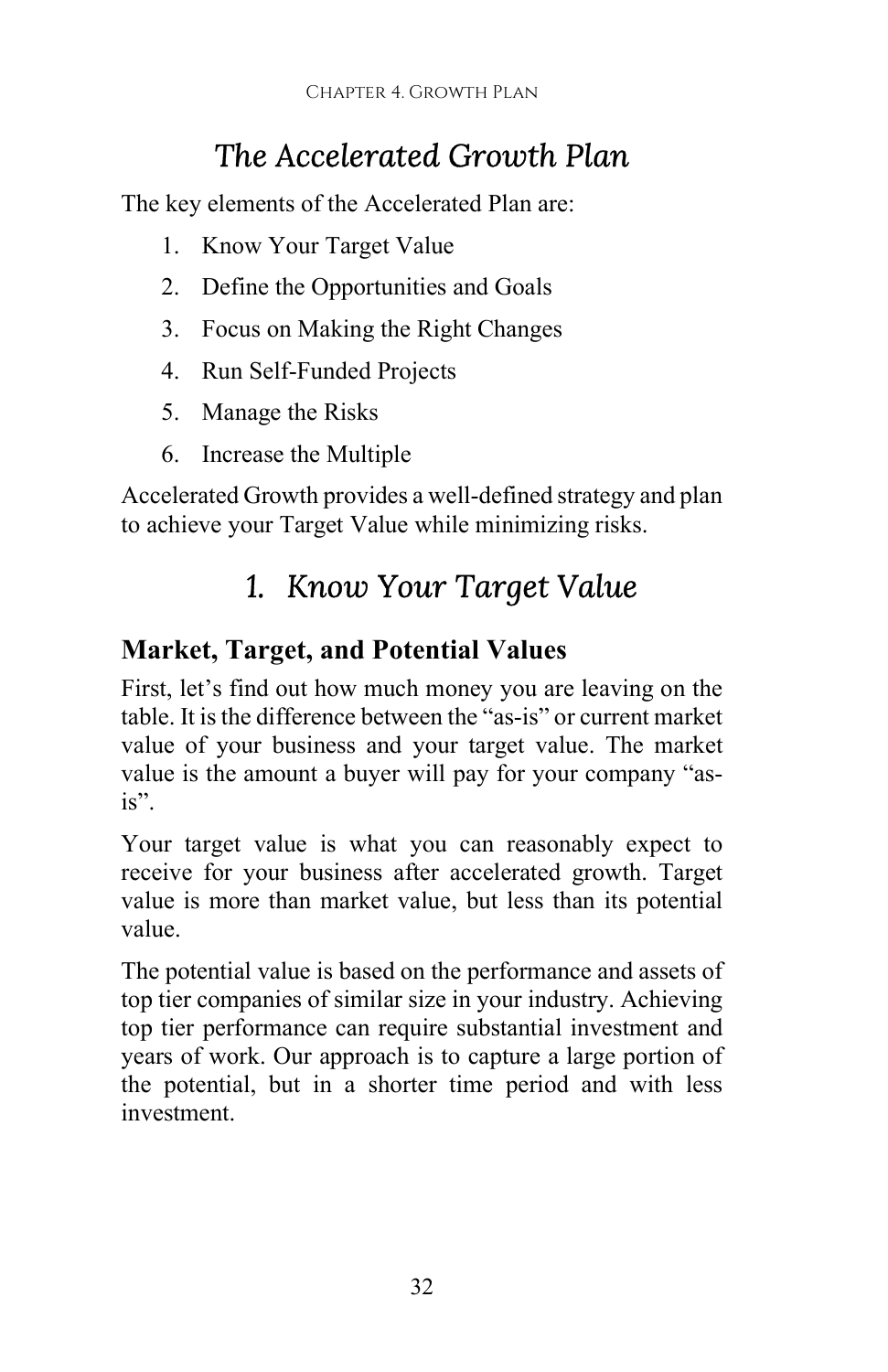# Discover Analysis

The Discover analysis is a primary tool to identify your firm's market value, its potential value, and the gap between the two. It also reveals the most important actions needed to close the gap. You then determine how much of that gap you want to close based on the size of the opportunity, the investment required, and risks involved.

You can easily find both these values with little time and effort using a simple "Discover" analysis. See "Next Steps" at the end of this book for more information.

# 2. Define the Opportunities and Goals

I've found that entrepreneurial manufacturing firms can set and achieve improvement targets amounting to:

- a 2-4% increase in annual revenues
- a 2-4% reduction in the cost structure, and
- a 1-3 point increase in the multiple.

When you combine these factors they compound the value of the company significantly.

These are "accelerated" targets above what the company has already set in its business plan. Many companies reaching these targets have doubled the value of their firm, and sometimes more, within one to two years.

# 3. Focus on Making the Right Changes

The "Discover" analysis identifies the most important business drivers that account for the gap between actual and potential business performance. The analysis allows you to estimate your target value at a high level. It also helps you identify "red flags" and "low hanging fruit". These are high priority business drivers that, when addressed, have high impacts relative to investments of time, energy, and money.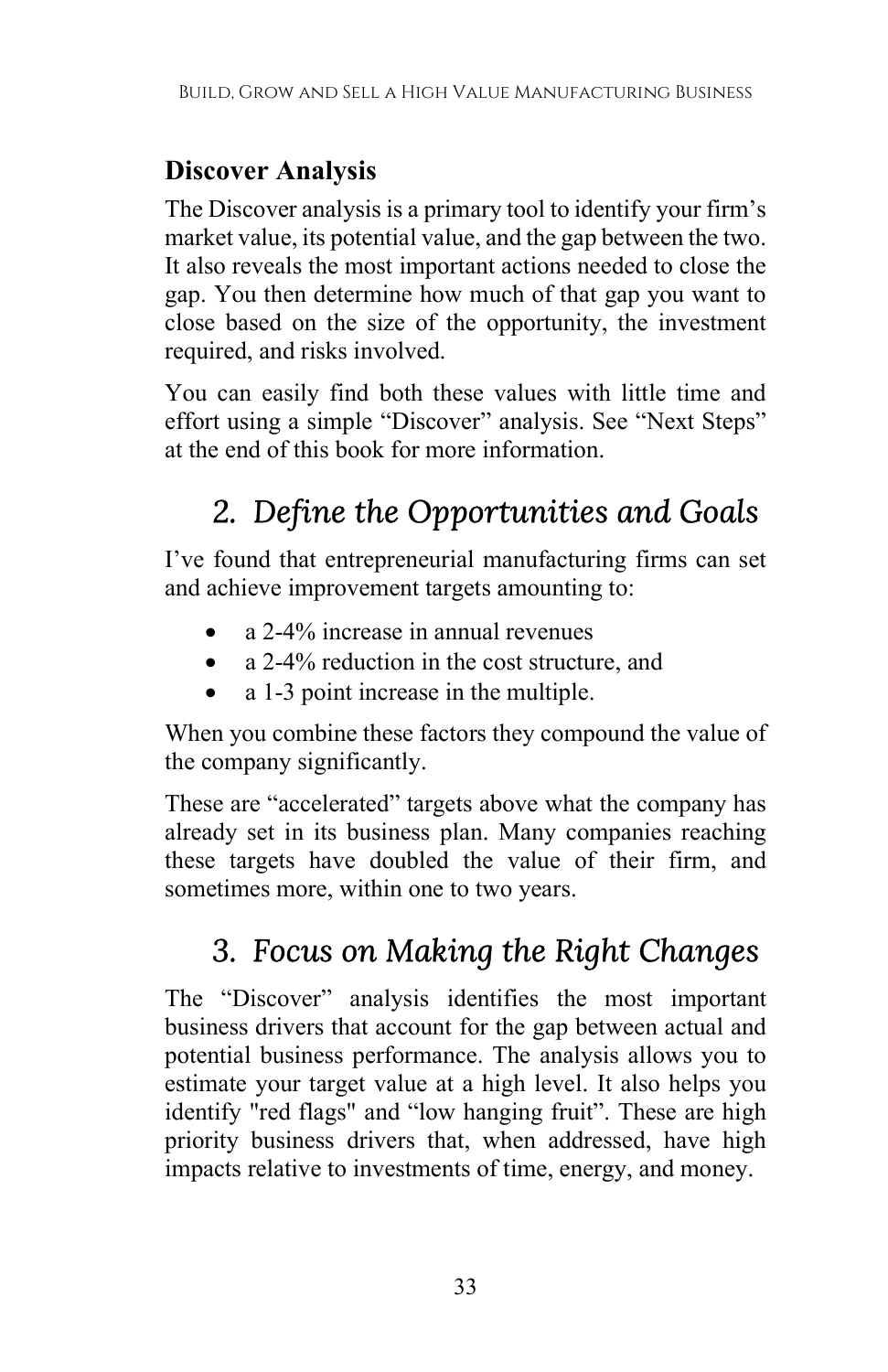A more comprehensive guided and verified assessment, the "Deep-Dive", helps you understand and define the opportunities and targets more fully.

Independent value-added assessments that resemble due diligence but go beyond compliance and verification are also used to identify business improvements.

### Accelerated Growth Workshops

I've found that one of the most productive ways to generate and evaluate specific improvements is through facilitated "Accelerated Growth Workshop".

One hidden and underutilized asset in most companies is the creative brainpower of its employees. During the Workshop, employees generate hundreds of improvement ideas and resources in less than a day. Once the ideas are generated, management evaluates the ideas and prioritize opportunities. The evaluation answers several questions:

- Which of these opportunities creates the greatest impact?
- How confident are we that this will achieve this impact?
- How easy is this opportunity to achieve?
- How much will it cost to make the needed changes?

Optimizing existing operations is simple common sense - it makes the most of what your company's assets.

### Improvement Teams

One key to successful implementation of an Accelerated Growth Plan is to have the active participation of employees. Staff work within teams to uncover underutilized, untapped, and underperforming assets in the company. They are also responsible for implementing the changes needed to improve the performance of these assets.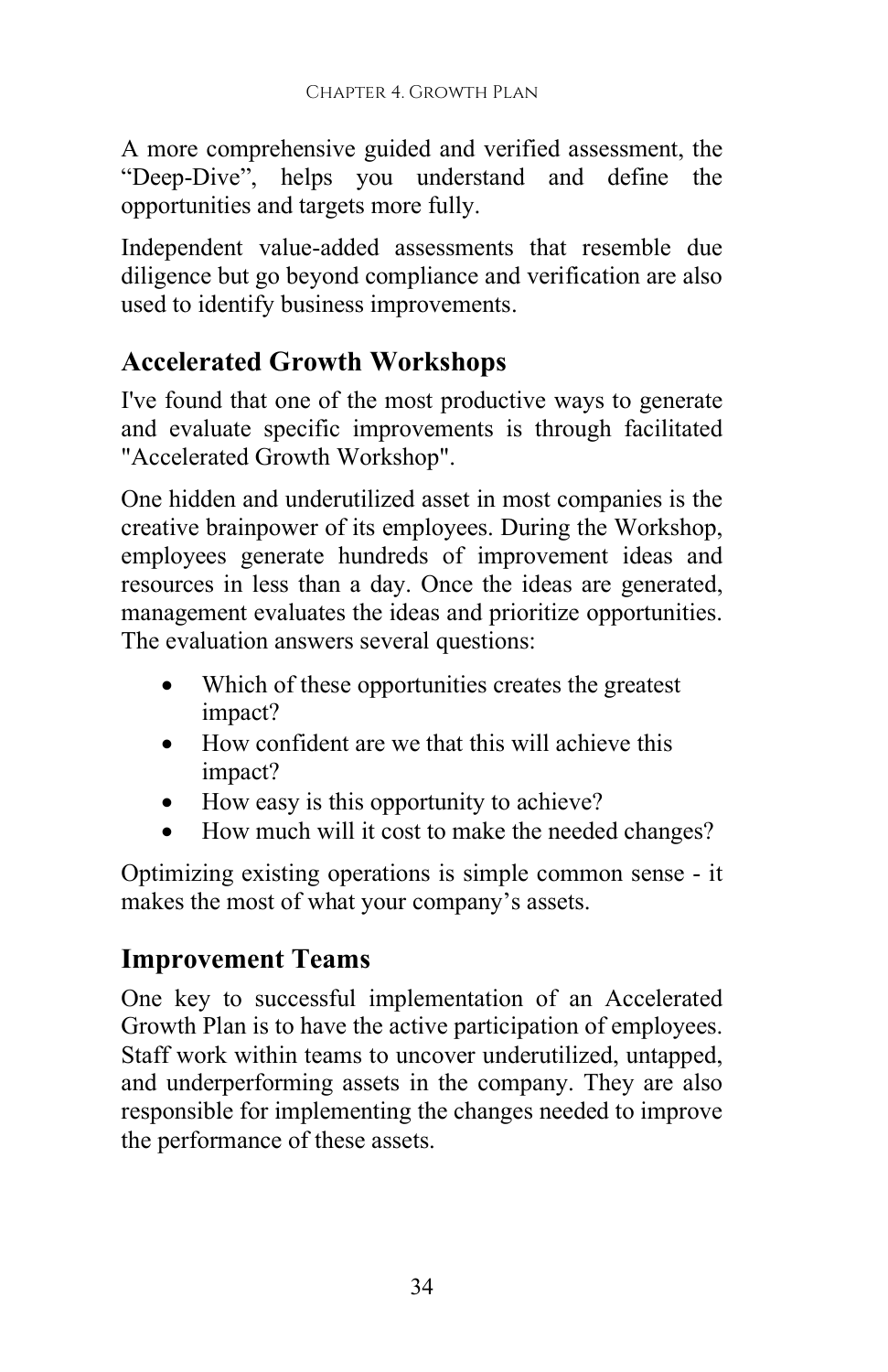# 4. Run Self-Funded Projects

Companies need resources including people, time, skills and money, to make the improvements leading to an increase in the value of their business.

Many of these changes can be self-funded. Fortunately, you can find these resources from operations. The key is to discover the hidden assets within your company.

We use the combination of tools - the Discover and Deep-Dive Analysis, Improvement Workshops and Improvement Teams to make the Accelerated Growth Program selffunding.

Several entrepreneurial manufacturing firms I've worked with have each generated several hundreds of thousands of dollars.

Individual Improvement Teams typically implement a minimum of between \$50,000 - \$100,000 in revenue improvements and cost savings. Teams accomplish results within three months. These are with small firms; larger firms generate even larger amounts.

Once management sees these results from the first teams, they typically add more teams to continue increasing revenues, reducing costs and improving margins.

I've worked with firms that have had 20 teams that generated between \$1 million and \$2 million in sustainable, permanent improvements, all within less than 2 years.

They reinvest increased cash flow to continued improvement.

Several teams can run concurrently. Once the team has completed their work, other teams to work on the next improvement priority.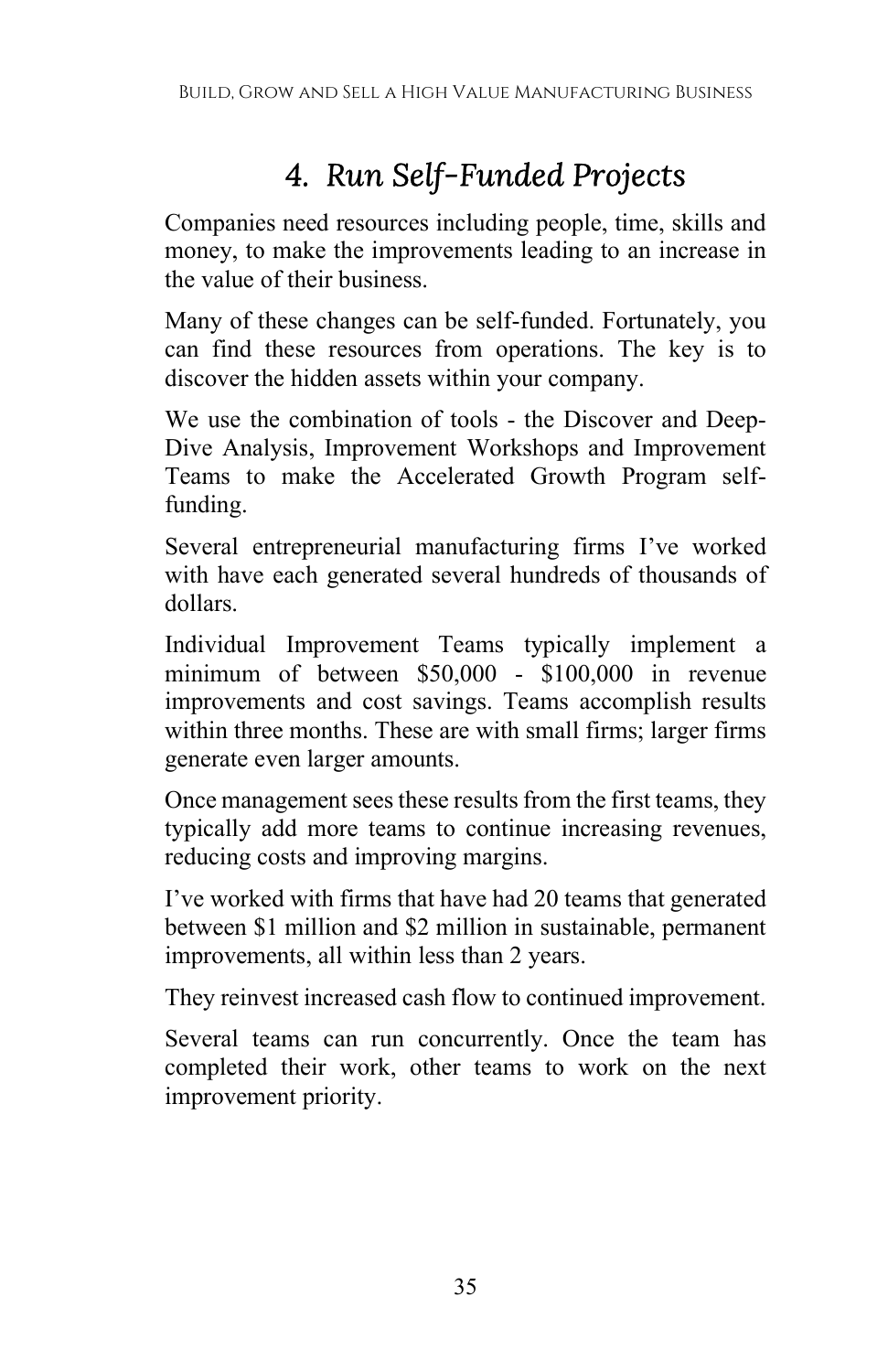# 5. Manage the Risks

An accelerated growth program involves risks that need managing.

The first major risk is selling the business "as is", the result of leaving money on the table.

When you decide instead to accelerate business growth, you need to manage other risks:

- 1. incurring costs that do not add value or a return
- 2. implementation risks of improvement projects not achieving results
- 3. solving the wrong problems
- 4. providing the wrong solutions

But before you proceed with these projects, prepare a Roadmap to define more precisely the work to be accomplished and address these risks.

## The Roadmap Project

The Roadmap project specifically anticipates and minimizes the risks in growing a business. It addresses the following potential issues.

Costs. Changes can take longer and are more expensive than expected. Many companies don't know what changes they need to make, which changes make the biggest impact, and what the changes will cost.

Scope. The project Roadmap clearly defines the activities of the project and includes controls to keep the project on track.

Skills. The company may lack the skills to get the job done itself. It can bring in specialists. But even specialists may waste time and money and not achieve the desired results.

Implementation. One obstacle, for instance, is getting employee engagement and acceptance of changes. Even after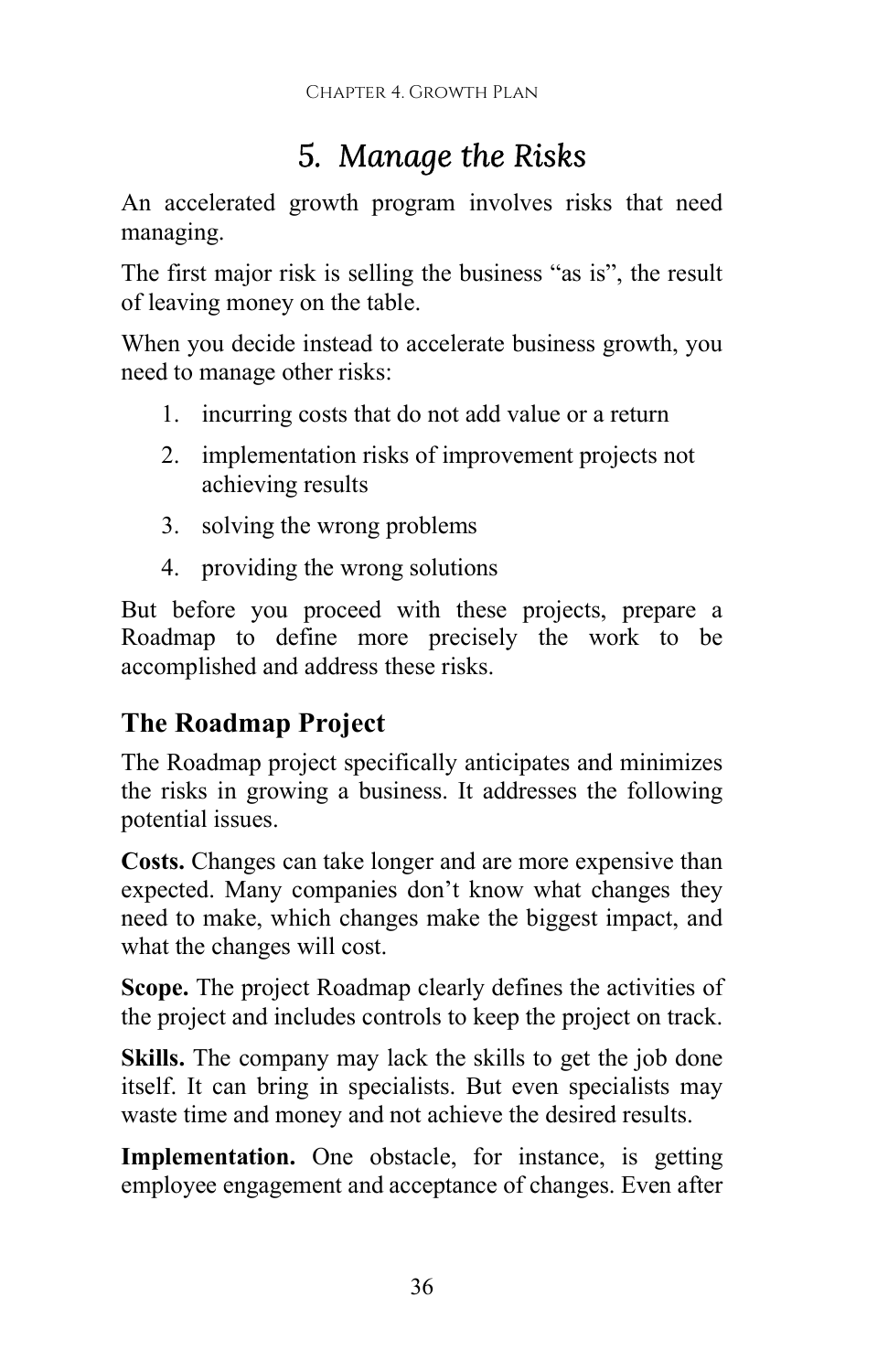changes have been identified, a company may struggle to keep the changes versus reverting to the old way of doing things. An improvement project can be risky. You do not get the results you wanted and end up with a poor or negative return on your investment. These risks can be managed and avoided.

# 6. Increase the Multiple

Buyers are particularly interested in the intangible assets of the companies they consider purchasing. Many of these intangibles are not identified on your financial statements as assets or earnings. But they have a large impact on the multiple on earnings assigned to the company and directly affects the price the buyer will pay.

A buyer wants to know the investments made in building and growing the existing business and what additional investments are needed to make the company perform as a top tier company.

This investment includes tangible assets such as equipment, and inventory and intangibles such as the business infrastructure, which includes assets found within the company's knowledge, people, customers and management system.

Companies caught up in the "whirlwind" of the daily operations may not be investing much back into their company. I've heard managers say they don't have the time, energy, money or skills needed to build the business any further than absolutely necessary. A buyer could see this business as a depreciating asset that may require significant investments to be competitive.

Investments into the business impact the company's earnings, which directly affect the value of the company. The intangible assets are significant and can account for 50% or more of a company's value.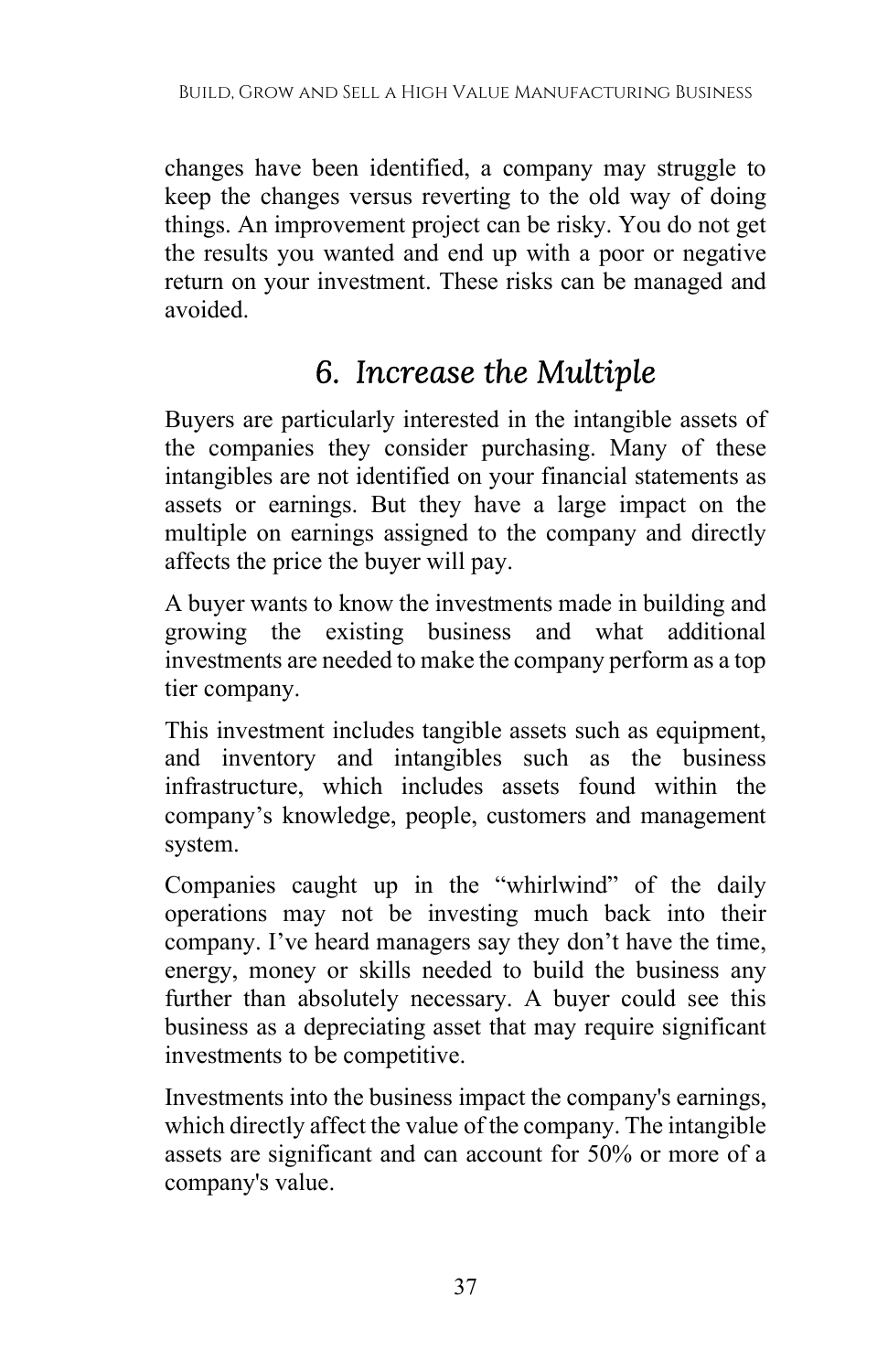### Tap into hidden assets.

Manufacturing companies can optimize their operations with significant results. The average manufacturing firm cost of sales is 11% higher than those firms in the top quartile. The initial aim could be to capture only one quarter of that difference within one or two years. And that is only one area of the business that can be optimized. We look at all 18 business drivers to find improvements.

The aim is to improve sales and operations by making improvements that make work easier, produces better products, gets work done faster and at lower cost. This translates into increased customer satisfaction, retention, and higher margins. The result is a growth of the business and its value.

# Action Plan

Prepare Your Accelerated Growth Plan, including these sections:

- 1. Target Value
- 2. Opportunities and Goals
- 3. The Workplan
- 4. Self-Financing Plan
- 5. Risk Management
- 6. Increase the Multiple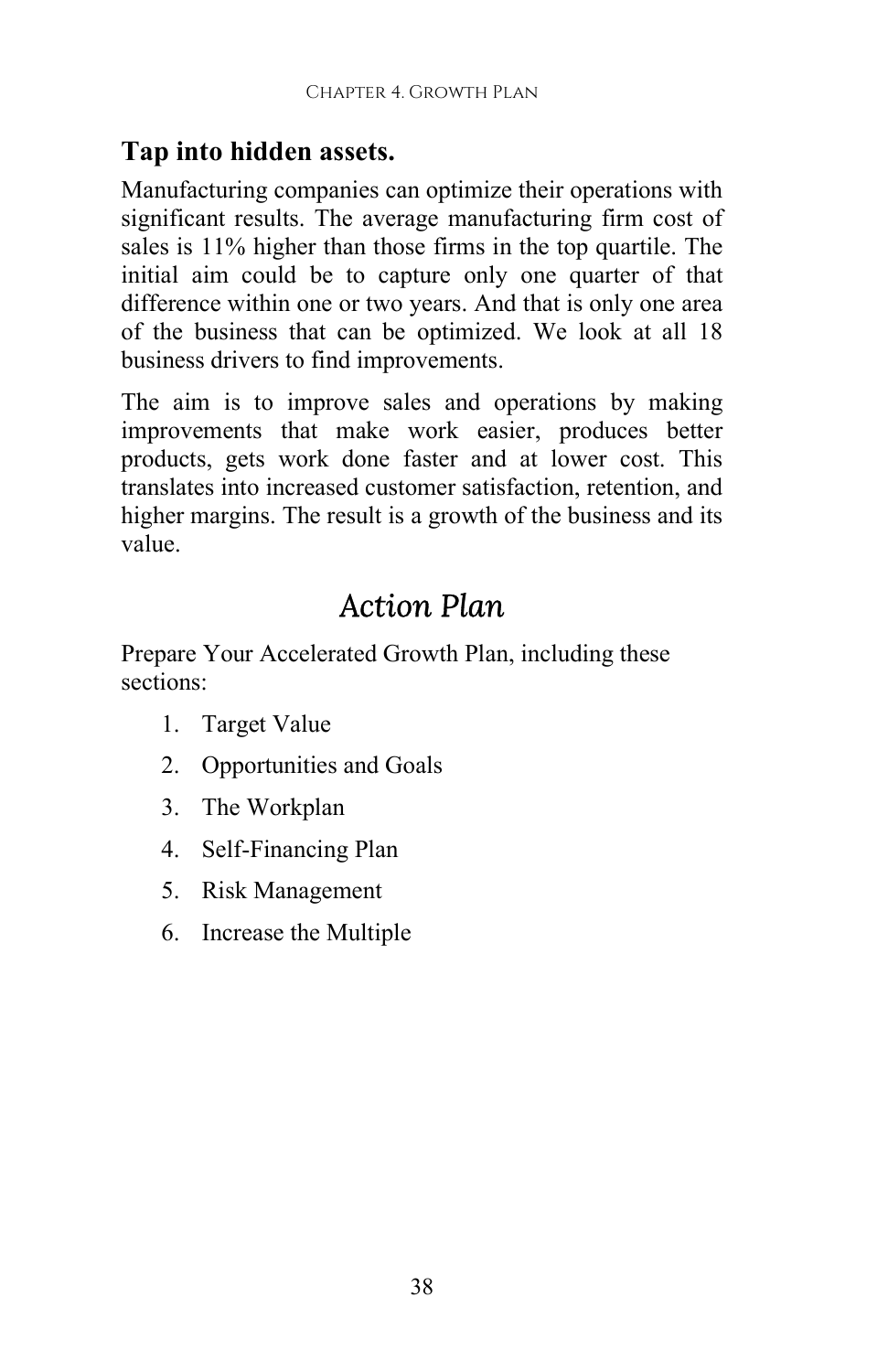# Chapter 5

# Mobilize

# Overcoming the Obstacles

Owners encounter several issues to growing their business: it takes too much time, it's too disruptive, it's too expensive, and too risky.

Too busy. The day-to-day demands from customers and employees leave little time and energy left to conduct new improvement initiatives.

Too disruptive. Changes can disrupt operations and can create more problems than they solve.

Too expensive. Bringing in people from the outside for advice can mean large costs. There are expenses for employees in training and lost productive time. These costs don't always make sense, especially if they don't produce lasting results.

Too risky. Even with a good plan, there's no guarantee of getting desired results, putting the investment of time, energy and money at risk.

### Adapt and Change

Despite these issues, an owner may not want to sell the business "as-is". These issues can be addressed and minimized. The investment can be worthwhile if they produce a high return. The return we are aiming for is profitable business growth that increases the value of the business. This allows you to receive your Target Price.

While owners and management remember past disappointments in growing their business, they also have conducted successful projects. Perhaps it was developing an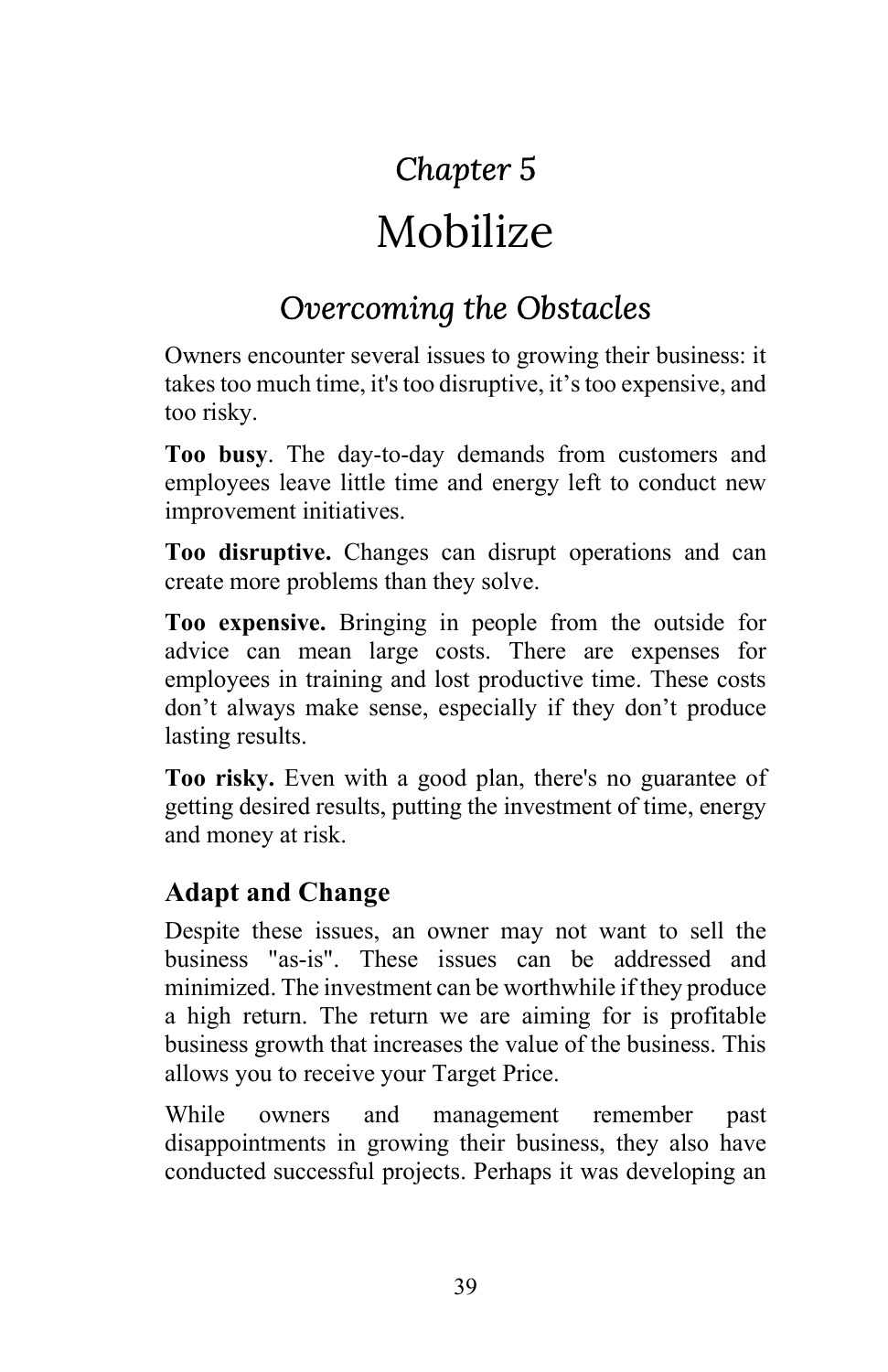improved product, entering a new market, winning a new account, or installing new information technologies. Companies do not stand still. They adapt and make changes to survive and thrive.

Once a company has developed its growth plan, the big challenge is implementing the plan successfully. In my experience, companies find implementation is much more difficult than planning. Even if with a great plan, initiatives fail to achieve their results because of implementation issues.

Before getting underway, be prepared to address three major causes of unsuccessful improvement initiatives.

- The demands of day-to-day activities
- Lack of buy-in and support by employees
- No method to follow

## Daily-to-Day Demands

The day-to-day demands on a company can easily crowd out time and energy. The story about "sharpening the saw" comes to mind. A woodcutter was struggling to saw down trees. Despite working hard for several hours, he was not making progress and was getting exhausted. A young man said, "if you sharpen your saw, you could cut the trees much faster. The woodcutter explained, "I don't have time to sharpen the saw. Don't you see I'm too busy?"

While there never seems to be a good time to improve a business. Owners often encounter resistance to change. I've heard managers and employees say they want to minimize the time spent on improving the business, so they can get back to their "real work". But improvement work makes the "real work" easier, gets better results, and takes less time.

It requires a commitment to set aside the resources–especially people and time - to invest in the company to sharpen the saw.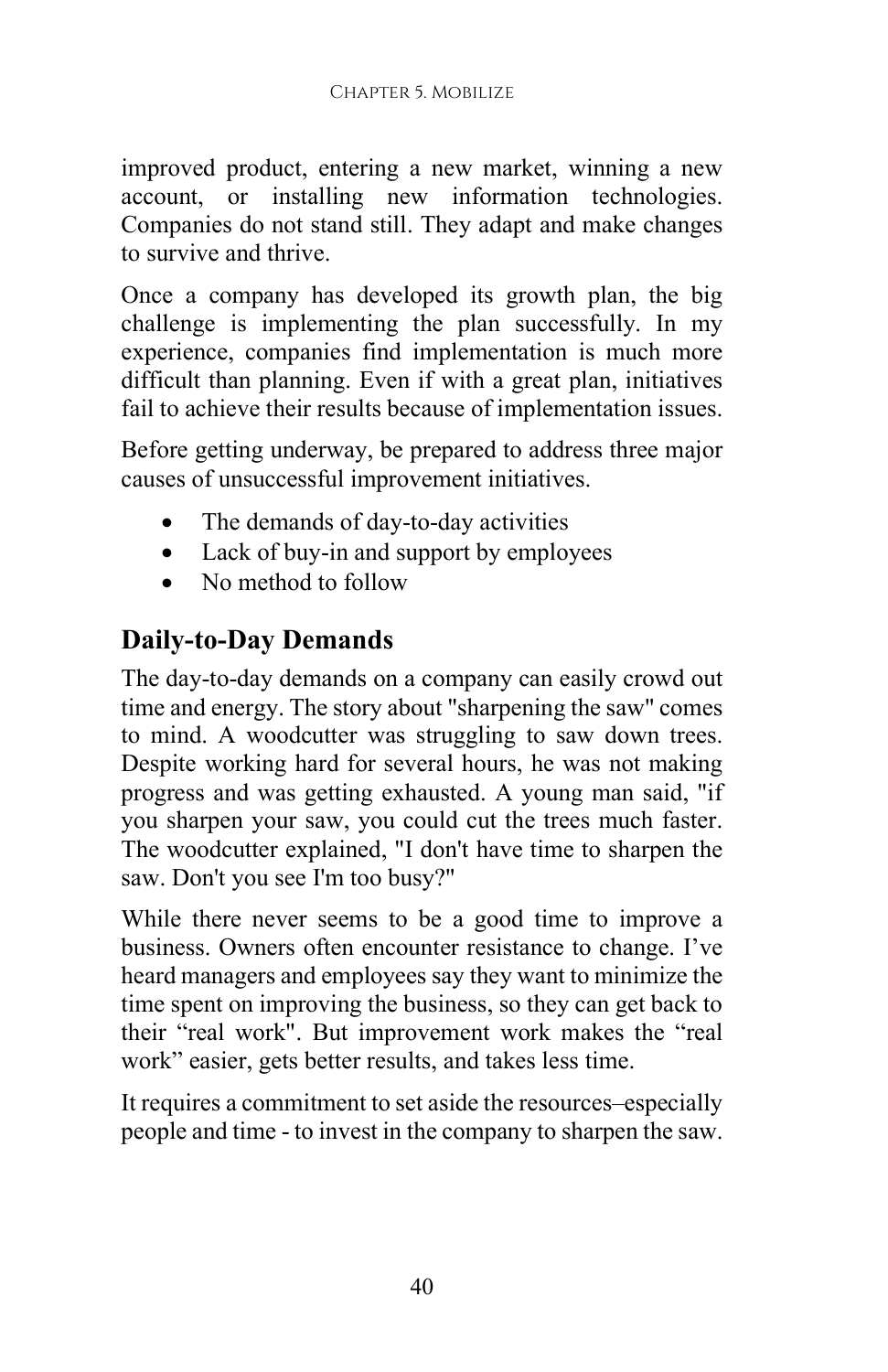# Lack of Buy-in

It's natural for people to feel comfortable following regular work routines, and they may resist changes as being too disruptive.

When companies rely too much on managers and outside experts in solving problems, they risk project failure. Sometimes only a few people determine what the business problems are, their causes, and the solutions. Then the experts don't involve people actually doing the work.

Management then imposes the new way of doing things But the people actually doing the work may not know the reason for the changes and may disagree with the solutions.

The result is that the people doing the work don't take responsibility for the results, and the changes don't last.

Employee participation is essential for getting the best results and to ensure staff support and buy-in. I've found that some of the best experts to improve the business are the people doing the work. Employee participation is also key to building a company that can run without the owners, a key factor in selling a business.

## Uncertain results

Another cause of project failure is the lack of a systematic method for making changes. Not using a proven method has serious consequences:

- results are unpredictable
- some areas of the business are improved but create problems in other areas of the business
- employees and managers are frustrated when they don't know what to do or how to do it and don't have support in implementation.

These issues lead to negative attitudes and resistance to change.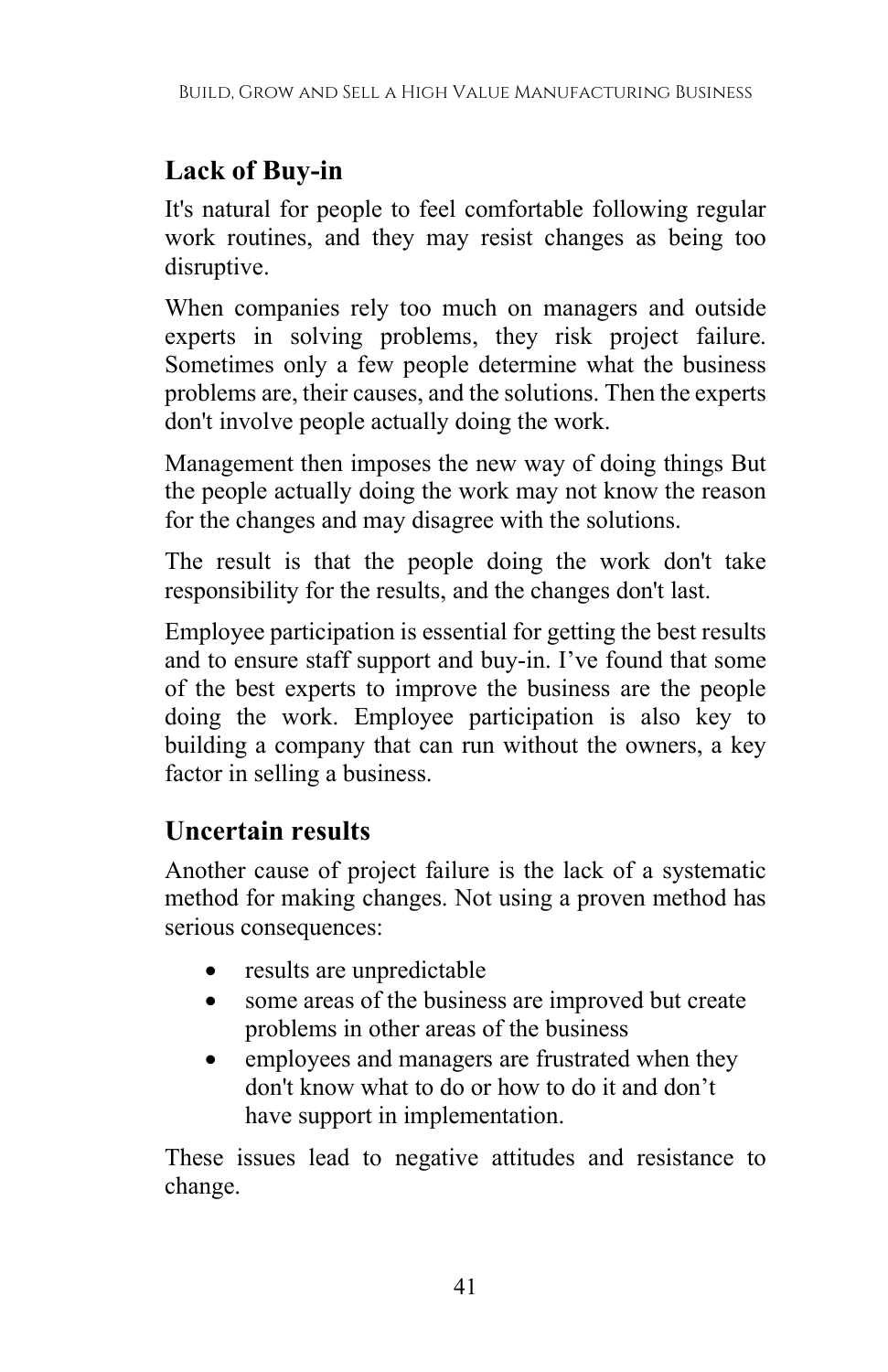# The Goal is Predictable Growth

Increasing a company's value is achieved by a having predictable growth in revenues, cash flow and equity value. I've found that the best approach is to:

- set the right target value
- focus on making the right changes
- make use of readily available resources
- minimize the risks.

The result is a high return on investment, the increased value of your business. A substantial amount of the investment can be self-funded and is accomplished while minimizing risks. I've found that some of the biggest wins come from increasing the value of hidden, intangible assets. Intangible assets need to be transferable during the sale of the business.

### Intangible assets

Your company's most valuable assets may not appear your financial statements. The balance sheet lists physical assets such as land, buildings, equipment, inventory, cash and accounts receivables. But every company has other valuable intangible assets found in the company's knowledge, people, customers and management system.

In the past, the physical assets created wealth. But increasingly, intangible assets are becoming equally or even more important than physical assets of a company.

#### KNOWLEDGE

Knowledge assets and intellectual capital are among the most important intangible assets. These assets are the talents, skills and know-how of a company's people and in its processes, methods, and formulas used to produce its products and services. Buyers will often pay a premium for proprietary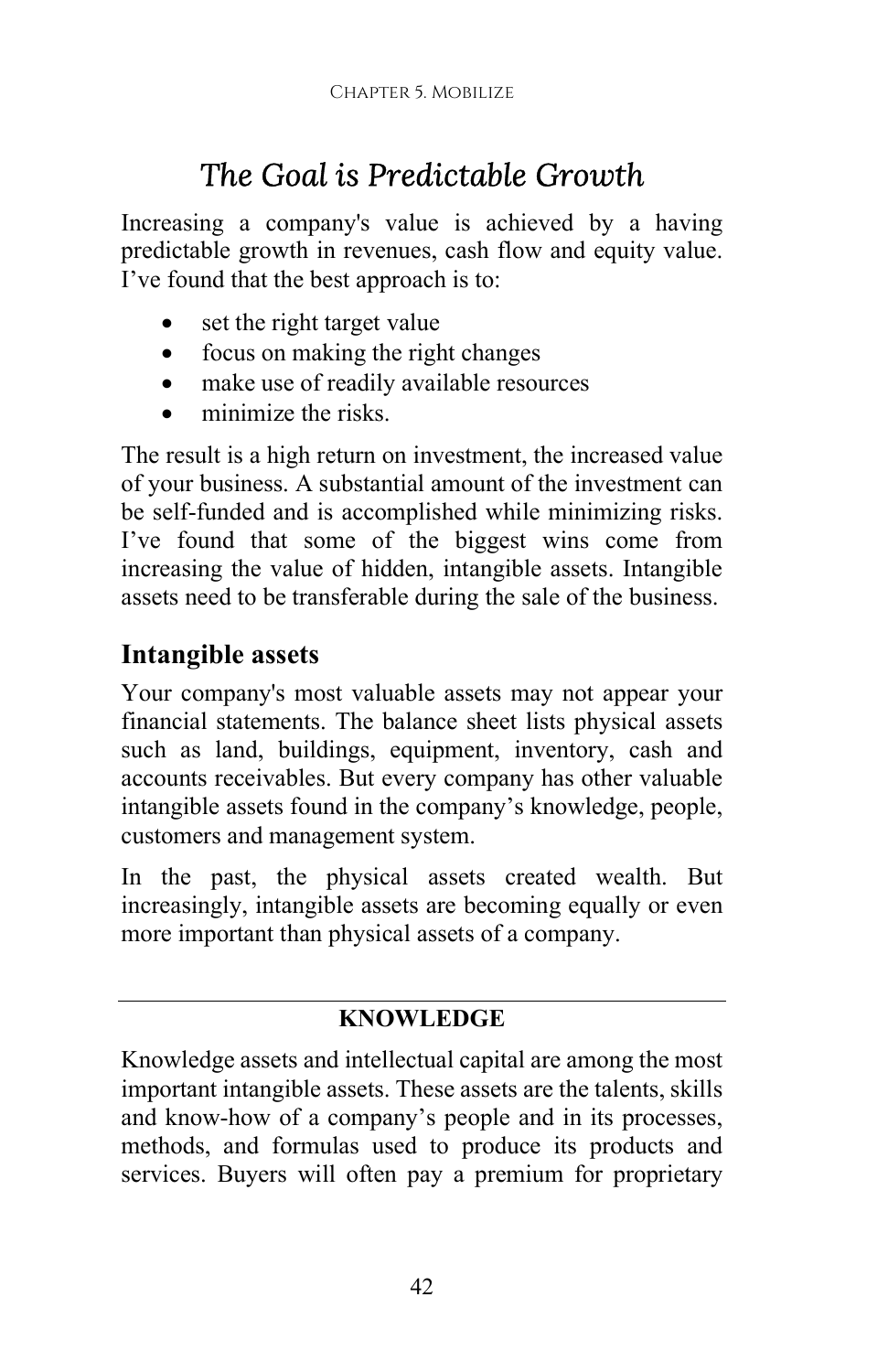products, patents, trademarks, or copyrights. Knowledge assets need to be transferable during a sale. The knowledge of owners needs to be captured and transferred into the organization. Otherwise, the company will not be able to run effectively for the new owners.

One of the most under-utilized and hidden assets within a company is its intellectual capital found in the brainpower of its employees. Our approach relies on this resource to find the opportunities in the company through Accelerated Growth Workshops.

#### **PEOPLE**

Developing a firm's people is one of the greatest opportunities to grow a business and its value. Buyers evaluate a company on the tenure, experience, and credentials of its people. They look for a strong and vibrant culture and people who accept new challenges.

Yet, according to a recent survey, the most important current issue facing privately held businesses is labor availability.

#### **CUSTOMERS**

Buyers are keenly interested in the strength of a company's customer base intangible assets, such as agreements, relationships, goodwill, and loyalty. The relationships will need to be transferable from one owner to another.

Buyers also evaluate the diversity of a company's customer base. Too much concentration on a few customers is a risk to a buyer, even though long-term agreements may be in place. A buyer will pay a premium to access a solid, loyal and customer base. A successful transition requires that business owners can transfer customer intangibles, such as established relationships, to the new owners.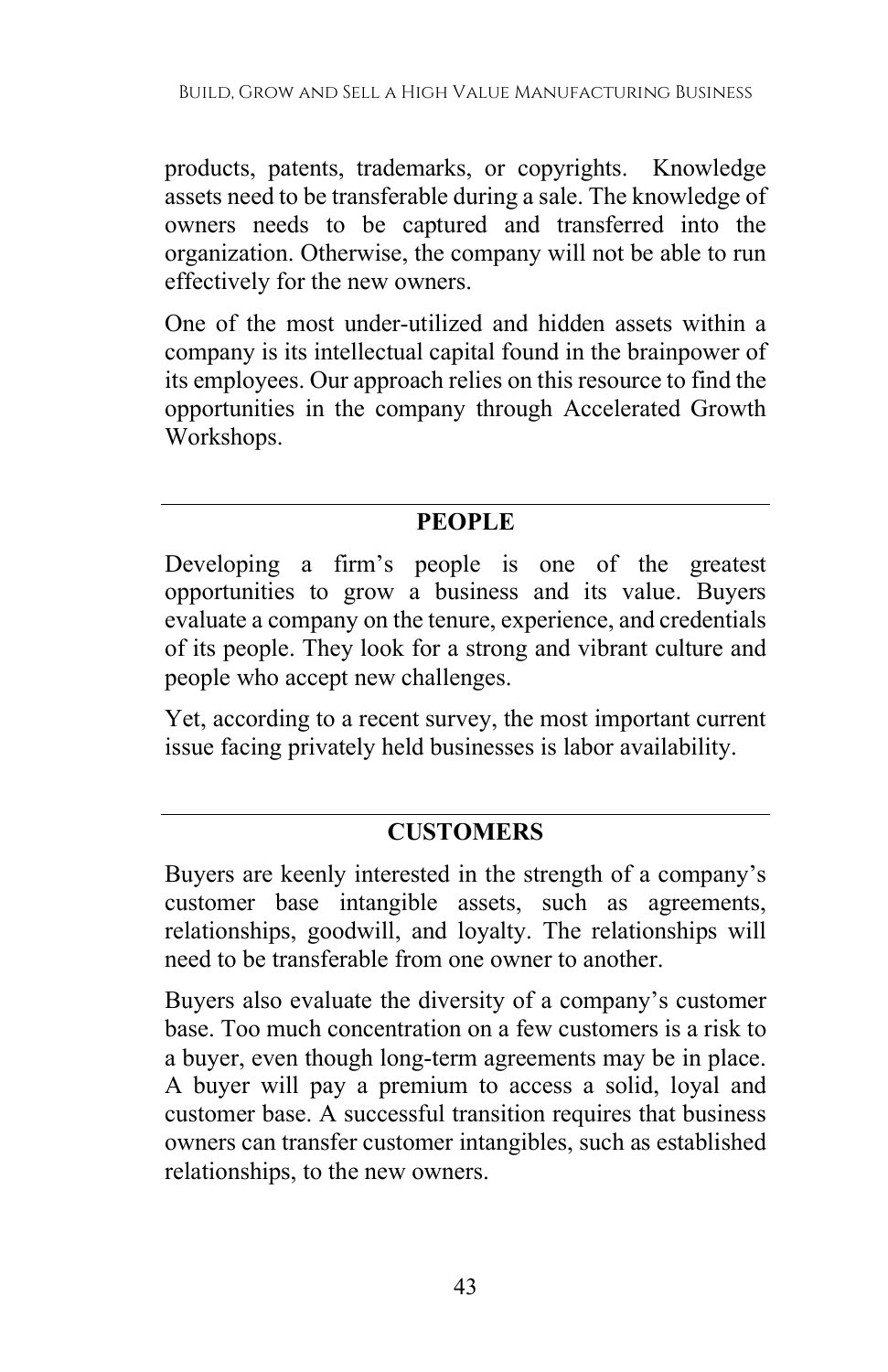### MANAGEMENT SYSTEM

A company's management system is the business infrastructure supporting operations. It has been described as "how we do the work". This includes its policies, processes, procedures, resources, technology, and facilities to achieve its objectives.

Buyers evaluate a company's management system by its maturity and transferability to new owners. Less mature systems have inconsistent, uncoordinated processes. As the systems mature, processes become more controlled, coordinated, streamlined and transparent. Systematized processes reduce waste and improve quality. This improves customer satisfaction and retention. All have positive impacts on growth in revenues, cash flow and value.

A more mature management system makes a company easier to run, easier to grow, and more transferable to a new owner. The company can run effectively and efficiently without the owners.

# Future Value

A common warning phrase for stock market investors is "past performance is no guarantee of future results". This warning applies to private companies for sale.

A growth formula that has worked in the past may not work in the future. Markets are disrupted with greater frequency from technology, globalization, competition, and regulations, buyers will value your company on how well it is positioned to survive and thrive into the future.

# Adapt or Perish

Every thriving company can adapt to changing conditions and renew itself. The most successful strategies rely on tapping into a company's hidden assets. These are assets the company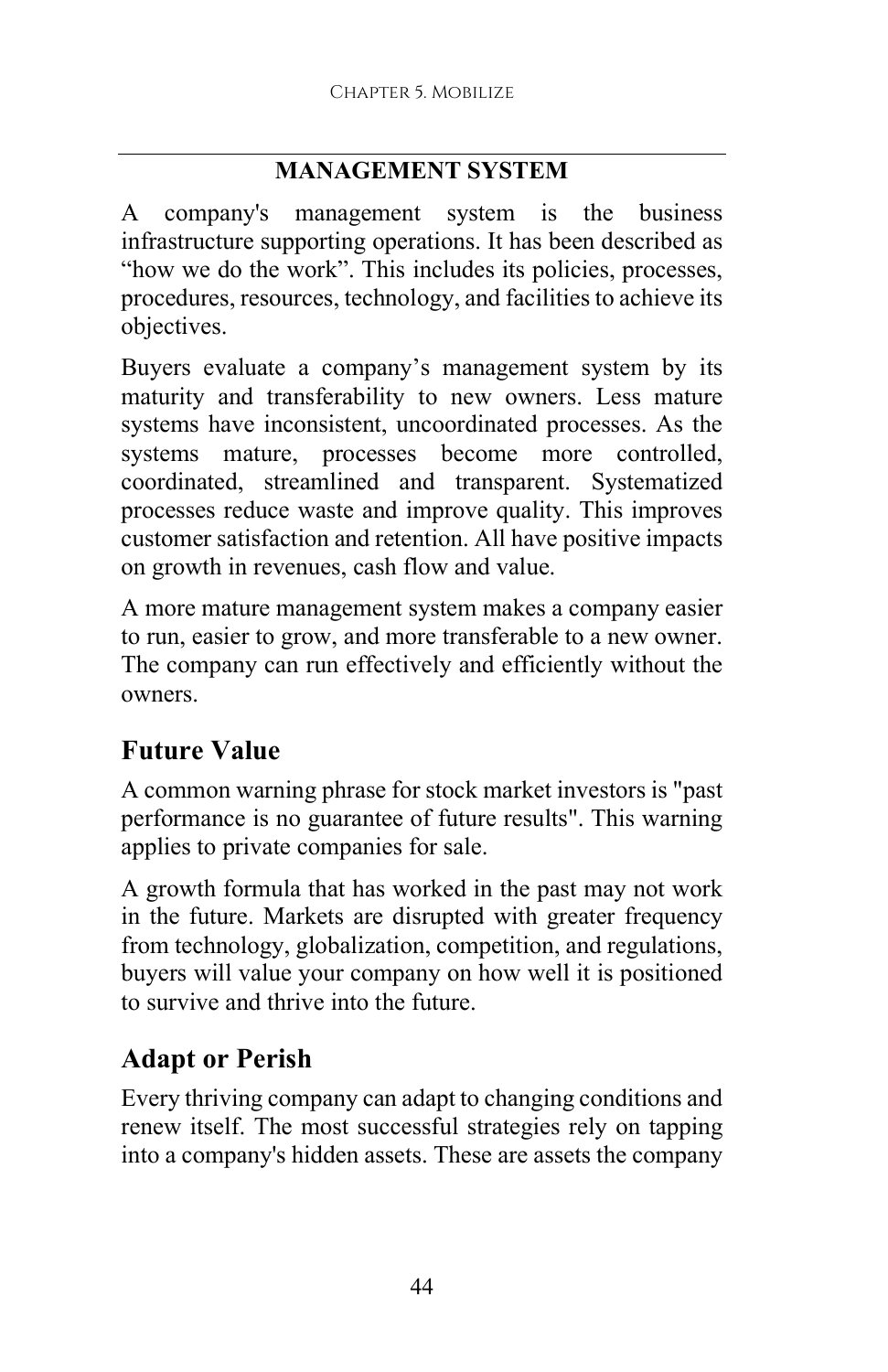has already or can easily access buy are undervalued, unrecognized or undervalued.

One of these hidden assets is your company's capabilities, where the company invests in a few core capabilities that focus on capabilities that are at the center of competitive success. Companies have found renewal through improving its cost position, quality, and improving speed.

As an example, a manufacturer of doors and windows determined that its customers would shop for products and decide on how fast a supplier would have the products built and delivered. The company's average turnaround time was 45 days. Management focused on building the company's capabilities to reduce turnaround to 11 days, established itself as an industry leader, and gained market share.

## Repeatable

You can join the top tier companies in your industry by accessing intangible assets, building future value, and then developing a repeatable business model. Your firm's competitive strengths, when combined, can be its most valuable assets.

I've found small manufacturing companies achieve significant growth by optimizing operations. They create a chain reaction of events:

- make work easier to perform
- this creates more consistent results and
- reduces defects and waste
- the result is faster results, improved quality, lower costs
- which results in increased customer satisfaction and retention

Combining this sequence of strengths creates more predictable revenue growth, margins, and cash flow.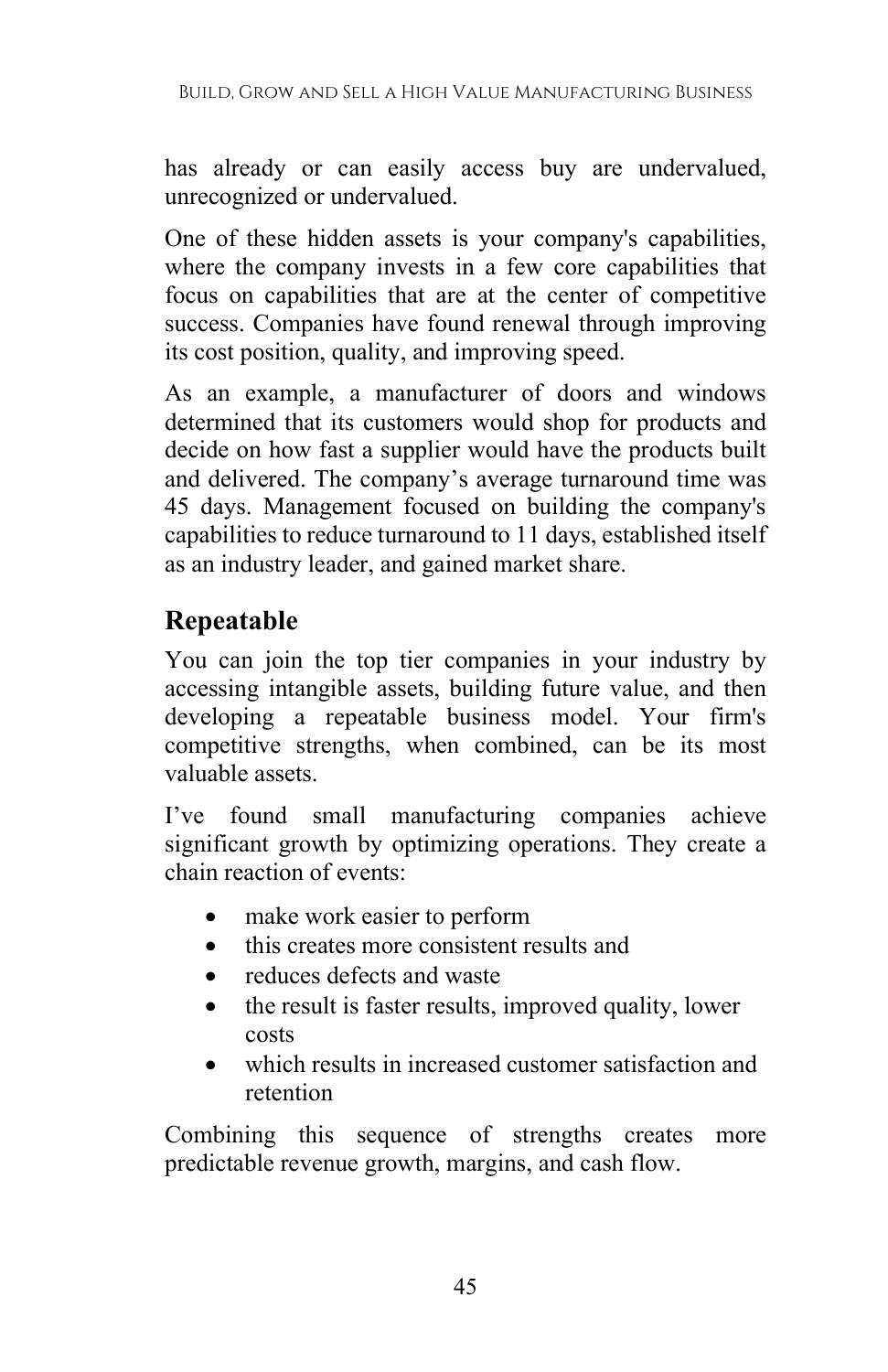# Predictable growth

Valuing a manufacturing firm is heavily weighted to past performance, and future projections are often not used or are discounted.

Buyers are investors in the future and are keenly interested in a company's future prospects. The better the outlook, the higher the multiple and value of your company.

You can increase the multiple with a combination of accessing intangible assets, building the future value of the firm, and having a repeatable business model focused on key competitive strengths.

When you combine these drivers, you are reducing the risk of the investment by creating more predictable results in growing revenue, cash flow, and equity value.

## Recap: The Steps to Reaching Target Value

In working with many manufacturing firms, I've found that the major steps to reaching the owner's target follow a welldefined sequence. The two major steps are to create the Accelerated Growth Plan and then Mobilize the organization to implement the Plan.

To recap, the steps leading to the Accelerated Growth Plan are to:

- identify the value gap
- generate ideas to close the gap
- evaluate the ideas to identify the priority opportunities for improvement
- identify the resources required
- organize these into well-defined improvement projects
- prepare, communicate, and commit to a plan for accelerated growth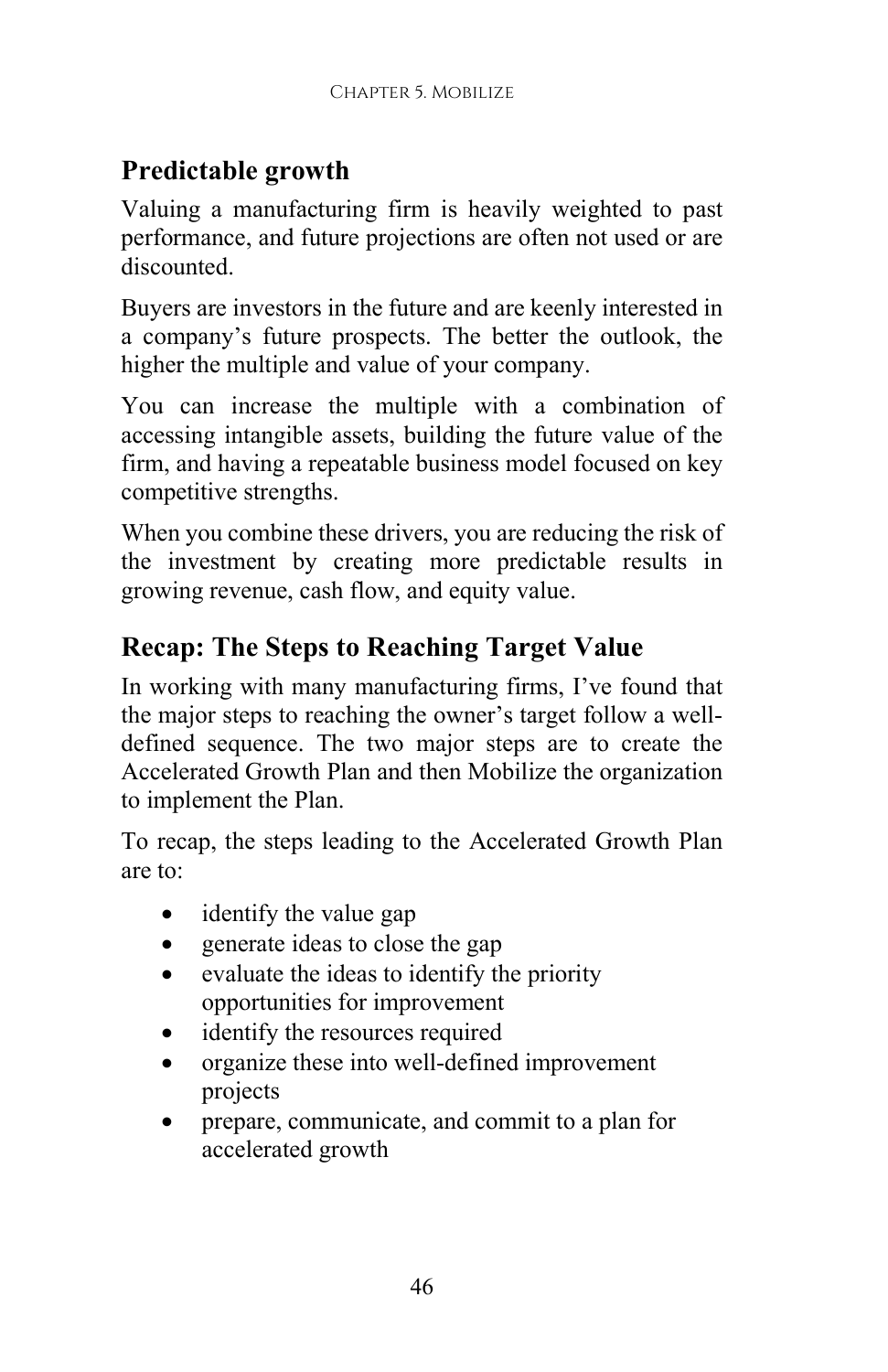This provides you a clear understanding and plan of what needs to be done to close the value gap and increase the value of your business.

## The biggest challenge

Once you have a plan to grow your company, your biggest challenge is to have your people implement the strategy.

This requires leadership in setting and communicating a clear vision of the changes and then making commitments to ensure its success.

The improvements will require allocation of resources to make the changes.

People need to set aside time to do the work. I've found ways to free up time that minimize time and costs and that do not disrupt operations. Be clear that the improvement work is just as important as their "real job", especially as people may say "we don't have time for this."

To ensure success, you want to follow a proven method to Mobilize to get the results you want and not leave people floundering because of lack of structure and organization.

# A Proven Method

We've used and refined the following 7 step method since 1990 to get consistent and predictable results.

- 1. Initial Assessment
- 2. Comprehensive Assessment
- 3. Business Growth Strategy
- 4. Mobilization Plan
- 5. Mobilization
- 6. Monitor and Measure Results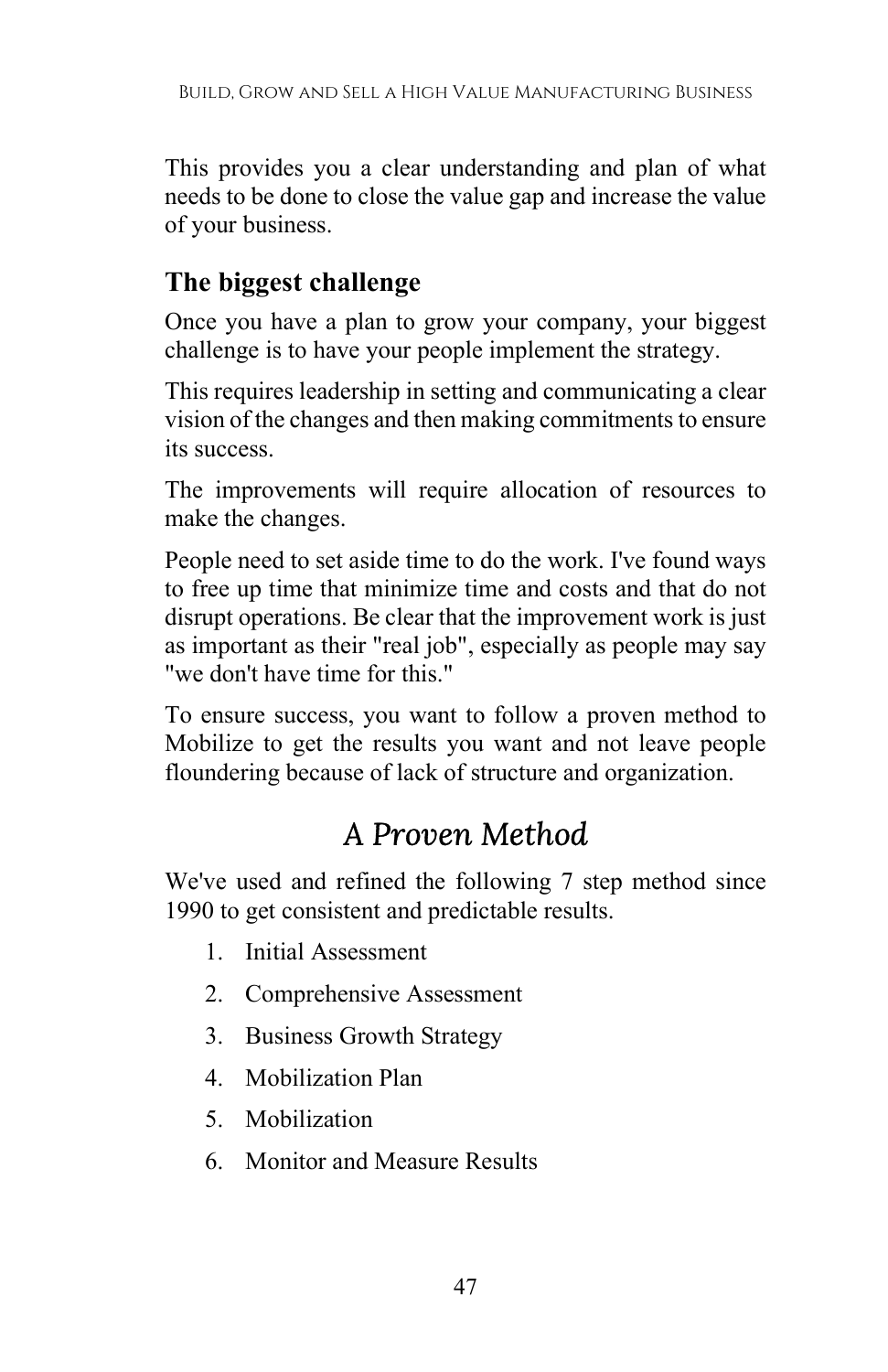7. Course Correction and Rollout to Other Areas

Repeat this cycle for continual improvement and achieving a "flywheel" growth cycle.

## Mobilize

Given the right leadership and having people follow a proven method, you are now mobilizing your organization to strengthen the key business drivers that generate your company's competitive advantage and performance results.

The result of a well-run and high performing company is a higher multiple and value of your company.

# Action Plan

Get started with the first 3 steps of the 7 Step Growth Method.

- 1. Initial Assessment. Conduct an initial assessment of your firm's strengths and weaknesses. The assessment allows a detailed discussion of the top three bottlenecks to growth and operational efficiency. It identifies the impact of these bottlenecks on the equity value for your business.
- 2. Comprehensive Assessment. Conduct a more comprehensive company analysis with key senior staff. For a detailed analysis of operations, think of this as a health scan of your entire business. This analysis will develop the understanding need to create your Growth Strategy.
- 3. Growth Strategy. Deliver the Strategy, with prioritize recommendations to strengthen your growth and equity value.

In the next chapter, we present the Top 10 Mistakes to avoid.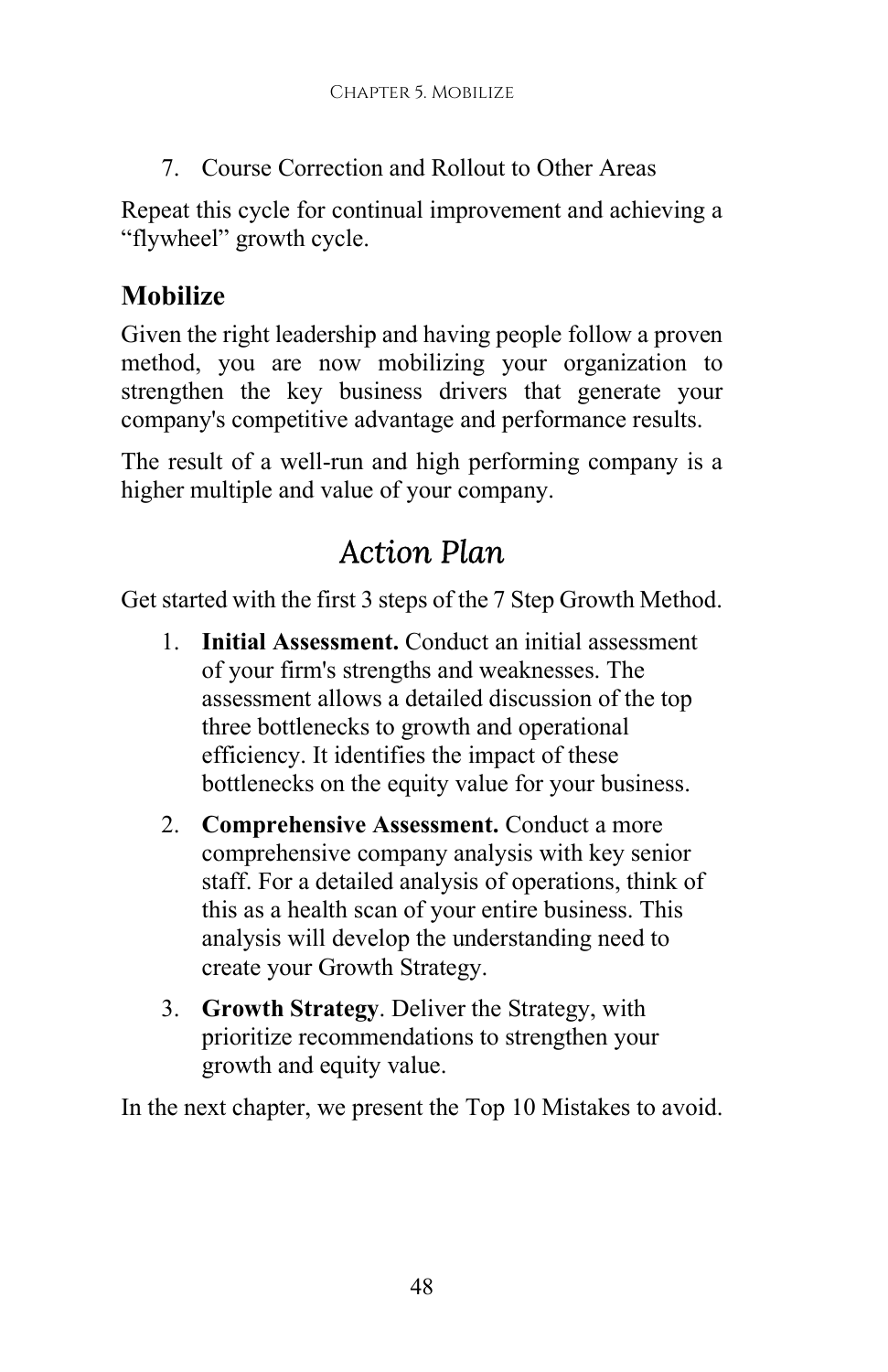# Chapter 6

# The 10 Top Mistakes

#### 1. NOT UNDERSTANDING WHAT THE BUYER VALUES

Some sellers present their company through their view of their company, not what the buyer is looking for. Buyers look for consistent and predictable earnings, both in the past and the company's potential to deliver future earnings. The buyer is looking at the intangible assets of the company and its value drivers–the functions of the business that generate these earnings. The buyer looks for opportunities for scalable growth and asks, "how can this business increase revenues, while controlling costs?" The buyer also asks, "how can I increase the multiple of this business" and "how can I make this company easier to run?"

The buyer will also look for a strong and cohesive management team. The company needs to have a growth strategy and the leadership and management to mobilize the organization to its next level.

Past performance of the company does not mean the company has a bright future. The firm needs to seize opportunities as markets and technologies change. An attractive acquisition finds new opportunities, has innovative products, works on process innovation, transfers in technology, and uses automation and current information technologies.

#### 2. EXPECTING QUICK RESULTS

Many owners underestimate the time, and effort required to sell their business.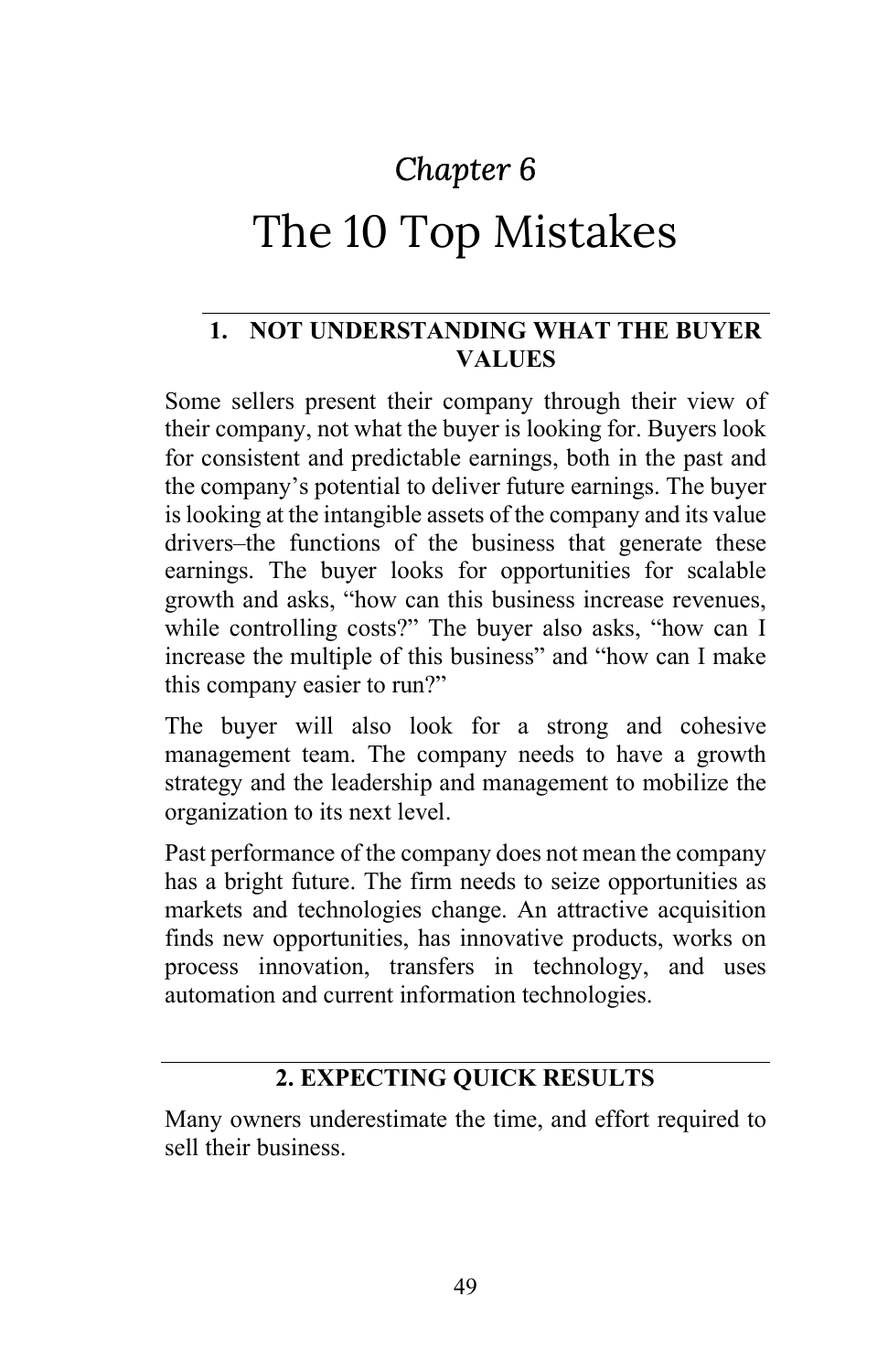The company needs to document its track record of financial and operational results for at least the past 3 years. It may take a company many years to grow the company to achieve the valuation desired by the owner.

Once the business is investor-ready, the owner or broker needs to find and qualify suitable buyers, conduct negotiations with several buyers, and then complete the agreements. Unless there is an all-cash deal, the buyer will be an investor in the company until they pay the vendor note, up to 3 to 5 years after the purchase.

#### 3. FAILING TO PLAN

Many sellers lack an exit plan that looks at all aspects of the owner's transition–personal, business, financial, legal objectives and how to achieve these objectives. The owner needs to prepare for contingencies. This exit planning work may involve working with several professional advisors– lawyers, accountants, tax experts, management consultants, human resource consultants, and wealth management planners. The stakes are high, and planning pays off. For example, tax planning can result in considerably less tax on the sale proceeds.

If an owner puts a business on the market before it is ready, it will lose opportunities with potential buyers.

The buyer is interested in potential future earnings that have a basis in a growth plan. This is one way of increasing the value of the business significantly. The plan identifies the opportunities, the management team, and organization that will deliver on the opportunities. It will also show how the company will build the infrastructure to scale the business, whether that is new products, new markets, staffing, procedures, equipment, and the resources needed to finance the growth.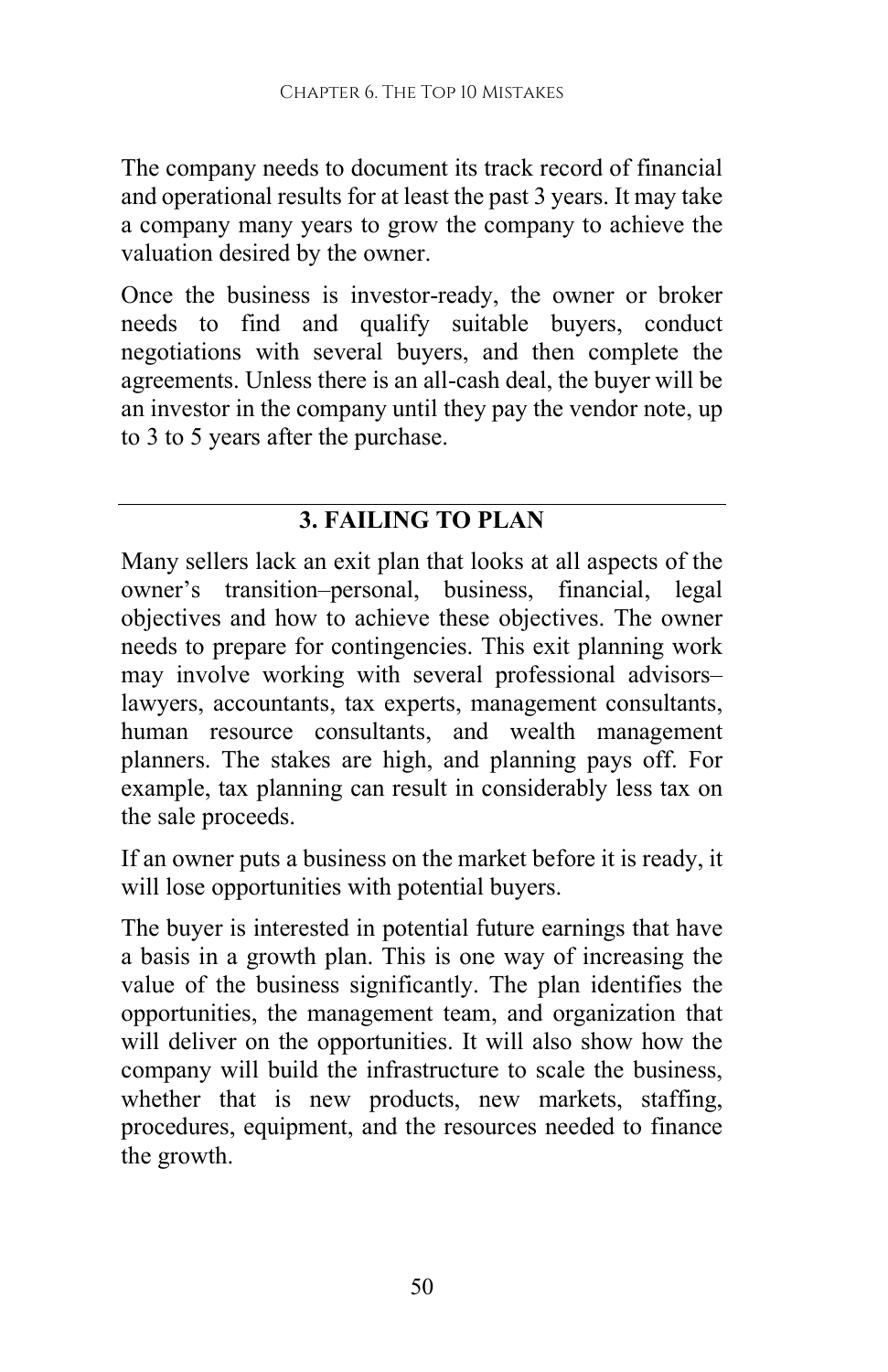#### 4. LACKING FLEXIBILITY

When a seller sets an asking price, the buyer expects to understand the basis for the price. Ideally, the seller or broker has conducted a valuation of the business and shares the rationale with the seller. The buyer may value the company on other measures.

They may structure a deal in several ways and can offer great flexibility in meeting the needs of both buyer and seller. Payment may comprise a portion of cash on closing plus cash within the first year, a vendor note and an earn-out.

Owners may want to sell part of their company now to reduce risk to their net worth, but continue to be active in the business to take part in taking the company to the next level.

### 5. LACK OF MANAGEMENT SUCCESSION

One concern of a buyer is that the acquired company will lose momentum once the current owners leave. The transition could cause customers or employees to leave and the company going into decline. The business will need to run without the owners, and the new owners will need time to understand the business. The business may also lack capable management able to grow the company. New owners will have to recruit the right talent to build a cadre of people to implement the new owner's Growth Strategy.

#### 6. POOR QUALITY OF INFORMATION

Buyers need to have accurate, up-to-date information on the business. This includes having current monthly financial statements prepared by a qualified accountant. It includes the financial, legal, and corporate information. Buyers expect this information to be readily available and it isn't, they may decline to pursue the acquisition of the firm.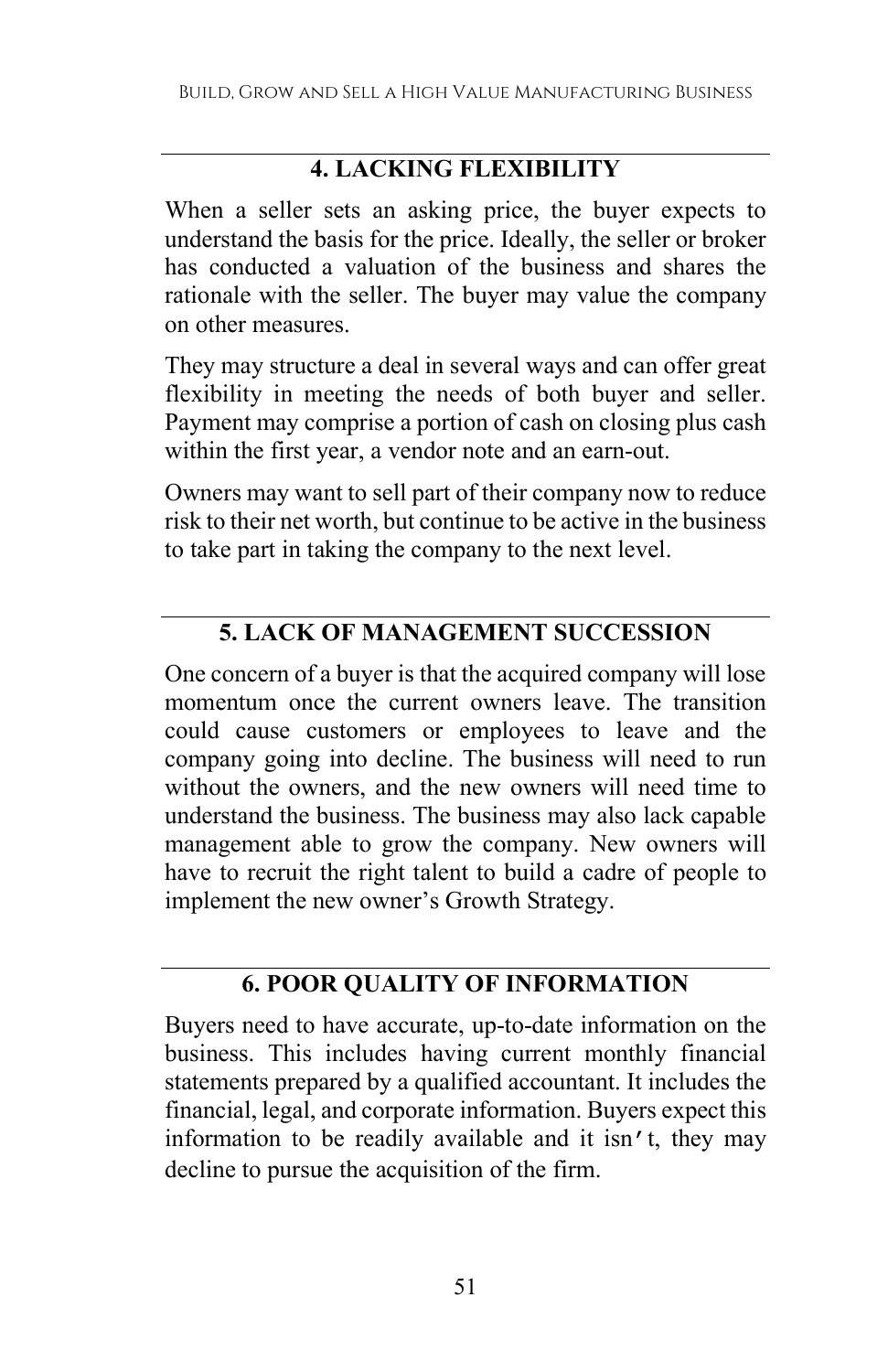#### 7. LAST-MINUTE PREPARATIONS

When sellers prepare their business for sale, the financial statements can show a surge in sales and a spike in earnings in the last year. It appears there were a flurry of activities occurring that could be only short-term gains. But are they a reliable indicator of future performance? The results may not be sustainable, and the company may have exceeded its capacity through too many initiatives to prepare for the sale transaction.

### 8. WEAK SALES AND MARKETING

Some companies have established relationships with only a few key customers. This customer concentration may show that the company has weak marketing and sales and is at risk by relying on too few customers. A valuable company is constantly acquiring new customers and markets and diversifies its customer base.

#### 9. WEAK MANAGEMENT SYSTEM

A company with a weak management system is difficult to evaluate during due diligence. A management system is a set of policies, processes and procedures used by a company to ensure that it fulfills the tasks required to achieve its objectives. Elements are wide ranging and include leadership, quality, health and safety, product standards, documentation, management of change, risk management. Companies with established management systems have internal audits that provide the buyer with information necessary for due diligence. Strong and mature management systems increase the value of intangible assets and directly affect the multiple paid for a company.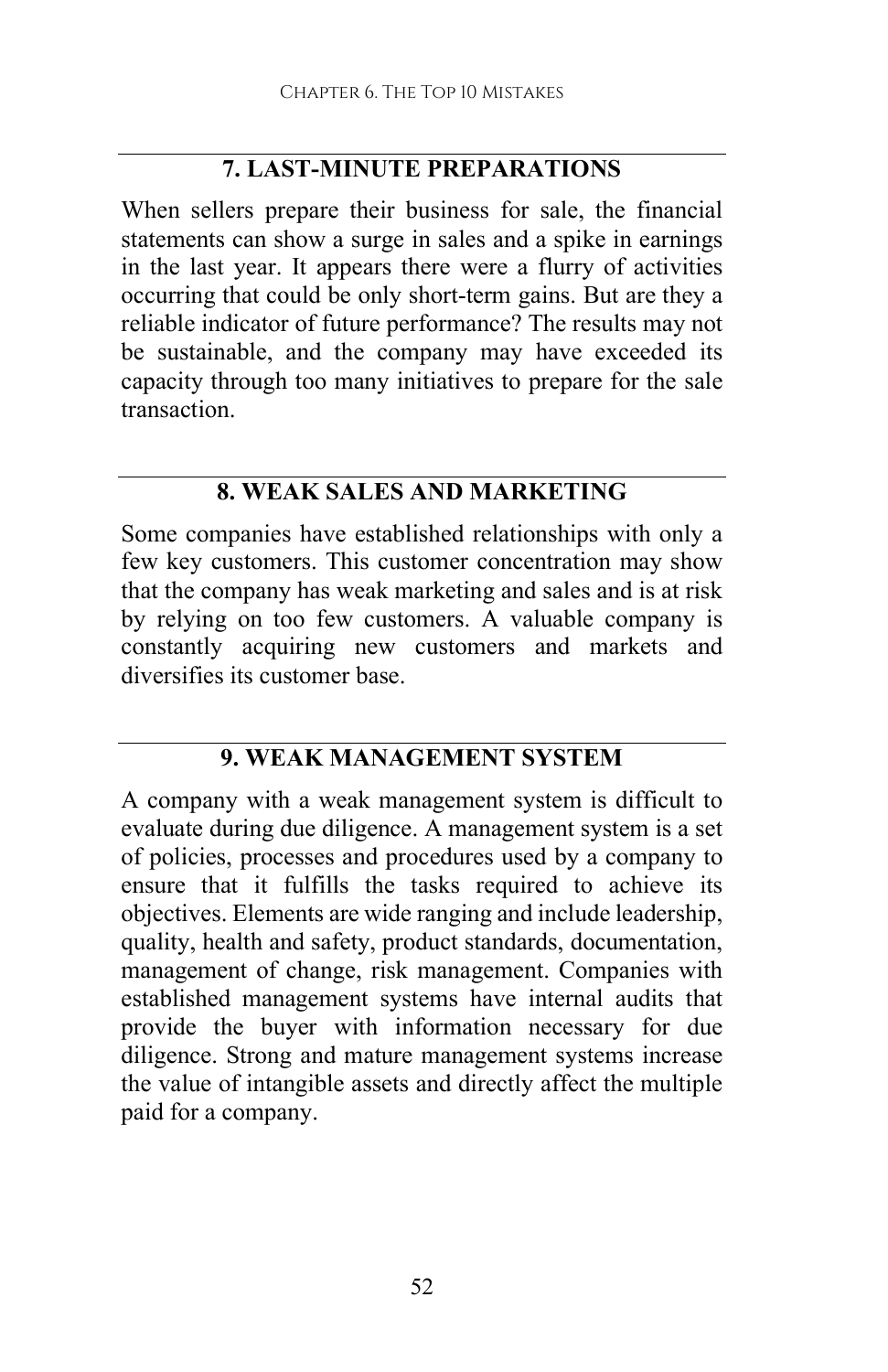#### 10. GETTING OVERWHELMED

Running a business is demanding. Add in the work needed to exit your business, and it is easy to become overwhelmed. The key is to have a well-defined strategy, a plan, and the ability to mobilize your organization to implement the plan. It also requires having a team of experienced advisors and work with the right buyers to transition successfully.

In the final chapter, we provide a brief recap of the Accelerated Growth Strategy, and the Next Steps you can take.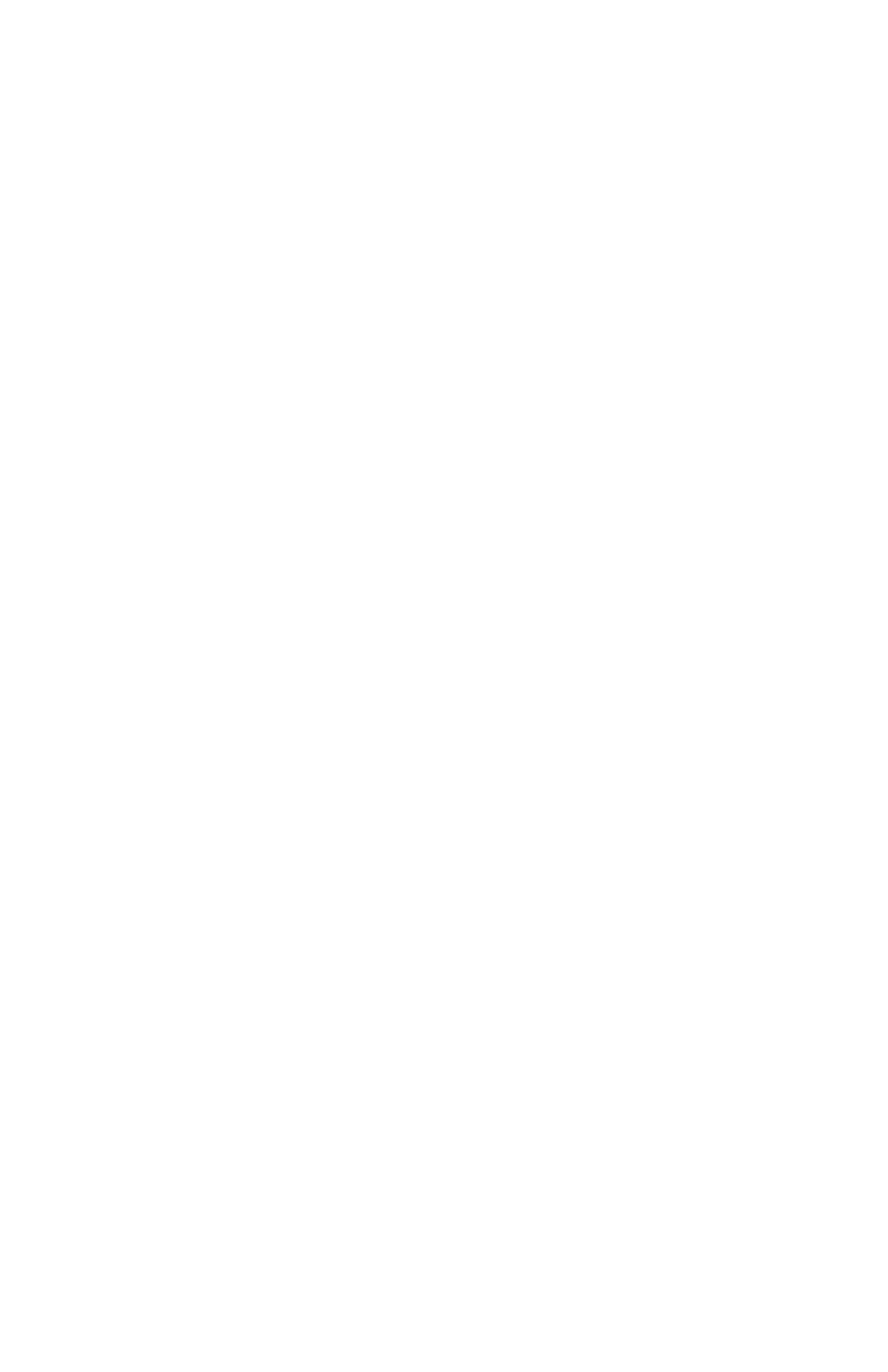# Chapter 7 Conclusion

In this book, we've presented an alternative approach to selling your business. By taking this approach you can make rapid progress on your major goals: financial independence, optimal timing, and selling to the right buyer.

The following table compares conventional strategy versus an Accelerated Growth Strategy.

|                    | <b>Business Sale Strategy</b>         |                                                                                                       |
|--------------------|---------------------------------------|-------------------------------------------------------------------------------------------------------|
| Goal               | Conventional                          | <b>Accelerated Growth</b>                                                                             |
| Financial<br>Value | Sell the business<br>"as-is"          | Sell for your Target Price                                                                            |
| Timing             | Focus on the<br>transaction           | Build the business at least 1<br>year before the sale                                                 |
| Timing             | Vague or fixed date<br>for transition | Optimal Timing – be ready to<br>sell any time you choose and<br>be ready for the right<br>opportunity |
| Buyer              | Best offer                            | Right Buyer - who has the<br>relevant background and<br>who shares your vision and<br>values          |

Consider the sizable investment you've already made in your business when selling your business. Both the stakes and potential rewards are high.

The Accelerated Growth program can achieve a significantly higher return on your investment than conventional approaches. It works because it focuses on reaching three key goals: your target value, optimal timing, and finding the right buyer. And then it provides a plan and a method for accomplishing these goals.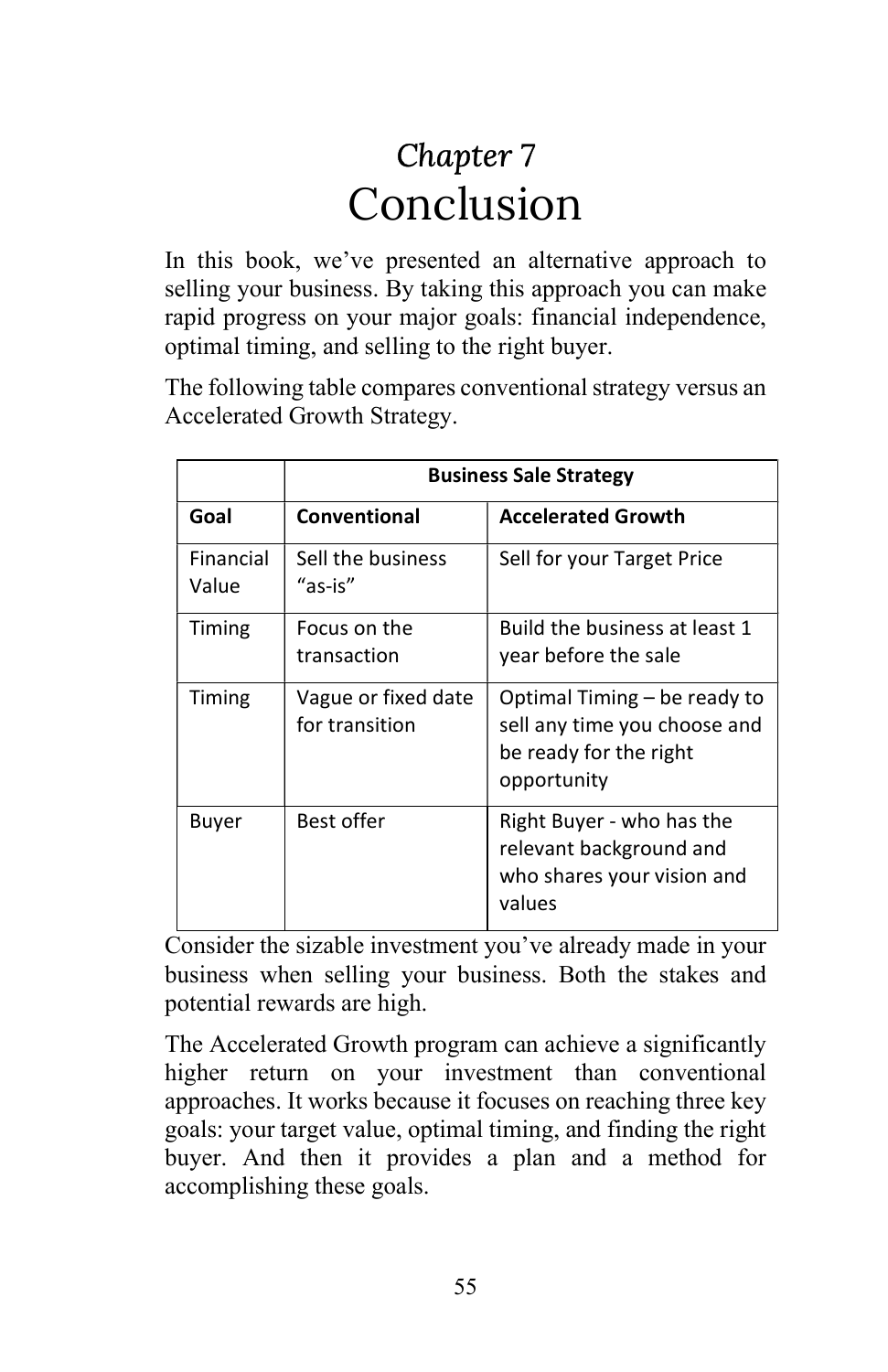# Next Steps

I hope this book has sparked some new thinking and insights for you. Whenever you're ready, here are two ways we can help:

- 1. Subscribe to The Successful Manufacturing Business podcast. https://highvaluemfg.com/podcast
- 2. Work with my firm to accelerate the growth of your business and increase its value. To find out if we are a fit, email me at jeff.pallister@highvaluemfg.com and put "work with me" in the subject line.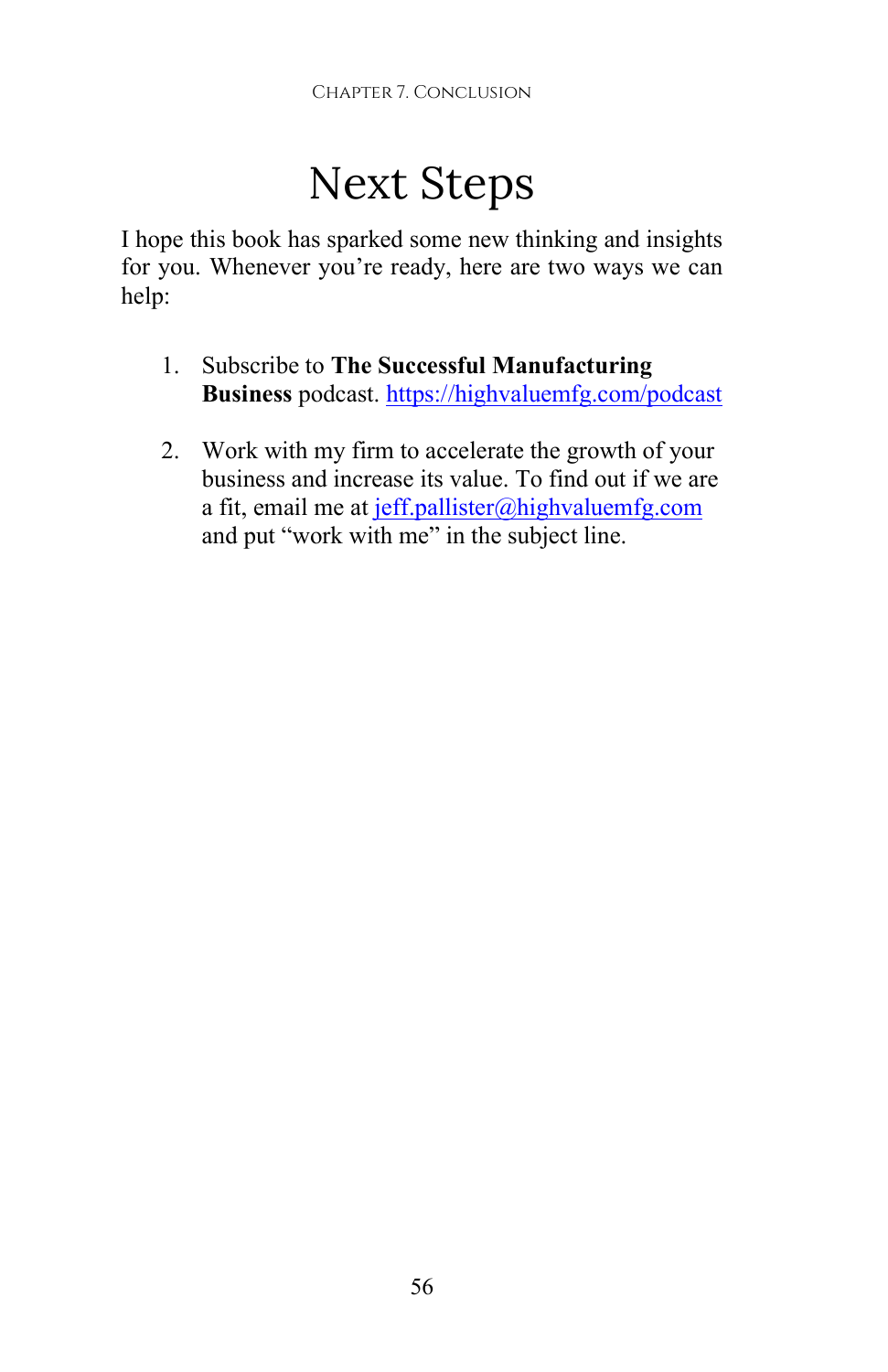# About the Author



Jeff Pallister is a management consultant, investor, and business owner. He is founder of the High Value Manufacturing Business Program, a highly effective system for companies to accelerate growth in revenues, cash flow and shareholder equity. He is the author of Chain Reaction, The Executive's Action Plan for Turning Creativity and Teamwork into Sustainable Profits.

For more information about the High Value Manufacturing Program: https://highvaluemfg.com